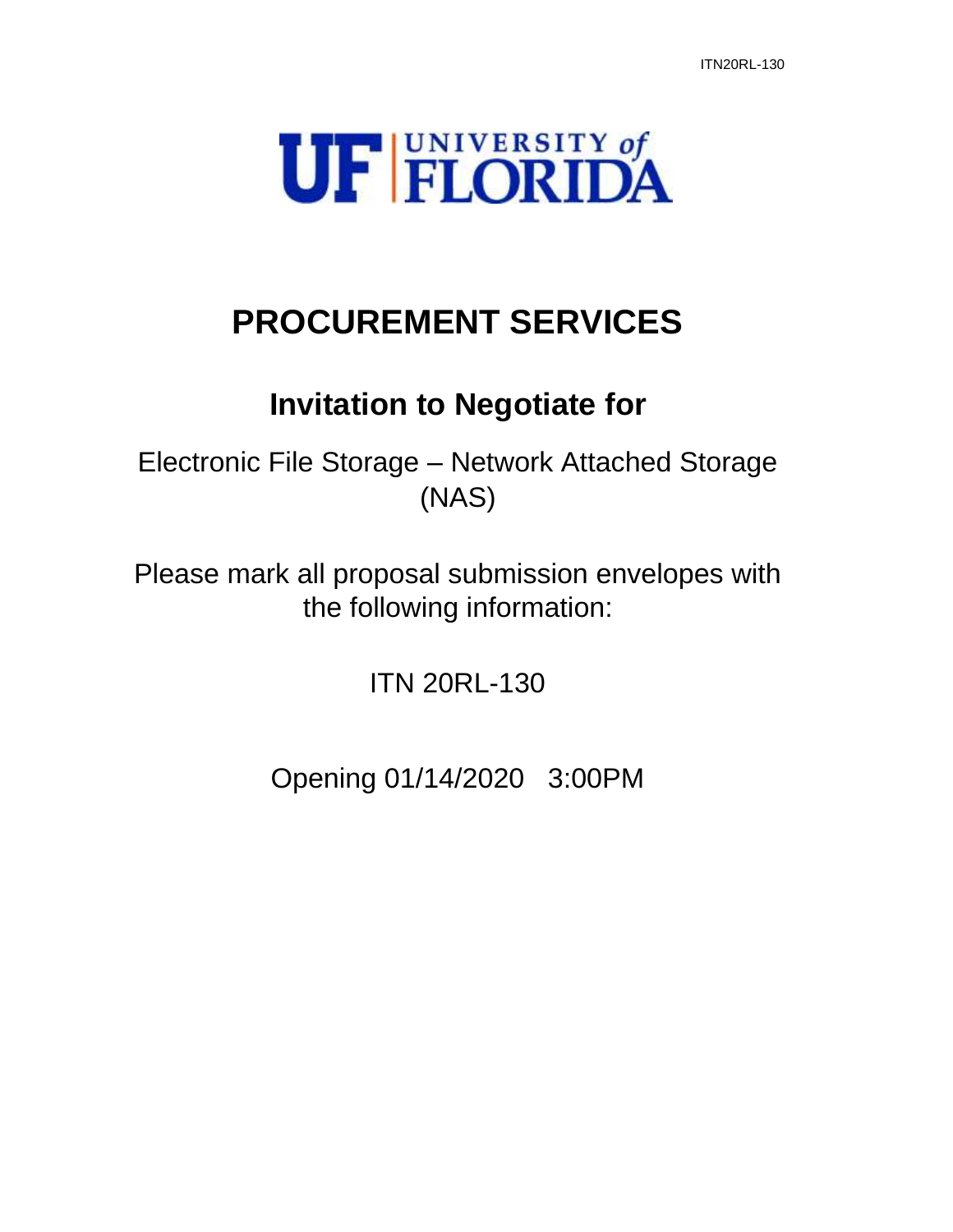## **Contents**

| 1.0  |        |                                                                              |  |  |
|------|--------|------------------------------------------------------------------------------|--|--|
|      |        |                                                                              |  |  |
|      |        |                                                                              |  |  |
|      | 1.2.1  |                                                                              |  |  |
| 1.3  |        |                                                                              |  |  |
|      |        |                                                                              |  |  |
| 1.5  |        |                                                                              |  |  |
| 2.0  |        |                                                                              |  |  |
| 2.1  |        |                                                                              |  |  |
| 2.2  |        |                                                                              |  |  |
| 2.3  |        |                                                                              |  |  |
| 2.4  |        |                                                                              |  |  |
| 2.5  |        | Vendor Protest Procedure; Notice of Proposal Protest Bonding Requirement  12 |  |  |
| 2.6  |        |                                                                              |  |  |
| 2.7  |        |                                                                              |  |  |
| 2.8  |        |                                                                              |  |  |
| 2.9  |        |                                                                              |  |  |
| 2.10 |        | Determination of and Information Concerning Vendor's Qualifications  12      |  |  |
| 2.11 |        |                                                                              |  |  |
| 2.12 |        | Rejection of Vendor Counteroffers, Stipulations and Other Exceptions 13      |  |  |
| 2.13 |        |                                                                              |  |  |
| 2.14 |        |                                                                              |  |  |
| 3.0  |        |                                                                              |  |  |
| 3.1  |        |                                                                              |  |  |
| 3.2  |        |                                                                              |  |  |
| 3.3  |        |                                                                              |  |  |
| 4.0  |        |                                                                              |  |  |
| 4.1  |        |                                                                              |  |  |
|      | 4.1.1  |                                                                              |  |  |
|      | 4.1.2  |                                                                              |  |  |
|      | 4.1.3  |                                                                              |  |  |
|      | 4.1.4  |                                                                              |  |  |
|      | 4.1.5  |                                                                              |  |  |
|      | 4.1.6  |                                                                              |  |  |
|      |        |                                                                              |  |  |
|      |        |                                                                              |  |  |
|      | 4.2.2  |                                                                              |  |  |
|      | 4.2.3  | University Provides Information in Good Faith without Liability  17          |  |  |
|      | 4.2.4  |                                                                              |  |  |
|      | 4.2.5  | Questions, Communications and Inquires between the University and Vendors 17 |  |  |
|      | 4.2.6  | Addenda and the University's Response to Communications from Vendor  18      |  |  |
|      | 4.2.7  |                                                                              |  |  |
|      | 4.2.8  |                                                                              |  |  |
|      | 4.2.9  |                                                                              |  |  |
|      | 4.2.10 |                                                                              |  |  |
|      | 4.2.11 |                                                                              |  |  |
|      | 4.2.12 |                                                                              |  |  |
|      | 4.2.13 |                                                                              |  |  |
|      | 4.2.14 | Improper Business Relationships/Conflict of Interest Prohibited 20           |  |  |
|      | 4.2.15 | Corrections, Changes, and Providing Information on Forms within the ITN 20   |  |  |
|      |        |                                                                              |  |  |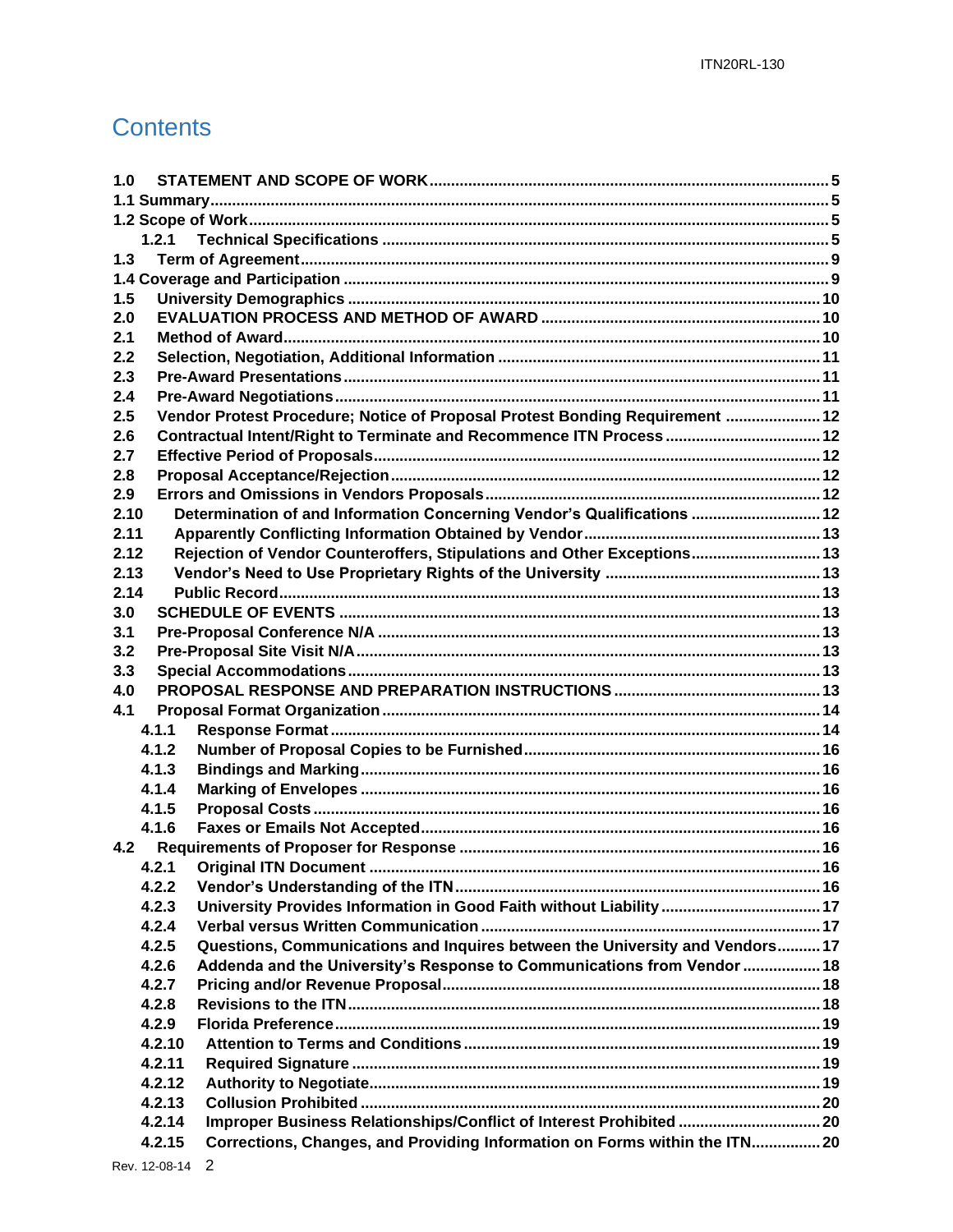| 4.2.16 |                                                                     |  |  |
|--------|---------------------------------------------------------------------|--|--|
| 4.2.17 |                                                                     |  |  |
| 4.2.18 |                                                                     |  |  |
| 4.2.19 | University's Right to Use Vendor's Ideas/Proprietary Information 20 |  |  |
| 5.0    |                                                                     |  |  |
| 5.1    |                                                                     |  |  |
| 5.2    |                                                                     |  |  |
| 5.3    |                                                                     |  |  |
| 5.4    |                                                                     |  |  |
| 5.5    |                                                                     |  |  |
| 5.6    |                                                                     |  |  |
| 5.7    |                                                                     |  |  |
| 5.8    |                                                                     |  |  |
| 5.9    |                                                                     |  |  |
|        |                                                                     |  |  |
|        |                                                                     |  |  |
|        |                                                                     |  |  |
|        |                                                                     |  |  |
|        |                                                                     |  |  |
|        |                                                                     |  |  |
|        |                                                                     |  |  |
|        |                                                                     |  |  |
| 6.0    |                                                                     |  |  |
| 6.1    |                                                                     |  |  |
|        |                                                                     |  |  |
| 6.2    |                                                                     |  |  |
| 6.3    |                                                                     |  |  |
| 6.4    |                                                                     |  |  |
| 6.5    |                                                                     |  |  |
| 6.6    |                                                                     |  |  |
| 6.7    |                                                                     |  |  |
| 6.8    |                                                                     |  |  |
| 6.9    |                                                                     |  |  |
|        |                                                                     |  |  |
|        |                                                                     |  |  |
|        |                                                                     |  |  |
|        |                                                                     |  |  |
|        |                                                                     |  |  |
|        |                                                                     |  |  |
|        |                                                                     |  |  |
|        |                                                                     |  |  |
|        |                                                                     |  |  |
|        |                                                                     |  |  |
|        |                                                                     |  |  |
|        |                                                                     |  |  |
|        |                                                                     |  |  |
|        |                                                                     |  |  |
|        |                                                                     |  |  |
|        |                                                                     |  |  |
|        |                                                                     |  |  |
|        |                                                                     |  |  |
|        |                                                                     |  |  |
|        |                                                                     |  |  |
|        |                                                                     |  |  |
|        |                                                                     |  |  |
|        |                                                                     |  |  |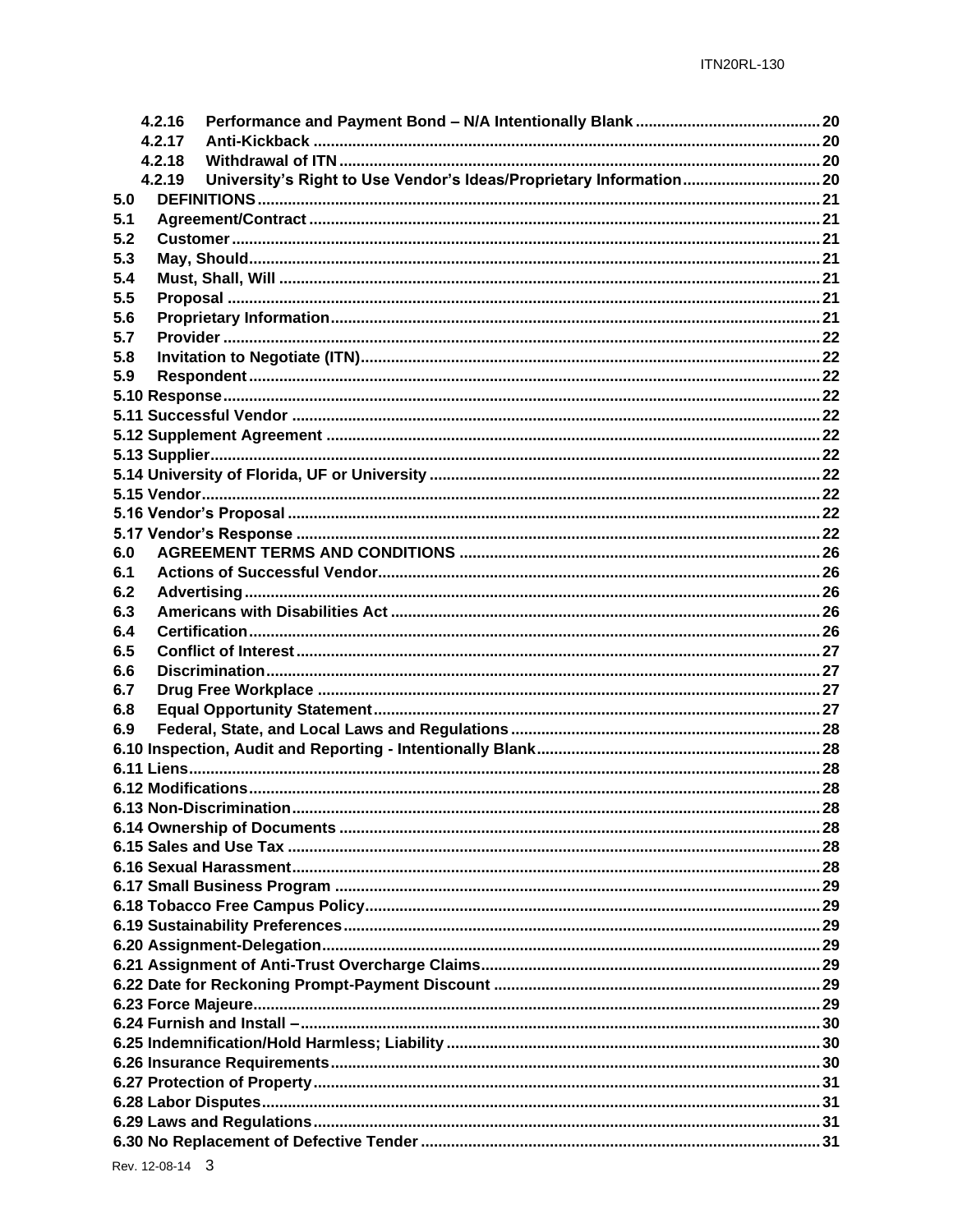|        | 6.32 Notice to Vendors of Asbestos-Containing Materials in University Buildings  31 |  |  |  |
|--------|-------------------------------------------------------------------------------------|--|--|--|
|        |                                                                                     |  |  |  |
|        |                                                                                     |  |  |  |
|        |                                                                                     |  |  |  |
|        |                                                                                     |  |  |  |
|        |                                                                                     |  |  |  |
|        |                                                                                     |  |  |  |
|        |                                                                                     |  |  |  |
|        |                                                                                     |  |  |  |
|        |                                                                                     |  |  |  |
|        |                                                                                     |  |  |  |
|        |                                                                                     |  |  |  |
|        |                                                                                     |  |  |  |
|        |                                                                                     |  |  |  |
|        |                                                                                     |  |  |  |
|        |                                                                                     |  |  |  |
| 6.47.1 |                                                                                     |  |  |  |
| 6.47.2 |                                                                                     |  |  |  |
| 6.47.3 |                                                                                     |  |  |  |
| 6.47.4 |                                                                                     |  |  |  |
| 6.47.5 |                                                                                     |  |  |  |
| 6.47.6 |                                                                                     |  |  |  |
| 6.47.7 |                                                                                     |  |  |  |
| 6.47.8 |                                                                                     |  |  |  |
|        |                                                                                     |  |  |  |
|        |                                                                                     |  |  |  |
|        |                                                                                     |  |  |  |
|        |                                                                                     |  |  |  |
| 70     |                                                                                     |  |  |  |
|        |                                                                                     |  |  |  |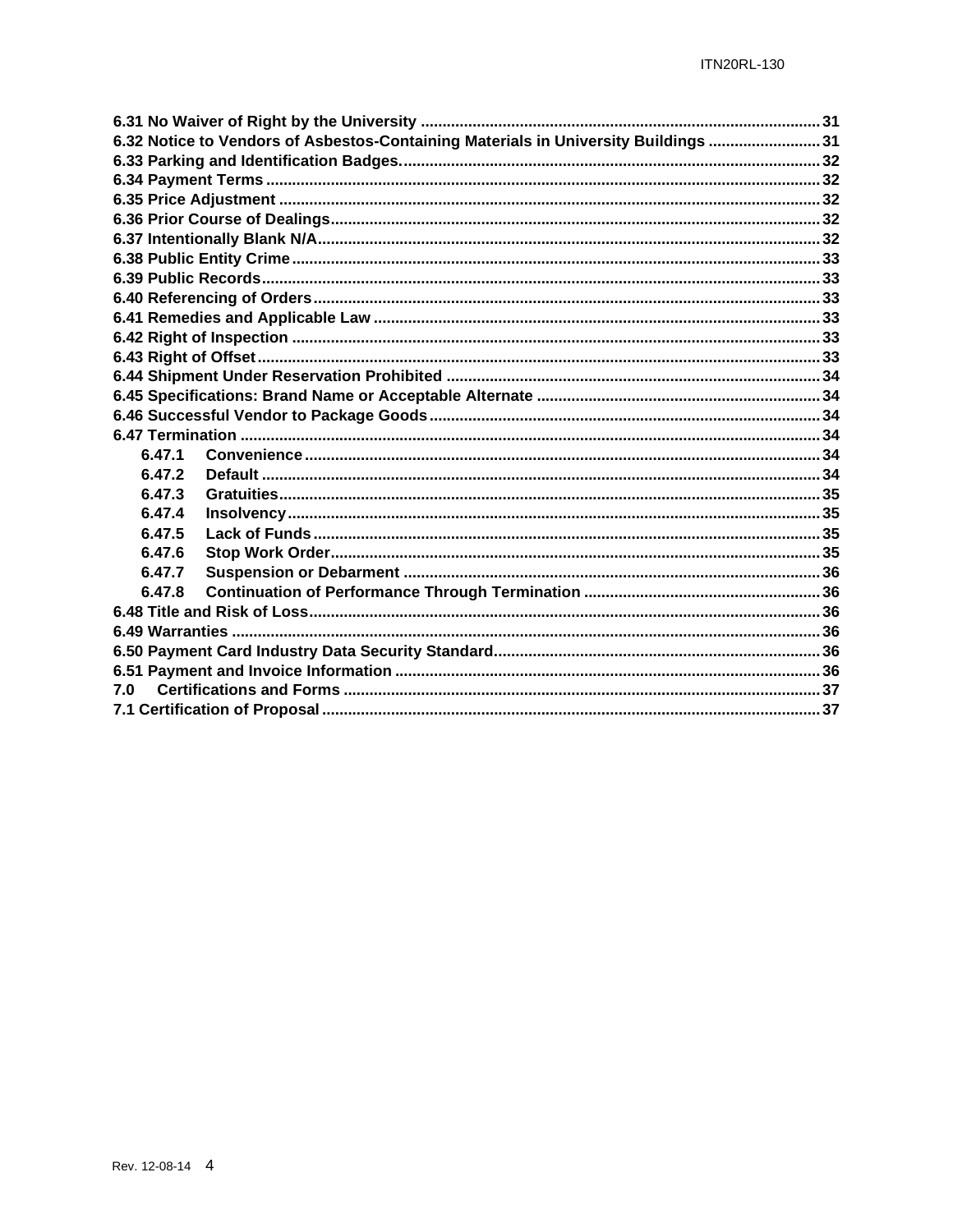#### <span id="page-4-0"></span>**1.0 STATEMENT AND SCOPE OF WORK**

## <span id="page-4-1"></span> **1.1 Summary**

The University of Florida (UF) is seeking proposals from vendors to purchase a complete electronic file storage solution including hardware, support, potential installation and professional services, as part of the standard five-year equipment refresh cycle.

UF's current file storage systems provides Server Message Block (SMB) and Network File System (NFS) storage for UF Enterprise, Research and Education organizations. Currently, UF uses Dell Isilon Network Attached Storage (NAS) clusters to support this requirement.

## <span id="page-4-2"></span> **1.2 Scope of Work**

The vendor is to provide a system which should meet or exceed the specifications listed below. The proposal will include design elements which demonstrate a highly available and redundant system across two (2) on-premises (on prem) datacenters, eight (8) km apart, and one remote site more than 300 miles away (could be cloud), with 99.999% uptime. Design requirements of high availability will include no single points of failure. The design will include an independent scaled permanent physical lab environment for testing of software and firmware upgrades, configurations and file system changes, replication, and site failover.

In addition to the hardware and design element, the proposal will include a separate professional services statement of work if the vendor is to perform the complete installation for the replacement project. The statement of work will detail all the steps for replacement and any UF resources needed for the engagement with the vendor. UF will make the determination as to who will ultimately be responsible for system installation.

## <span id="page-4-3"></span>**1.2.1 Technical Specifications**

The bracketed numbers at the end of each required feature references the Section 2.1 Evaluation Criteria (see Attachment B).

#### **The following are required features:**

- 1. Audit/Monitoring/Reporting
	- a. Audit user account actions including access, create, modify, and delete. [1]
	- b. Audit admin account actions including access, create, modify, and delete. [1]
	- c. Event monitoring alerts and notifications, supporting SNMP v2c, and v3, syslog, and SMTP, with configurable categories. [1]
	- d. Real time and historical performance and capacity statistics available at the system, node/cluster, filesystem, share/export, directory, and user quota levels. [1]
		- i. Retained for a minimum of one (1) month. [2]
	- e. All hardware reports real-time statistics and failures. [1]
- 2. Availability/Reliability
	- a. Zero File Storage service downtime when adding or removing capacity and hardware. [1]
	- b. Provide recovery point objective (RPO) of 60 minutes. [2]
	- c. Provide recovery time objective (RTO) of 60 minutes. [2]
- 3. Capability
	- a. Full POSIX file system compatibility including file locking. [1]
	- b. NFSv4 using Active Directory (2008 functional level)-based Kerberos via RPCSEC\_GSS for client authentication, authorization, and ID-mapping. [1]
	- c. KRB5p encryption for NAS4 (1)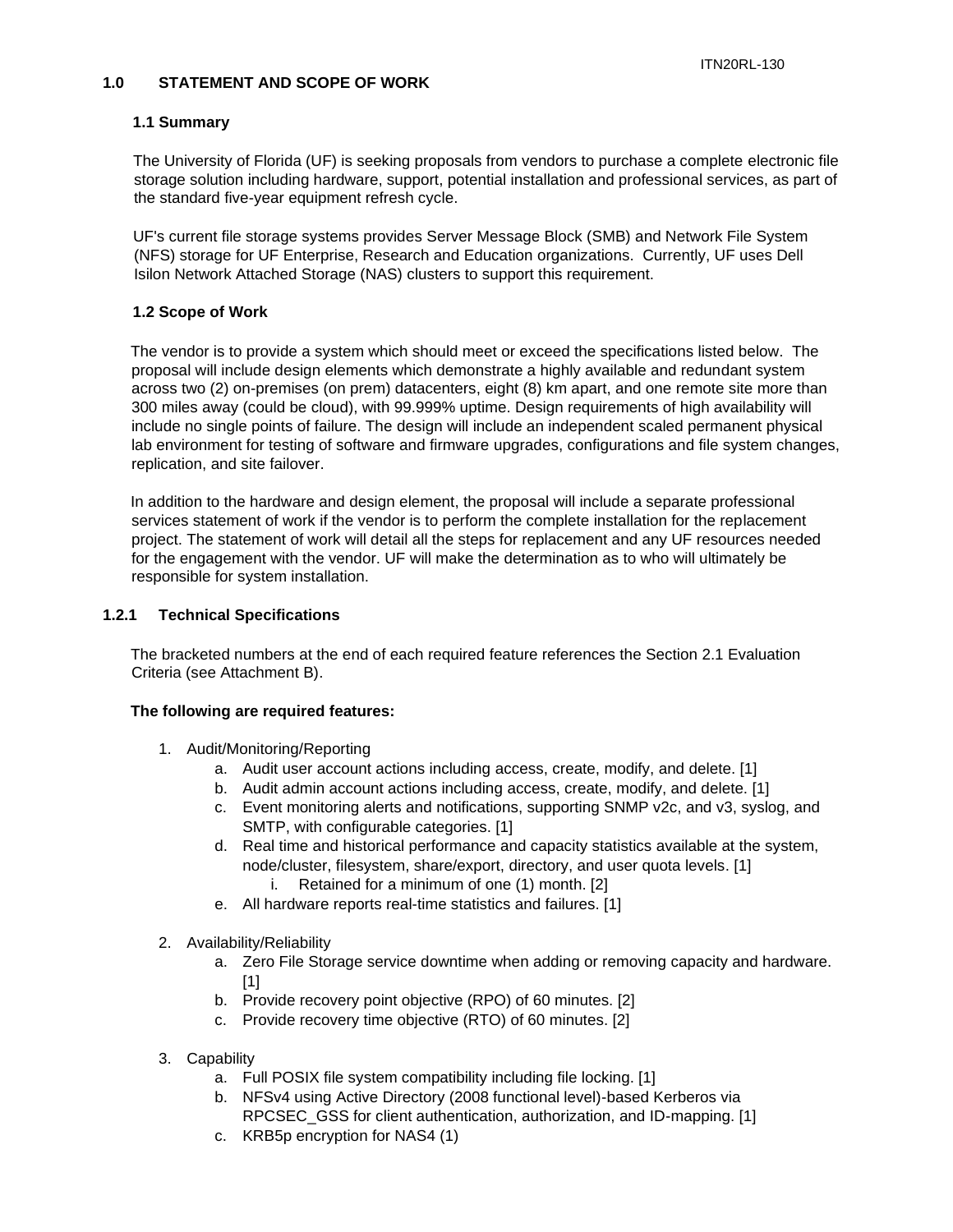- d. SMB3 with encryption available. [1]
- e. Data replication between compatible storage arrays. [1]
- f. Automated and manual failover between active and standby systems in one (1) hour. [2]
- g. Individual file/object restore per RPO/RTO. [1]
	- i. Available from Windows Volume Snapshot Service (VSS, Previous Versions). [1]
	- ii. Available from NFS via "snapshot" directory (or equivalent). [1]
- h. Verifiable data compression and deduplication claims. [1]
- i. 10G/40G Ethernet connectivity, including link aggregation and tagged VLAN support.  $[1]$
- j. Support multi-level (nested) user and directory quotes (1)
- k. Support multi-level (nested) shares. (1)
- l. REST API for share-related administrative operations (creation, permissions, and deletion of shares, and setting and reporting quotas). [1]
- m. Support scheduled snapshots at the volume or directory level. [1]
- n. Snapshot space use included in volume or quotas [1]
- o. Support a minimum of 2,000 snapshots per share/export. [2]
- p. Support a minimum of 5,000 connected clients to a single share/export. [2]
- 4. System Metrics
	- a. Active Site
		- i. "Tier A Performance Storage"
			- 1. Support 20K connected clients. [2]
			- 2. Support 2.5K active clients. [2]
			- 3. Provide 54Gb/sec network throughput involving multiple active clients with mixed workload (peak). [2]
			- 4. Provide 10Gb/sec network throughput involving multiple active clients with mixed workload (sustained, median). [2]
			- 5. Provide 154K protocol OPS. SMB is 46% of workload, and NFS is 52% of workload (peak). [2]
			- 6. Provide 70K protocol OPS. SMB is 46% of workload, and NFS is 52% of workload (sustained, median). [2]
			- 7. Provide 4,800,000 file system events per second for a read/write percentage of 94%/6% (peak). [2]
			- 8. Provide 300,000 file system events per second for a read/write percentage of 94%/6% (sustained, median). [2]
			- 9. NFSv4 with Kerberos median latency of 10ms. [2]
			- 10. SMBv3 with encryption median latency of 150ms. [2]
		- ii. "Tier B Bulk Storage"
			- 1. Support 7K connected clients. [2]
			- 2. Support 550 active clients. [2]
			- 3. Provide 49Gb/sec network throughput involving multiple active clients with mixed workload (peak). [2]
			- 4. Provide 2.5Gb/sec network throughput involving multiple active clients with mixed workload (sustained, median). [2]
			- 5. Provide 78K protocol OPS. SMB is 87% of workload, and NFS is 7% of workload (peak). [2]
			- 6. Provide 12.1K protocol OPS. SMB is 87% of workload, and NFS is 7% of workload (sustained, median). [2]
			- 7. Provide 390,000 file system events per second for a read/write percentage of 88%/12% (peak). [2]
			- 8. Provide 67,000 file system events per second for a read/write percentage of 88%/12% (sustained, median). [2]
			- 9. NFSv4 with Kerberos median latency of 20ms. [2]
			- 10. SMBv3 with encryption median latency of 300ms. [2]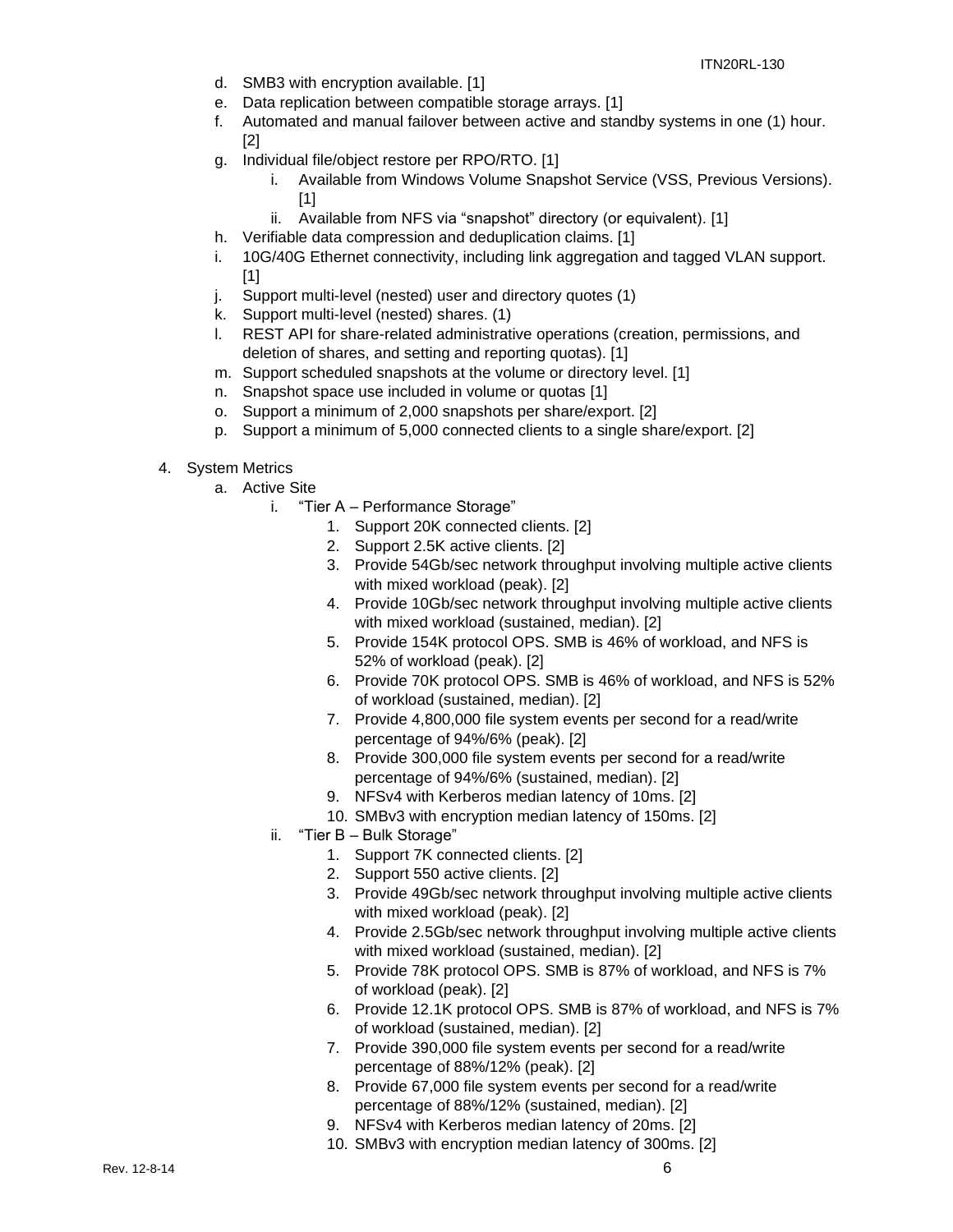- iii. If vendor recommends a single system with tiered storage, then the resulting system should meet the combined performance characteristics (e.g. combine averages and select higher of burst values) for both tiers. [1]
- b. Standby Site
	- i. Support 27K connected clients. [2]
	- ii. Support 3.0K active clients. [2]
	- iii. Provide 54Gb/sec network throughput involving multiple active clients with mixed workload (peak). [2]
	- iv. Provide 12.2Gb/sec network throughput involving multiple active clients with mixed workload (sustained, median). [2]
	- v. Provide 154K protocol OPS. SMB is 52% of workload, and NFS is 45% of workload (peak). [2]
	- vi. Provide 82K protocol OPS. SMB is 52% of workload, and NFS is 45% of workload (sustained, median). [2]
	- vii. Provide 4,800,000 file system events per second for a read/write percentage of 92%/8% (peak). [2]
	- viii. Provide 365,000 file system events per second for a read/write percentage of 92%/8% (sustained, median). [2]
	- ix. NFSv4 with Kerberos median latency of 20ms. [2]
	- x. SMBv3 with encryption median latency of 300ms. [2]
- c. Remote Site

This site is for disaster recovery, in the event of a catastrophic loss of both UF onpremises data centers.

- i. Data replicated from standby site [1].
- ii. Total local site disaster and recovery (active and standby sites down)
	- 1. Recovery Point Objective of 24 hours (1 day) [2].
	- 2. Recovery Time Objective of 168 hours (1 week) [2].
- 5. Capacity/Scalability
	- a. Combined 14.37PB total usable capacity (logical usable capacity).
		- i. Active on-prem site will consist of 2.1PB "Tier A", and 4.22PB "Tier B" (6.32PB total). [2]
		- ii. Standby on-prem site will consist of 6.32PB. [2]
		- iii. Remote site 1.73PB expandable up to 9.1PB. [2]
	- b. System supports increasing capacity in each site by 20%/year in additional option years per Term of Agreement without re-architecting (1.5 times initial capacity) [1]
	- c. System performance in each site must scale with additional capacity in additional option years per Term of Agreement without re-architecting (1.5 times initial performance characteristics) [1]
- 6. Security
	- a. All data-transit methods (client access, web and management interface, sync/replication) must be encrypted using industry standard protocols (e.g. FTPS, SCP, SFTP, HTTPS). [1]
	- b. Must be able to disable specific client-traffic protocols, versions, and/or ciphers. [1]
	- c. Customizable pre-login banner. [1]
	- d. NTP-timestamped log messages. [1]
	- e. Configurable administrative session idle timeout. [1]
	- f. Support role-based access controls (RBAC). [1]
	- g. All data-at-rest encrypted, using validated FIPS-140-2 standards. [1]
	- h. Separation of client access system management network traffic. [1]
	- i. Validation of data inputs to prevent injection attacks, buffer overflows, and similar exploits. [1]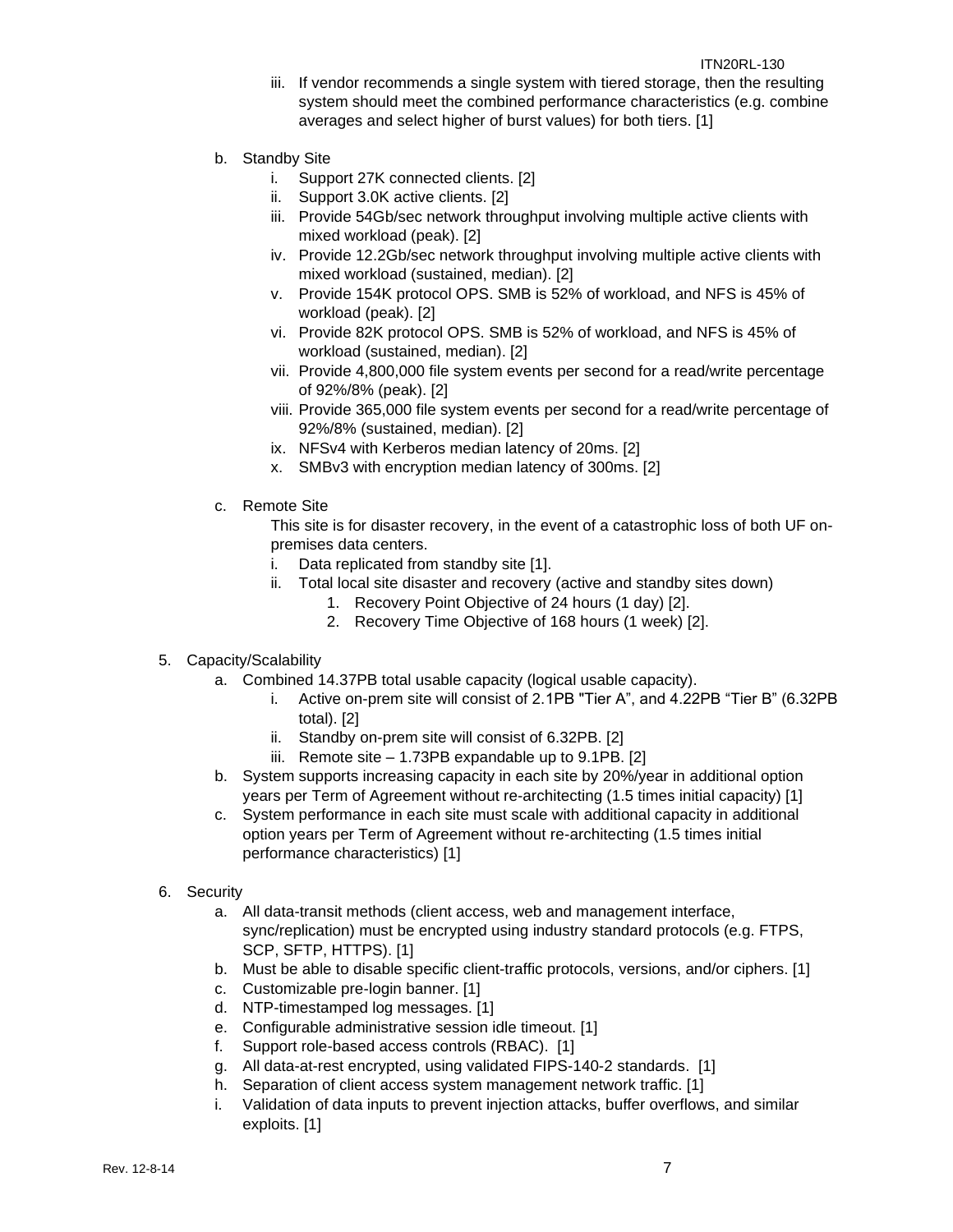#### ITN20RL-130

- j. Authentication and authorization-related error messages must not allow information disclosure. [1]
- k. Hides password display. [1]
- l. Configurable removable media encryption and use restrictions. [1]
- m. All administrative users explicitly authenticated; no anonymous access. [1]
- n. Supports network access control lists (ACLs) on a per-share and per/export basis. [1]
- 7. Support/Vendor
	- a. Supplied installation, configuration, and operations documentation. [1]
	- b. Vendor provides timely security alerts, advisories and directives. [1]
	- c. Non-disruptive data migration between internal arrays or disks. [1]
	- d. 24x7 product support, with engineering response within thirty (30) minutes for severity 1 outages. [1]
	- e. Service personnel and parts on-site within 4 hours. [1]

## **These features are not required but are highly desired:**

- 1. Audit/Monitoring/Reporting
	- a. Independent activation of auditing of admin and user actions. [1]
	- b. Any system components allowing authentication must also support authorization and accounting (AAA). [1]
	- c. Automated analytics and trending reports available at the system, node/cluster, volume, file-system share/export, directory, and user quota levels. Should be configurable and accessible via API (REST) for customer automation, preferably via RBAC roles [1]
	- d. All hardware reports of statistics and failures retained for a minimum of one (1) month. [2]
- 2. Availability/Reliability
	- a. Zero service downtime scheduled hardware and software maintenance. [1]
	- b. Automated configuration backup via a secure protocol (eg, SFTP, SCP, FTPS, HTTPS) for disaster recovery purposes. [1]
	- c. Provide 99.99% availability. [2]
	- d. Provide 99.999999999% storage durability. [2]
- 3. Capability
	- a. NFS3 for legacy clients. [1]
	- b. SMB3 with per-share encryption available. [1]
	- c. SMB2 with per-share signatures available. [1]
	- d. HTTPS-based API Object Storage with support for In Common-signed TLS certificates. [1]
	- e. Replication to at least one of the following cloud vendors: AWS, Azure, GCP. [2]
	- f. Can initiate replication of file shares/exports to on-prem other-vendor secondary system (via NFS, SMB or NDMP). [1]
	- g. Hierarchical storage management (HSM) capability. [1]
	- h. Multi-protocol (SMB and NFS) concurrent access to shares with shared security controls, managed by AD security groups. [1]
	- i. Allow assignment of administrative roles via AD group membership and Shibboleth (SAML2) roles. [1]
	- j. Support client file sizes of at least two (2) TiB. [2]
	- k. Support share and export cloning (read-only copy of point-in-time of contents). [1]
	- l. Support replication to remote site from either active or standby site. (1)
- 4. Security
	- a. Configurable automated removal of temporary or emergency accounts. [1]
	- b. Diagnostic information encrypted in transit to vendor. [1]
	- c. Data must be irrecoverable on any replaced storage components. [1]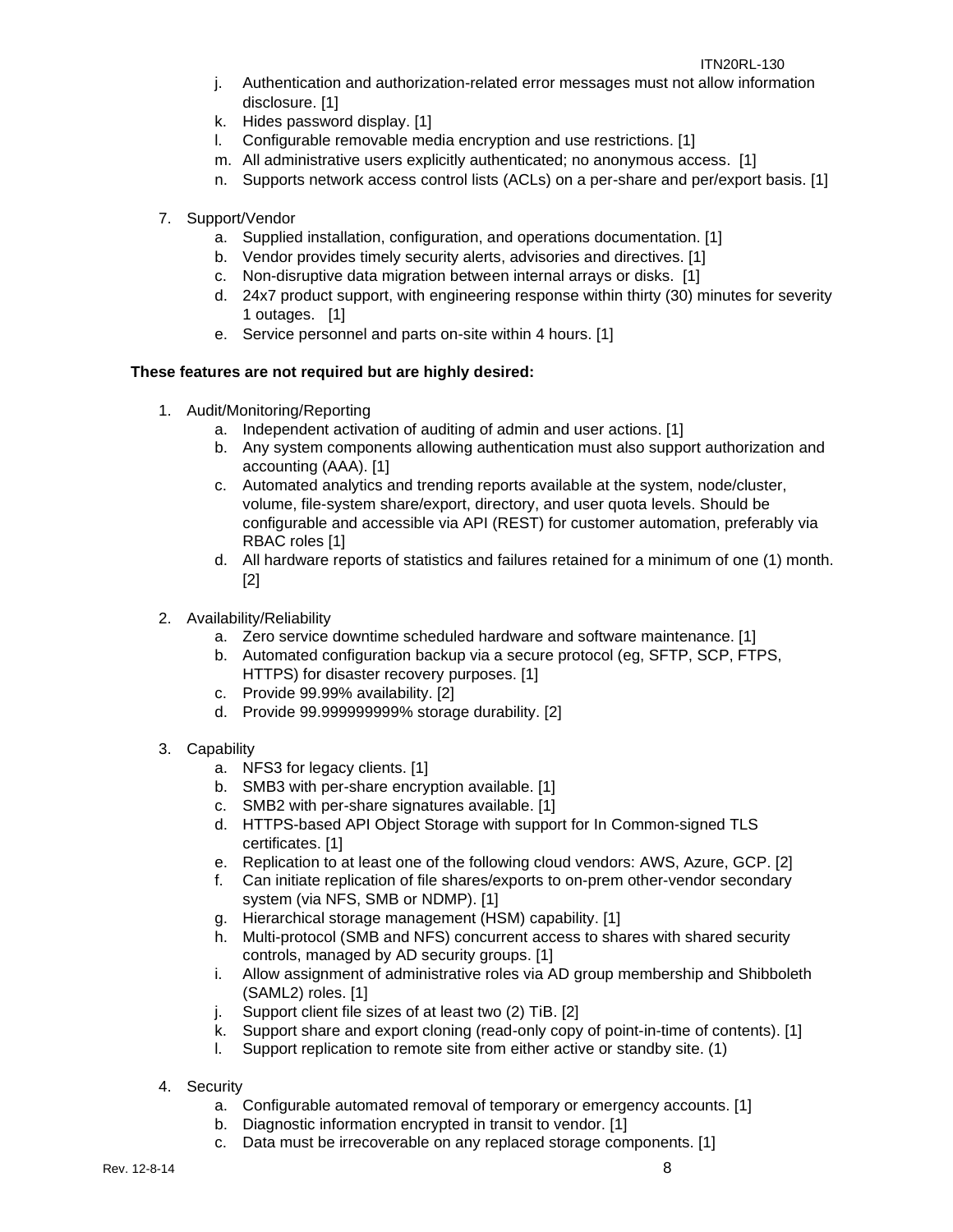- d. Configurable notification of suspected network-based attacks, and methods to address them. [1]
- e. Supports DDNS, secure DDNS, and DNSSEC. [1]
- f. Malicious software protection for system code. [1]
- g. Malicious software detection and protection against NAS client stored files. [1]
- h. Supports disabling unused features and protocols (e.g. SMBv1, NFSv2). [1]
- i. Supports two-factor authentication for administrative accounts. [1]
- 5. Support/Vendor
	- a. Vendor provides support for client-performed firmware and OS updates, instead of requiring Professional Services, on-site Support Engineer, or Technical Support involvement. [1]
	- b. Vendor provides support for client-performed capacity additions (node, shelf, disk add) without requiring vendor Professional Services, on-site Support Engineer or Technical Support involvement. (1)
	- c. In-cloud software updates communicated to UF Systems Administrators prior to implementation. [1]
	- d. SMB/NFS re-export allowing migration of live data from other vendor storage systems. [1]
	- e. Professional services available including engineering, configuration, and installation. [1]
	- f. Instructor-led training available. [1]
	- g. Vendor provides a 36-month technology roadmap. [1]
	- h. Vendor provides NIST Low hardening guide. [1]
	- i. Vendor provides runbook identifying specific install, configure, and operating instructions for this implementation. (1)

UFIT will evaluate all vendor responses, which may include either onsite or video conferencing discussions. Following initial evaluation, selected vendors will be required to provide an on-site or remote lab test platform that mirrors the proposed system (hardware, software, networking, recommended solution configuration). While it can be at a vendor-provided site, the University of Florida evaluation staff must have complete administrative access to all components during testing. If the vendor submits a scaled down version of the solution, they must provide evidence that the fullscale solution would meet all specifications identified within this ITN, allowing UF staff to conduct all requirement tests. The testing environment will be required for at least 5 working days, with the exact times and duration discussed after evaluations conclude.

## <span id="page-8-0"></span>**1.3 Term of Agreement**

This agreement is for the initial purchase of the file storage and any ongoing maintenance, support or professional services. The term of this Agreement for the ongoing services will be for an initial period of 3 years from the date of award, with an option to renew based on satisfactory performance and the written approval of the University of Florida for up to two (2) additional one (1) year periods.

The renewals will include any or all of the following: the purchase of additional file storage capacity, and the renewal and extension of Maintenance Support Services. All pricing is for the initial three (3) year period and must extend to the purchase of extra file storage capacity and maintenance support for additional option years. Any increase in price shall not be greater than the lesser of 3% or the corresponding increase in the CPI for any of the additional two (2) one (1) year renewal periods. Pricing shall extend across all models and components in the selected product families including those that become available in the future during the term of agreement.

## <span id="page-8-1"></span>**1.4 Coverage and Participation**

The intended coverage of this ITN and any Agreement resulting from this solicitation shall be for the use of all Departments at the University of Florida. With the consent and agreement of the Successful Vendor, the other state universities, community colleges, district school boards, other educational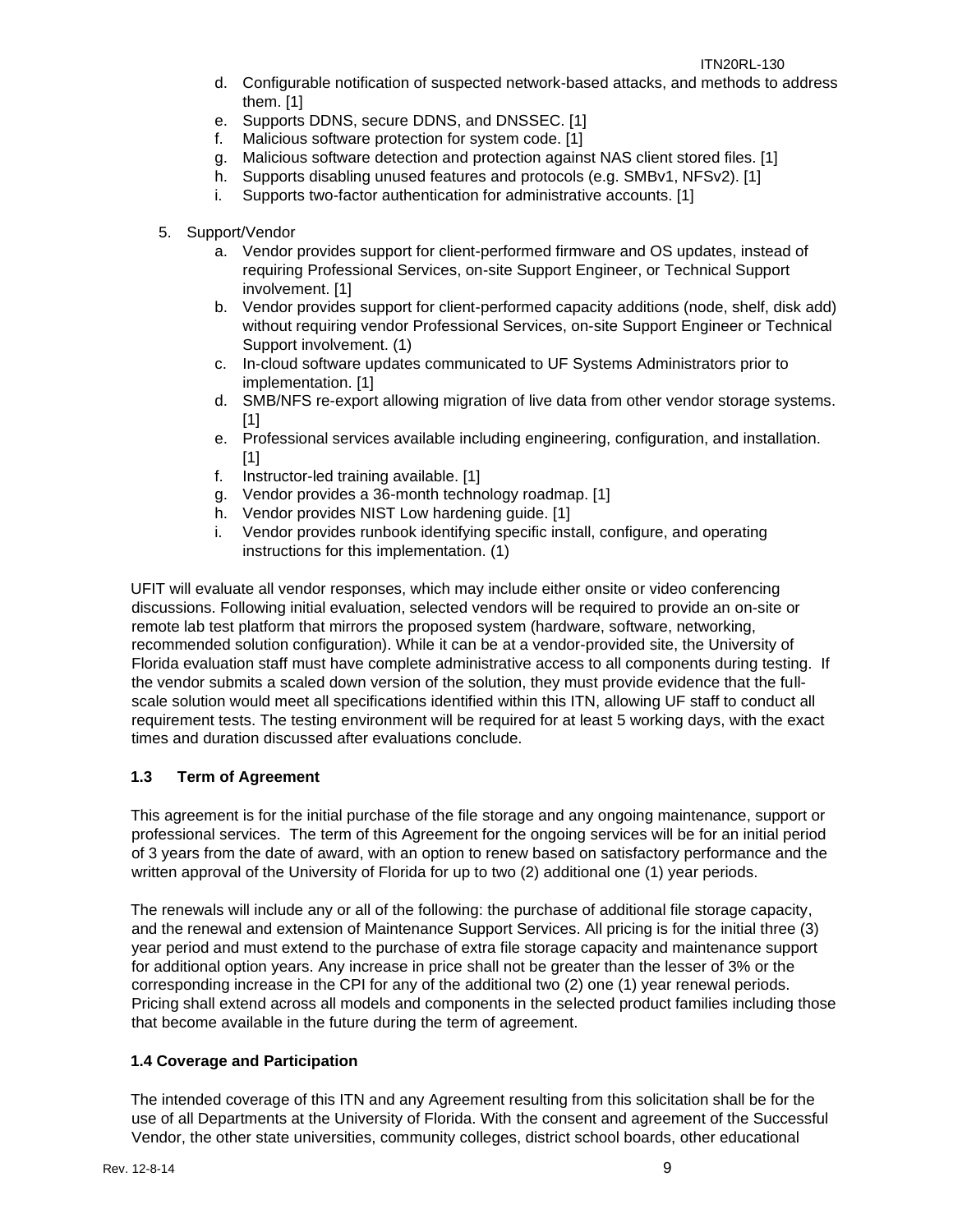The University reserves the right to add and/or delete elements, or to change any element of the coverage and participation at any time without prior notification and without any liability of any kind or amount.

## <span id="page-9-0"></span>**1.5 University Demographics**

The University of Florida is a public land-grant, sea-grant and space-grant research university. Classified as a "Research University with Very High Research" by the Carnegie Foundation, UF is one of 62 elected member institutions of the Association of American Universities. Fall 2019 enrollment stood at 53,744, with incoming freshmen posting an average grade point average of 4.35 and an average SAT score of 1919. UF is now one of the five largest universities in the nation and is ranked No. 7 in the latest U.S. News and World Report Best Colleges list. UF received a record \$724 million in research awards in fiscal year 2014-15 and has helped launch more than 190 start-ups based on researchers' technologies in the past 15 years. The university contributed more than \$12.5 billion through its research and other activities to Florida's economy in fiscal year 2014-15 and realized a 3.14 return on investment in research funding for every state dollar used to hire faculty in preeminent focus areas such as neuroscience, cybersecurity and food security.

The University of Florida has a 2,000-acre campus and more than 900 buildings (including 170 with classrooms and laboratories). The northeast corner of campus is listed as a historic district on the National Register of Historic Places.

The University's extensive capital improvement program has resulted in facilities ideal for 21st century research including the McKnight Brain Institute, the Health Professions, Nursing and Pharmacy Building, the Cancer and Genetics Research Complex, and the Proton Therapy Institute in Jacksonville. Overall, the university's current facilities have a book value of more than \$1 billion and a replacement value of \$2 billion.

New knowledge is a powerful engine for change and transformation. UFIT will continue to invest in services that enable fundamental scholarship and research, as well as applied research and innovation. The quality of a research university is mirrored by the quality of its faculty. State-of-the-art technology services will allow UF to continue to attract and retain the best faculty and students to compete, cooperate, and collaborate at a global scale.

For any additional information about the University of Florida, please visit the University's web page at: [www.ufl.edu.](http://www.ufl.edu/)

## <span id="page-9-1"></span>**2.0 EVALUATION PROCESS AND METHOD OF AWARD**

## <span id="page-9-2"></span>**2.1 Method of Award**

The evaluation of each response to this ITN will be based on its overall competence, compliance, format, and organization. The Award shall be made to the responsive and responsible vendor whose proposal is determined to be the most advantageous to the University of Florida, taking into consideration the following evaluation criteria listed below. Pricing may be a criterion. However, the University is under no obligation whatsoever to select as most responsive the proposal that demonstrates the lowest pricing.

The contract will consist of the University's ITN, the proposal with any and all revisions, award letter, purchase order, and the signed agreement between the parties, as stated in that agreement.

Vendors whose proposals are not accepted will be notified after a final selection has been made by public posting of the selected proposer(s). This public posting functions as the rejection of all other proposals. This posting will be made to [https://procurement.ufl.edu/vendors/schedule-of-bids/.](https://procurement.ufl.edu/vendors/schedule-of-bids/)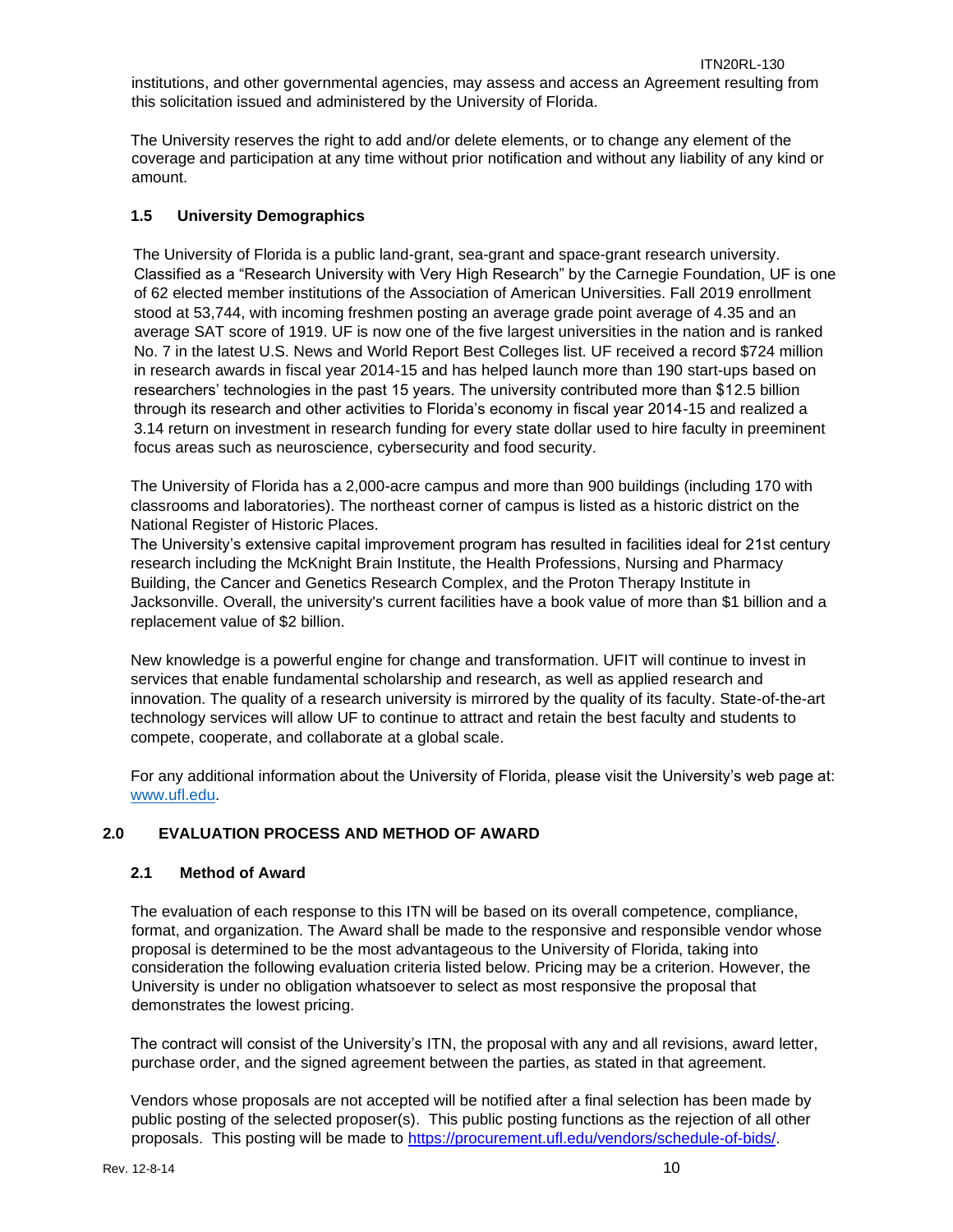## **Evaluation Criteria**

Vendor proposals will be evaluated based upon how well each Vendor's plans meet the University's needs. Specific consideration will be given to the following responses in no particular order or weighting:

- 1. Support of the above Technical Specifications (section 1.2.1): All specifications are marked with a 1 or 2. All specifications marked with a [1] will be judged on a true/false basis for feature support. Specifications marked with a [2] will be judged based on the degree that the given specification exceeds the minimum.
- 2. Vendor Support: The vendor's ability to provide both hardware and software support will be critical to the success of this process. Vendor will be measured on:
	- a. Coverage and depth of technical assistance center.
	- b. Ability to provide professional services of implementation of recommended equipment.
	- c. Ability to provide a cost-effective spare/replacement program.
	- d. Software revision/release schedule.
- 3. Success in similar Higher Education environments & references.
- 4. Highly Redundant Design: As a system, the components must operate in a highly redundant mode during normal day to day operation and minimize downtime during maintenance periods. Ability to submit to a full feature test recommended equipment.
- 5. Pricing and overall value: A combination of lowest cost and highest value will be evaluated. Evaluation will be judged based on the future capabilities and predicted lifespan of the equipment.
- 6. Compliance with UF Terms and Conditions

#### <span id="page-10-0"></span>**2.2 Selection, Negotiation, Additional Information**

Although the University reserves the right to negotiate with any vendor or vendors to arrive at its final decision and/or to request additional information or clarification on any matter included in the proposal, it also reserves the right to select the most responsive vendor or vendors without further discussion, negotiation, or prior notice. The University may presume that any proposal is a best-and-final offer.

The University also reserves the right to award to the next highest evaluated, responsive and responsible bidder for any and all groups, subgroups, or items in the event of vendor default, nonperformance, non-compliance or similar issues affecting the University's ability to obtain services at any time throughout the contract period.

#### <span id="page-10-1"></span>**2.3 Pre-Award Presentations**

The University reserves the right to require presentation from any and all vendors, in which they may be asked to provide, or they may provide information in addition to that provided in their proposals.

#### <span id="page-10-2"></span>**2.4 Pre-Award Negotiations**

The University reserves the right to negotiate prior to award with vendors for purpose of addressing the matters set forth in the following list, which may not be exhaustive.

- Resolving minor difference and typographical errors
- Terms and conditions
- Clarifying necessary details and responsibilities
- Emphasizing important issues and points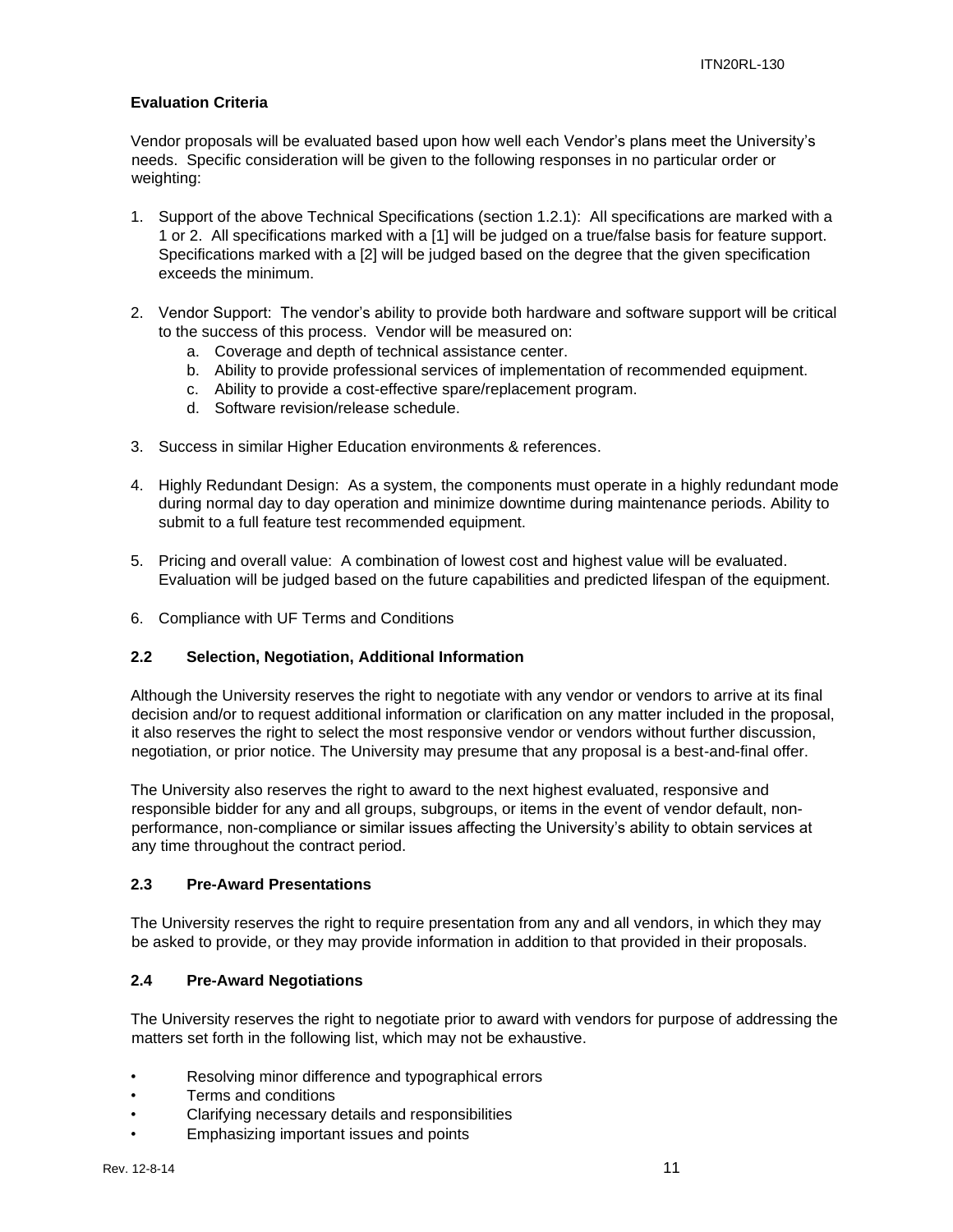- Receiving assurances from vendors
- Obtaining the lowest and best pricing and/or revenue agreement

## <span id="page-11-0"></span>**2.5 Vendor Protest Procedure; Notice of Proposal Protest Bonding Requirement**

Any vendor protest to a University decision or intended decision regarding this ITN is subject to Florida Board of Governors' (BOG) Regulations 18.002 and 18.003. Any vendor who files an action protesting a decision or intended decision shall post at the time of the filing the formal written protest, a bond, payable to the University of Florida, in an amount equal to the lessor of 10% of the estimated value of the protestor's proposal or 10% of the University's estimated expenditure during the contract term:, or \$10,000. The bond shall be conditioned upon the payment of all costs which may be adjudged against the vendor. In lieu of a bond, the University will accept a cashier's check or money order in the amount of the bond.

## <span id="page-11-1"></span>**2.6 Contractual Intent/Right to Terminate and Recommence ITN Process**

The University intends to contract with one vendor whose proposal is in the best interests of the University. However, the University may terminate this ITN process at any time up to notice of award, without prior notice, and without liability of any kind or amount. Further, the University reserves the right to commence one or more subsequent ITN processes seeking the same or similar products or services covered hereunder. In the event of cancellation or termination, the University reserves the right to award the contract to another Offeror, cancel in its entirety, or to request new proposals, whichever is in the best interest of University of Florida.

## <span id="page-11-2"></span>**2.7 Effective Period of Proposals**

Under this ITN, the University shall hold that vendors' responses to this ITN shall remain in effect for a period of ninety (90) days following the closing date, in order to allow time for evaluation, approval, and award of the contract. Any vendor who does not agree to this condition shall specifically communicate in its proposal such disagreement to the University, along with any proposed alternatives. This University may accept or reject such proposed alternatives without further notification or explanation.

## <span id="page-11-3"></span>**2.8 Proposal Acceptance/Rejection**

The University reserves the right to reject any or all proposals. Such rejection may be without prior notice and shall be without any liability of any kind or amount to the University. The University shall not accept any proposal that the University deems not to be in its best interests. The University shall reject proposals submitted after the closing date and time.

#### <span id="page-11-4"></span>**2.9 Errors and Omissions in Vendors Proposals**

The University may accept or reject any vendor's proposal, in part or in its entirety, if such proposal contains errors, omissions, or other problematic information. The University may decide upon the materiality of such errors, omissions, or other problematic information.

## <span id="page-11-5"></span>**2.10 Determination of and Information Concerning Vendor's Qualifications**

The University reserves the right to determine whether a vendor has the ability, capacity, and resources necessary to perform in full any contract resulting from this ITN. The University may request from vendors information it deems necessary to evaluate such vendors' qualifications and capacities to deliver the products and/or services sought hereunder. The University may reject any vendor's proposal for which such information has been requested but which the vendor has not provided. Such information may include but is not limited to:

- Financial resources
- Personnel resources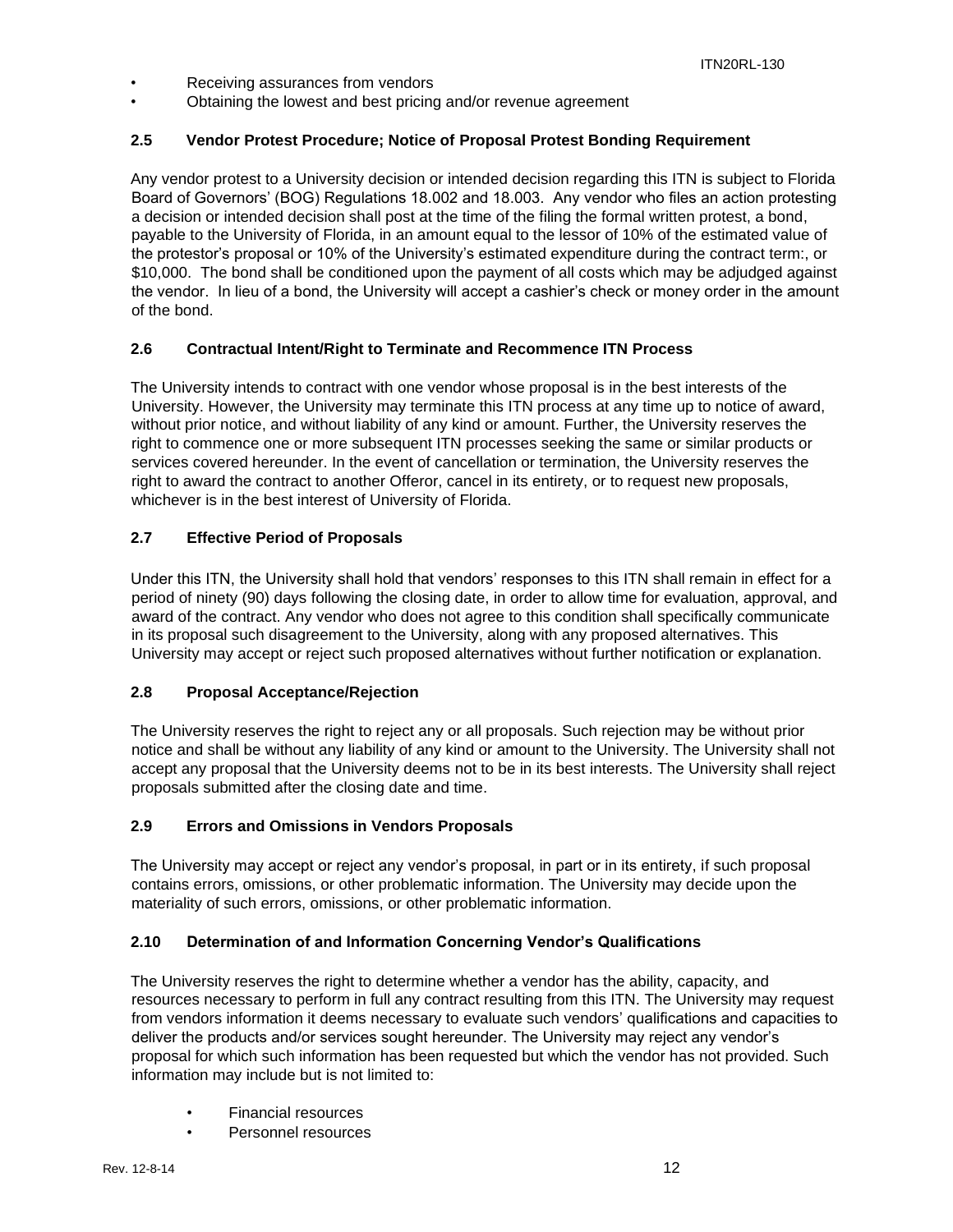- Physical resources
- Internal financial, operating, quality assurance, and other similar controls and policies
- Resumes of key executives, officers, and other personnel pertinent to the requirements of the ITN
- Customer references
- Disclosures of complaints or pending actions, legal or otherwise, against the vendor
- The University reserves the right to check references with current customers as provided by the vendor and with any customers the University identifies

## <span id="page-12-0"></span>**2.11 Apparently Conflicting Information Obtained by Vendor**

The University is under no obligation whatsoever to honor or observe any information that may apparently conflict with any provision herein, regardless of whether such information is obtained from any office, agent, or employee of the University. Such information shall not affect the vendor's risks or obligations under a contract resulting from this ITN.

## <span id="page-12-1"></span>**2.12 Rejection of Vendor Counteroffers, Stipulations and Other Exceptions**

Any vendor exception, stipulation, counteroffer, requirement, and/or other alternative term or condition shall be considered rejected unless specifically accepted in writing by the University and thereafter incorporated into any contract resulting from this ITN.

## <span id="page-12-2"></span>**2.13 Vendor's Need to Use Proprietary Rights of the University**

All information proprietary to the University and disclosed by the University to any vendor shall be held in confidence by the vendor and shall be used only for purposes of the vendor's performance under any contract resulting from this ITN.

#### <span id="page-12-3"></span>**2.14 Public Record**

On the earlier of (i) the time the University provides notice of a decision or intended decision, or (ii) 30 days after the final competitive sealed proposals are all opened, whichever occurs earlier, vendor proposals may be disclosed as public record.

#### <span id="page-12-4"></span>**3.0 SCHEDULE OF EVENTS**

The following is the tentative schedule that will apply to this ITN but may change in accordance with the University's needs.

| Issuance of ITN                        |
|----------------------------------------|
| Technical Questions/Inquiries Due      |
| Reponses to Inquires sent out          |
| <b>ITN Closes/Opening of Proposals</b> |
|                                        |

#### <span id="page-12-5"></span>**3.1 Pre-Proposal Conference N/A**

#### <span id="page-12-6"></span>**3.2 Pre-Proposal Site Visit N/A**

#### <span id="page-12-7"></span>**3.3 Special Accommodations**

If special accommodations are needed in order to attend a pre-proposal meeting or a proposal opening, contact Jeffrey Hendel or email at hendelj@ufl.edu three (3) business days prior to preproposal meeting or proposal opening.

#### <span id="page-12-8"></span>**4.0 PROPOSAL RESPONSE AND PREPARATION INSTRUCTIONS**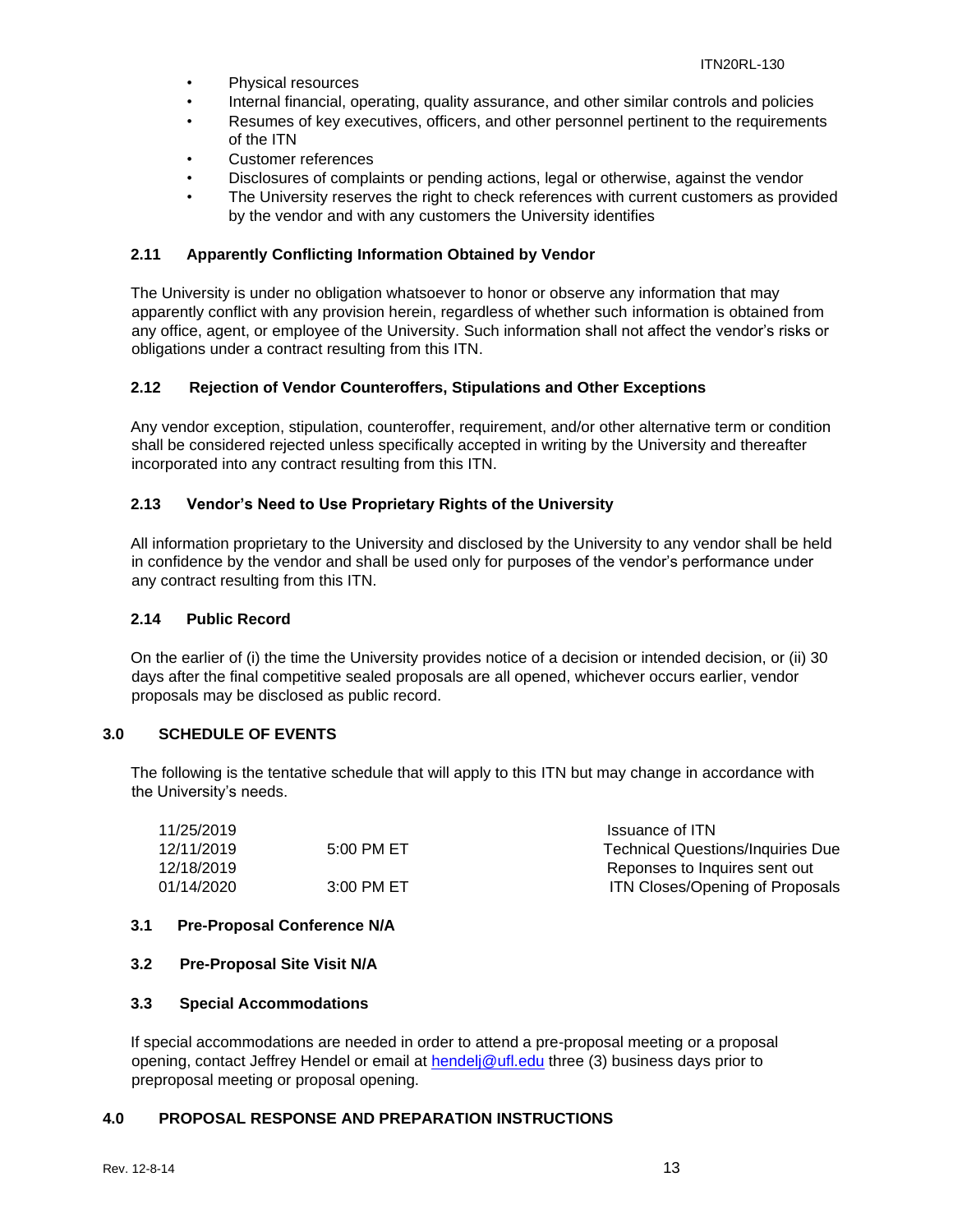Proposals must be delivered sealed to: University of Florida Procurement Services 971 Elmore Drive Gainesville, FL 32611-5250 on or prior to 01/14/2020 3:00 PM. ITN# 20RL-130

## **The above address is a valid campus address for any courier service.**

It is the vendor's responsibility to assure that the proposal is delivered at the proper time and place of the proposal opening. Proposals which for any reason are not so delivered will not be considered. The University shall not accept proposals received by facsimile or email. The University shall, at the specified closing date and time, open all proposals that are otherwise in order. The University will allow interested parties to attend such opening for purposes of identifying which vendors have responded. The University will make no immediate decision at such time, and there will be no disclosure of any information contained in any proposal until the earlier of (i) the time University provides notice of a decision or intended decision, or (ii) 30 days after the final competitive sealed proposals are all opened, whichever occurs earlier, at which time the vendor proposals become public record. When multiple solicitations have been scheduled to open at the same date and time, the University will open solicitations that have interested individuals present in sequential order by solicitation number. The University will hold unopened any proposals received after the closing date and time, and will not consider such proposals. The University reserves the right to retain or dispose of such proposals at its discretion; however, the University may return such proposals to their related vendors, but only at such vendor's request and at no cost or expense whatsoever to the University.

If only one proposal is received, Procurement may delay the opening in order to determine why other vendors did not respond and to encourage other vendors to respond.

## <span id="page-13-0"></span>**4.1 Proposal Format Organization**

Original proposal and all copies must be on 8-½ x11 text weight paper, double-sided, using binding tabs that will facilitate the distribution and evaluation of the proposals. Proposals should be printed when possible on paper containing a high level of post-consumer recycle content. Proposals should conform to the tabbed format below as well as the requirements of sections 4.1.2, 4.1.3 and 4.1.4.

## <span id="page-13-1"></span>**4.1.1 Response Format**

- Submit one (1) original hard copy and one (1) copy of the initial response on PC compatible media (CD/DVD or USB flash drive), preferably in Word® and/or Excel®. The original response must contain the original manual signature of the authorized person signing the proposal, and the electronic copy of the proposal.
- The outer carton of the response must display clearly and conspicuously the following identifying information, The ITN number (ITN20RL-130), name (Electronic File Storage) and due date (1/14/2020, 3.00pm) and is sealed.
- The offer's response must include the information and required submittals described, tabbed and numbered as shown below, with all information appearing in the Tab in which it was requested.
- Questions and requests for information may not be rearranged, regrouped, or divided in any way.
- All information and required submittals requested MUST BE provided in hardcopy and electronic format and included in your written response.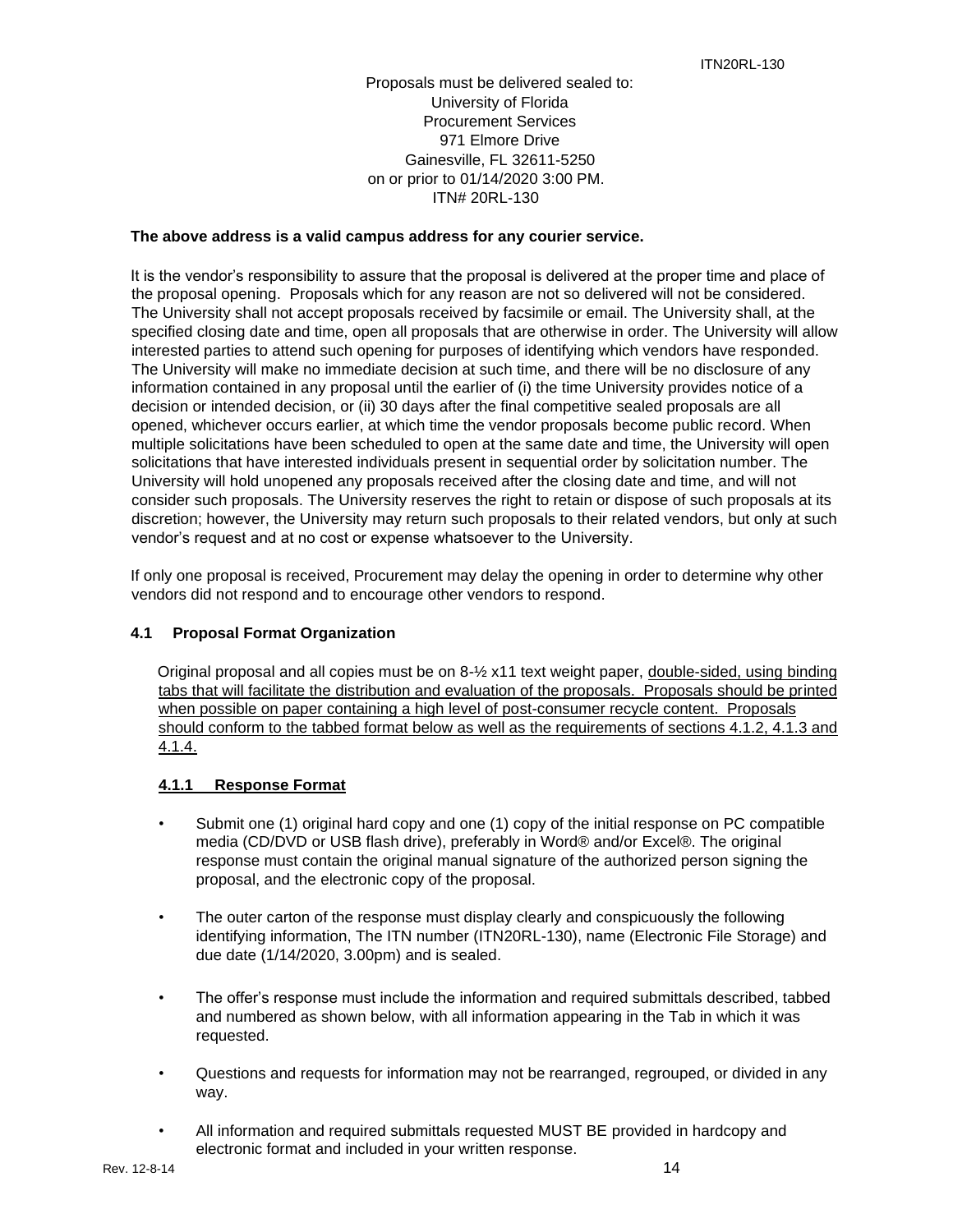Failure to adhere to this condition may cause your response to be rejected without further evaluation.

- Information submitted that is not requested by the University may be considered to be supplemental, not subject to evaluation by the committee members.
- If there is any information or required submittals which due to size or binding cannot be incorporated following the proper tab, the vendor must provide information following the numbered tab, telling the evaluator where the information can be found in the response.
- Tabular / Paginated Format:
	- o **Tab 1**: Completed and signed Certification of Proposal form, and/or signed and completed acknowledgement forms for any addenda. Include one to two-page executive summary of the vendor's proposal, including brief descriptions of the company's expertise managing a contract the size and scope described in the ITN, and how the vendor plans to address the University's requirements.
	- o **Tab 2**: A listing of at least 5 references the company projects/customers similar in size and scope to the services described in the ITN, both current and past customers. This list must include the name, address, telephone, and email address of the client contract administrator. If applicable, please list specific examples of services rendered, particularly within peer institutions of higher education, other government funded or not-for-profit organizations. Include highlights of each project to include return on investment and implementation plan. References should show examples of where this type of equipment has been used successfully at other major Public or Private Universities. US News Top Public or Private Universities is a representation of peer institutions to the University of Florida.
	- o **Tab 3:** Thorough explanation of solution to each required feature listed in section 1.2.1 Technical Specifications. Please complete Attachment B when submitting your responses.
	- o **Tab 4**: Describe the location, size and experience of company's 24x7 technical support organization along with a description of your spare/replacement program including time frames. Please articulate the location, size and experience of the support organization which supports this line of products**.** Please confirm 24x7 support is available including problem re-creation. All components should be replaced within 4 hours of failure through either a parts depot or on-site spares or both. Include a Scope of Work to provide professional services for implementation of recommended equipment, as detailed in Section 1.2.
	- o **Tab 5**: Provide a description of your company's schedule regarding software revisions and how your technical support organization ability to issue releases for critical issues. How often are major and minor releases provided? Does the Technical Support unit have the ability to issue engineering releases for critical items? Does the vendor support hotfixes on the platforms rather than full release upgrades for critical issues?
	- o **Tab 6**: Please provide documentation as to how your components are designed to be highly redundant in order to minimize downtime during maintenance periods. Include information regarding testing ability of recommended equipment and features.
	- o **Tab 7**: Pricing for project including but not limited to: hardware, software, third party software mark-up %, implementation fees, and on-going support for initial purchase and four additional years. Hourly rates for ongoing Professional Services for post-implementation for the full five-year period. Hourly rates need to include all travel costs. Indicate all discounts that will be offered for such items as trade-in, bundling etc. Complete Attachment A for this Tab and provide any narrative necessary.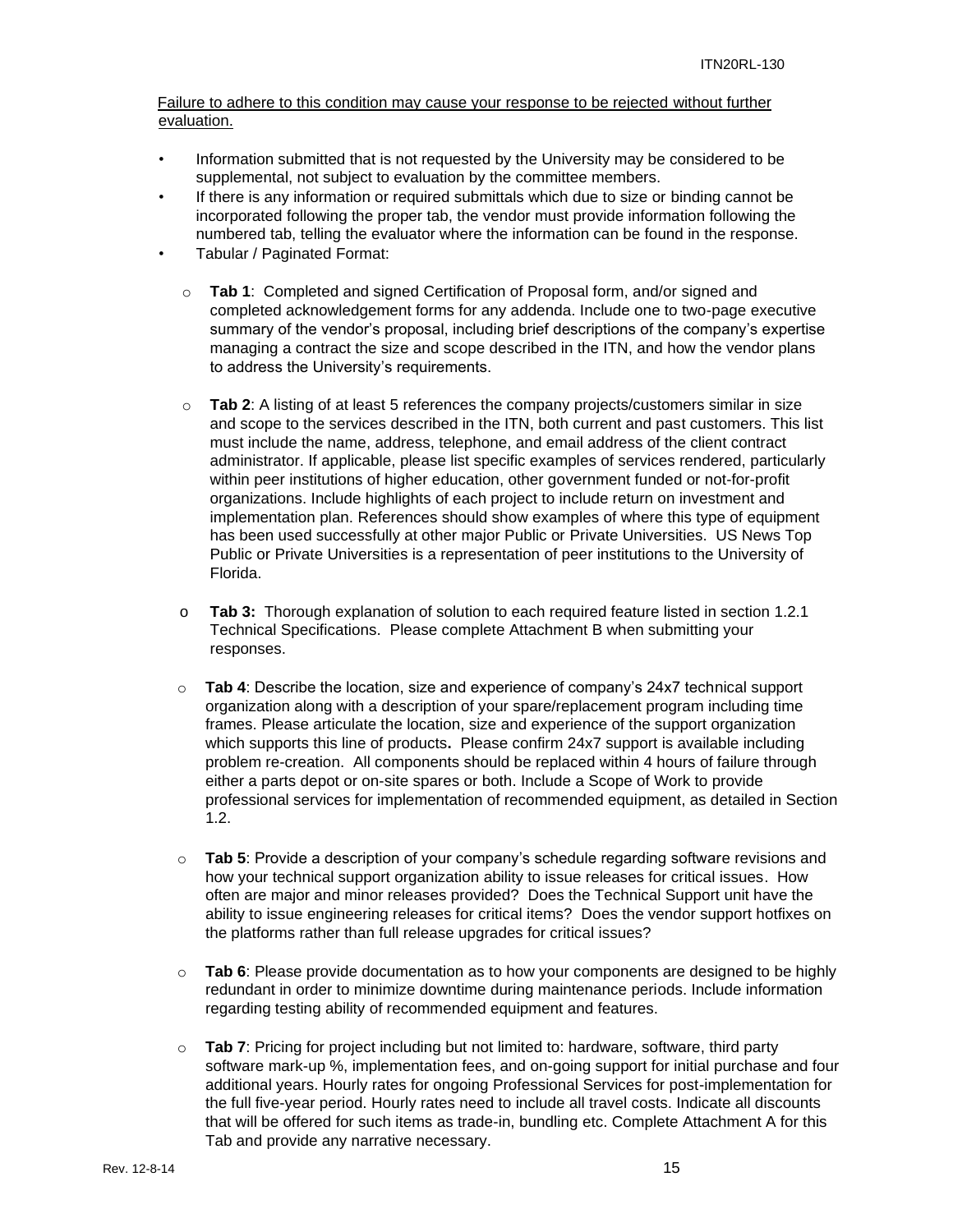- o **Tab 8:** Terms & Conditions and additional flexibility. Specifically detail any concerns and provide suggested alternative language to the Terms and Conditions included in the ITN. Please describe any financial considerations and flexibility of the vendor.
- o **Tab 9:** Please provide any additional information considered essential to the proposal and not specifically requested in other sections such as equipment warranty and sustainability information and end of life equipment trade-in considerations. If there is no additional information to present, please state in this section: "There is no additional information we wish to present."

## <span id="page-15-0"></span>**4.1.2 Number of Proposal Copies to be Furnished**

Vendors are to submit one (1) original, of the initial response on PC compatible media (CD/DVD or USB flash drive), preferably in Word® and or / Excel® marked "Original", and one (1) hard copy original.

## <span id="page-15-1"></span>**4.1.3 Bindings and Marking**

Vendors shall ensure that the original and each copy are individually bound. When submitting more than one (1) proposal, vendors shall ensure that units are clearly marked; for example, as "Original of Proposal One", "Copy One of Proposal One", "Original of Proposal Two", "Copy One of Proposal Two", and so on.

## <span id="page-15-2"></span>**4.1.4 Marking of Envelopes**

Vendors shall ensure that the outer carton of the response must display clearly and conspicuously the following identifying information: ITN #: 20RL-130 Opening date and time: 01/14/2020 3:00PM

#### <span id="page-15-3"></span>**4.1.5 Proposal Costs**

The University is not liable in any manner or to any extent for any cost or expense incurred by any vendor in the preparation, submission, presentation, or any other action connected with proposing or otherwise responding to this ITN. Such exemption from liability applies whether such costs are incurred directly by the vendor or indirectly through the vendor's agents, employees, assigns or others, whether related or not to the vendor.

## <span id="page-15-4"></span>**4.1.6 Faxes or Emails Not Accepted**

The University shall not accept proposals received by fax or email.

#### <span id="page-15-5"></span>**4.2 Requirements of Proposer for Response**

#### <span id="page-15-6"></span>**4.2.1 Original ITN Document**

Procurement Services shall retain the ITN, and all related terms and conditions, exhibits and other attachments, in original form in an archival copy. Any modification of these, in the vendor's submission, is grounds for immediate disqualification.

#### <span id="page-15-7"></span>**4.2.2 Vendor's Understanding of the ITN**

In responding to this ITN, the vendor accepts the responsibility fully to understand the ITN in its entirety, and in detail, including making any inquiries to the University as necessary to gain such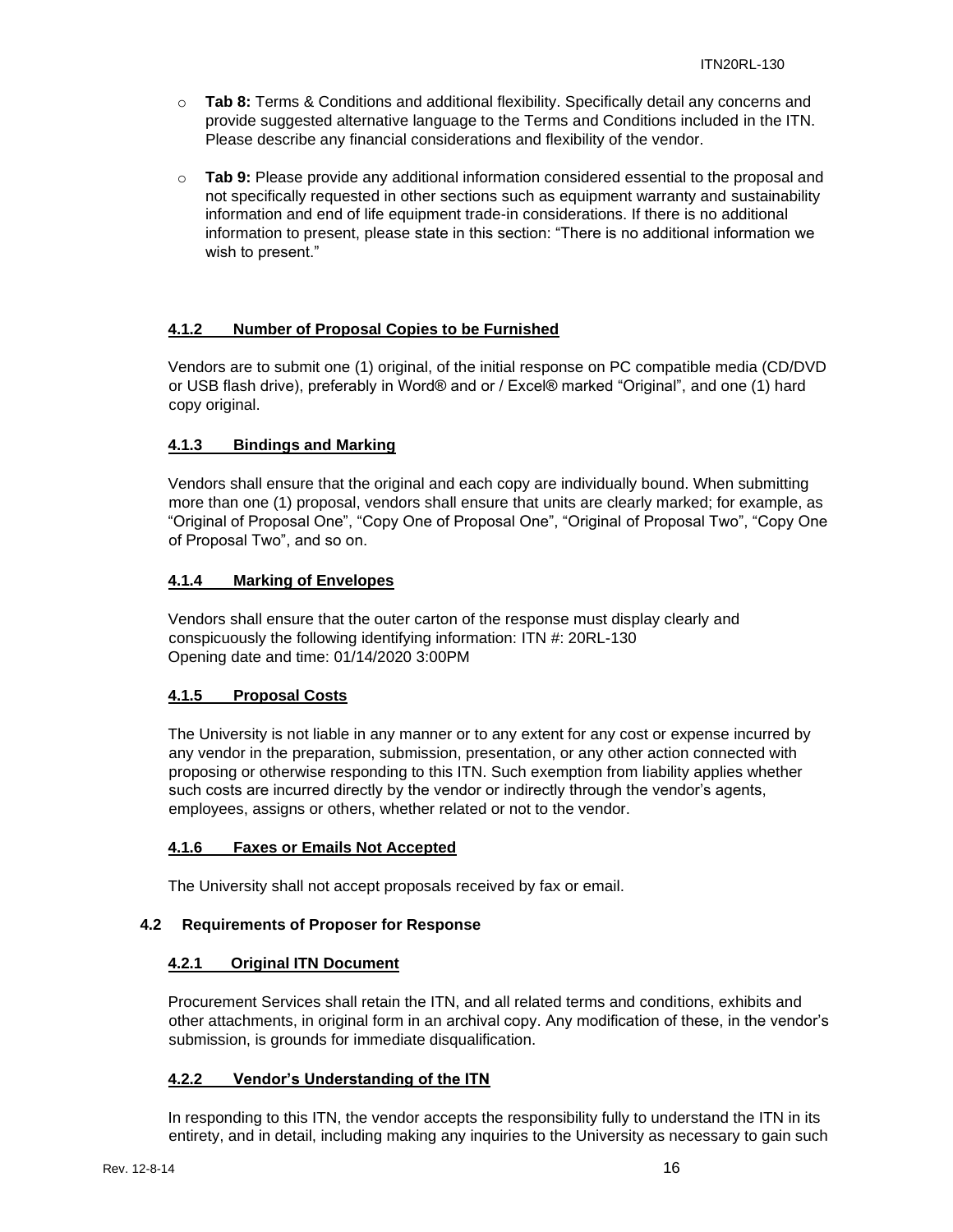understanding. The University reserves the right to disqualify any vendor who demonstrates less than such understanding. Further, the University reserves the right to determine, at its sole discretion, whether the vendor has demonstrated such understanding. Related to this, the University's right extends to cancellation of award if award has been made. Such disqualification and/or cancellation shall be at no fault, cost or liability whatsoever to the University.

## <span id="page-16-0"></span>**4.2.3 University Provides Information in Good Faith without Liability**

All information provided by the University in this ITN is offered in good faith. Individual items are subject to change at any time. The University makes no certification that any item is without error.

The University is not responsible or liable for any use of the information, or for any claims attempted to be asserted there from.

## <span id="page-16-1"></span>**4.2.4 Verbal versus Written Communication**

Verbal communication shall not be effective unless formally confirmed in writing by the specified University Procurement staff in charge of managing this ITN's process. In no case shall verbal communication override written communication.

## <span id="page-16-2"></span>**4.2.5 Questions, Communications and Inquires between the University and Vendors**

Vendor inquiries, questions and requests for clarification related to this ITN are to be directed, in writing, to:

> University of Florida Procurement Services 971 Elmore Drive Gainesville, FL 32611-5250

Attn: Rob Luetjen Telephone No: 352/294-1162 Facsimile No: 352/392-8837 E-mail Address: rluetjen@ufl.edu

Applicable terms and conditions herein shall govern communications and inquiries between the University and vendors, as they relate to this ITN.

**Informal communications** shall include, but are not limited to, requests from/to vendors or vendors' representatives of any kind or capacity, to/from any University employee or representative of any kind or capacity, with the exception of Procurement Services, for information, comments, speculation, etc. Inquiries for clarifications and information that will not require addenda may be submitted verbally to the Procurement Staff named, above, at any time.

**Formal communications** shall include but are not limited to the following.

- Questions concerning this ITN must be submitted in writing and be received prior to 12/11/2019 5:00 PM ET.
- Errors and omissions in this ITN and enhancements. Vendors shall bring to the University's attention any discrepancies, errors, or omissions that may exist within this ITN. Vendors shall recommend to the University any enhancements in respect to this ITN, which might be in the University's best interests. These must be submitted in writing and be received prior to 12/11/2019 5:00 PM ET.
- Inquiries about technical interpretations must be submitted in writing and be received prior to 12/11/2019 5:00 PM ET.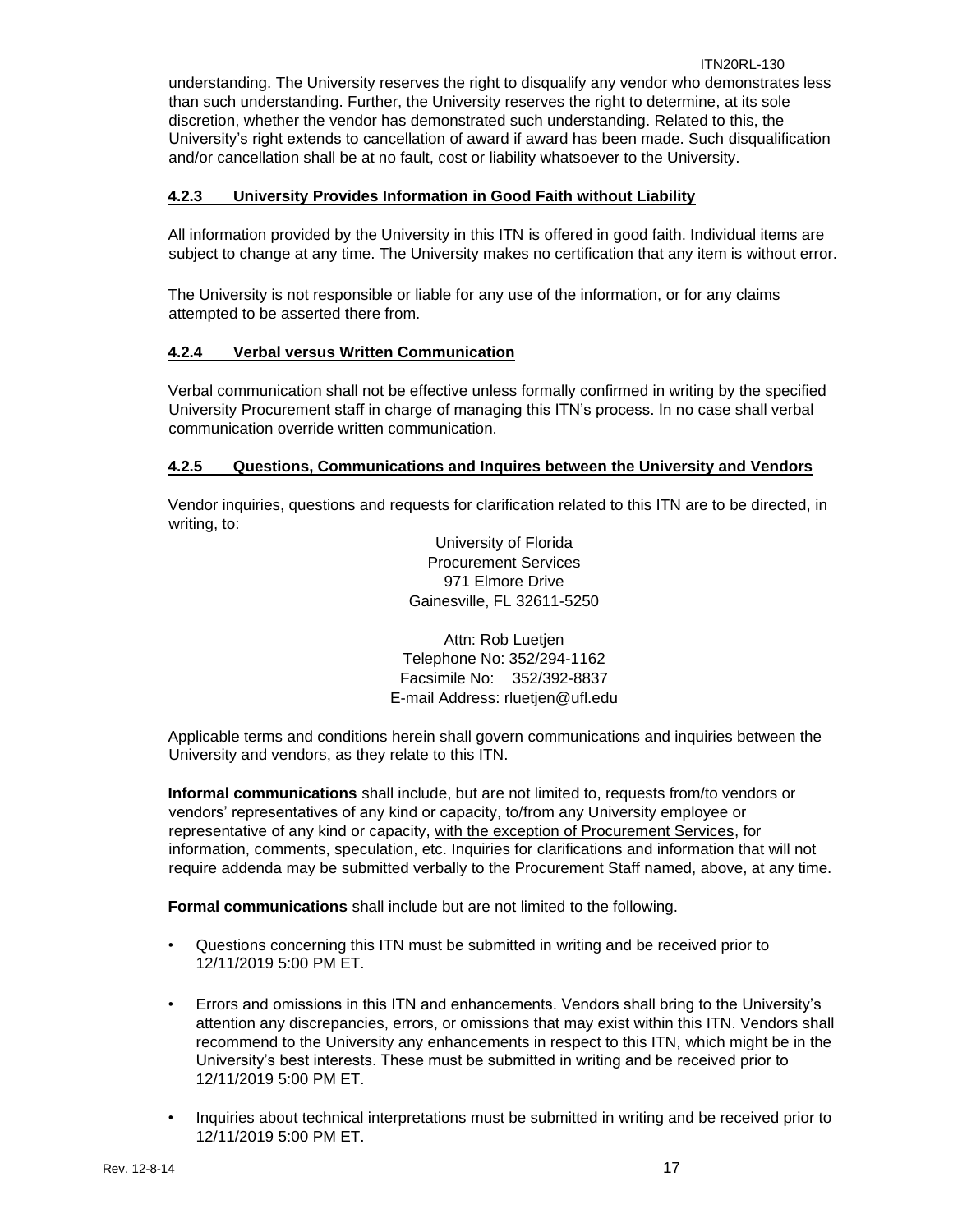- Inquiries for clarifications/information that will not require addenda may be submitted verbally to the Procurement Staff named above at any time during this process.
- Verbal and/or written presentations and pre-award proposals under this ITN.
- Addenda to this ITN.

Informal communications shall cease on the date of distribution of this ITN and formal communications shall commence. On the date that the University completes the award process for this ITN and executes the resulting contract with the successful Vendor, informal communications may resume, and formal communications must cease.

## <span id="page-17-0"></span>**4.2.6 Addenda and the University's Response to Communications from Vendor**

The University will make a good-faith effort to provide a written response to each question or request for clarification that requires addenda within five (5) University business days.

## **All addenda will be posted to our web site only:**

**<https://procurement.ufl.edu/vendors/schedule-of-bids/>**

- **Vendors who want the addenda supplied to them in another form must notify the Procurement Staff listed in Section 4.2.5 above of that request. Otherwise, it will be the vendor's responsibility to check the web site for any additional information and addenda concerning this ITN.**
- **The University will not respond to any questions/requests for clarification that require addenda, if received by the University after 12/11/2019.**

#### <span id="page-17-1"></span>**4.2.7 Pricing and/or Revenue Proposal**

Vendors shall indicate pricing and/or revenue offers in the appropriate spaces and/or areas provided in this ITN. Vendors shall ensure that any departure from this condition results in an offer that is clearly cross-referenced to the applicable sections within this ITN. For any material departure from this condition, vendors shall provide clear and unambiguous explanations how the departure relates in detail to the applicable sections within this ITN. If the vendor responds with an "All or None" proposal, it shall be clearly and unambiguously marked as such.

The University may presume and hold as the vendor's final offer all pricing and/or revenue offerings, whether stated as amounts or percentages, and/or whether or not offered on an all-or none basis, if not specified by the vendor. The University may accept or reject in part or entirely the vendor's pricing and/or revenue offerings when such offerings are not on an all-or-none basis. The University prohibits the changing of pricing and/or revenue proposals after the ITN closing date and time. Unless otherwise specifically proposed by the vendor, the University reserves the right to hold such pricing and/or revenue proposal as effective for the entire intended contract term. The University may prescribe the manner and method by which pricing and/or revenue offerings shall be communicated in the vendor's proposal. The University may reject any proposal in which the pricing and/or revenue offering does not conform to such prescribed manner and method.

## <span id="page-17-2"></span>**4.2.8 Revisions to the ITN**

The University may revise any part of this ITN for any reason by issuing addenda. The University will communicate additional information and addenda to this ITN by posting them on our web site.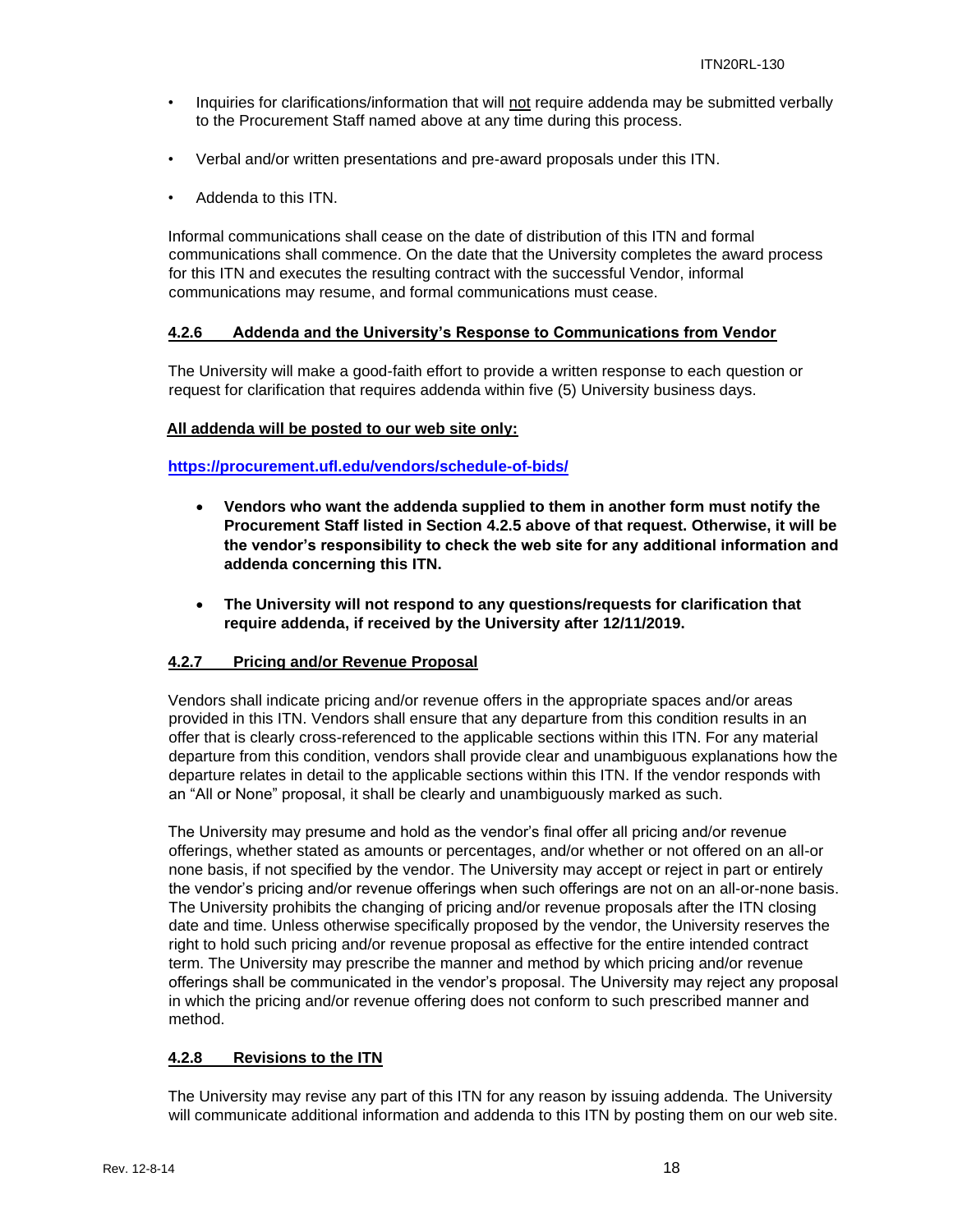• **Vendors that want the revisions supplied to them in another way must notify the Procurement Staff listed in this document of that request. Otherwise, it will be the vendor's responsibility to check the web site for any additional information and addenda concerning this ITN.** 

Vendors are responsible for the information contained in such addenda, whether or not they acknowledge receipt. The University is under no obligation to communicate such addenda to vendors who notify the University that they will not be responding this ITN. The University may determine whether an addendum will be considered as part of this ITN and/or as part of any contract resulting there from. The University shall reject vendors' responses to addenda if such responses are received after the ITN closing date and time.

## <span id="page-18-0"></span>**4.2.9 Florida Preference**

Preference for Florida Based Vendors for Purchases of Personal Property in accordance with §.287.084, Florida Statute; a preference shall be provided to vendors with a principal place of business in Florida. If the lowest responsible and responsive bid for personal property is from a vendor whose principal place of business is outside of Florida and is in a state or political subdivision thereof that grants a preference for the same purchase of personal property to a vendor in such state or political subdivision, as applicable, then the University shall grant the same preference to the Florida based vendor with the lowest responsible and responsive bid received pursuant to this Invitation to Bid.

If the lowest responsible and responsive bid is from a vendor whose principal place of business is in a state that does not grant a preference for the purchase of personal property to a vendor in such state, then the University shall grant a preference in the amount of 5 percent to the lowest and responsive Florida base vendor.

For vendors whose principal place of business is outside of Florida, such vendors must, at the time of submitting its bid, provide a written opinion from a licensed attorney in its state specifying (a) the preference(s) granted by the state or political subdivision and (b) how the preference(s) is/are calculated.

After the opening of the solicitation, and during the negotiation phase the University of Florida will request the completed documentation if necessary.

## <span id="page-18-1"></span>**4.2.10 Attention to Terms and Conditions**

Vendors are cautioned to thoroughly understand and comply with all matters covered under the Terms and Conditions section of this ITN. The successful Vendor is expected to enter into a form of agreement. The University agreement terms and conditions included in this ITN are intended to be incorporated into this agreement. PROPOSALS THAT ARE CONTINGENT UPON ANY CHANGES TO THESE TERMS AND CONDITIONS MAY BE DEEMED TO BE NONRESPONSIVE AND MAY BE REJECTED (within the University's sole discretion).

## <span id="page-18-2"></span>**4.2.11 Required Signature**

The University may reject any vendors' response if it is not signed as indicated and/or required by the areas, spaces, or forms provided within this ITN.

## <span id="page-18-3"></span>**4.2.12 Authority to Negotiate**

Representatives of the vendor(s) selected to participate in oral negotiation(s) shall be first required to submit written authorization from the company CEO or CFO attesting to the fact that the company's lead negotiator is authorized to bind the company to the terms and conditions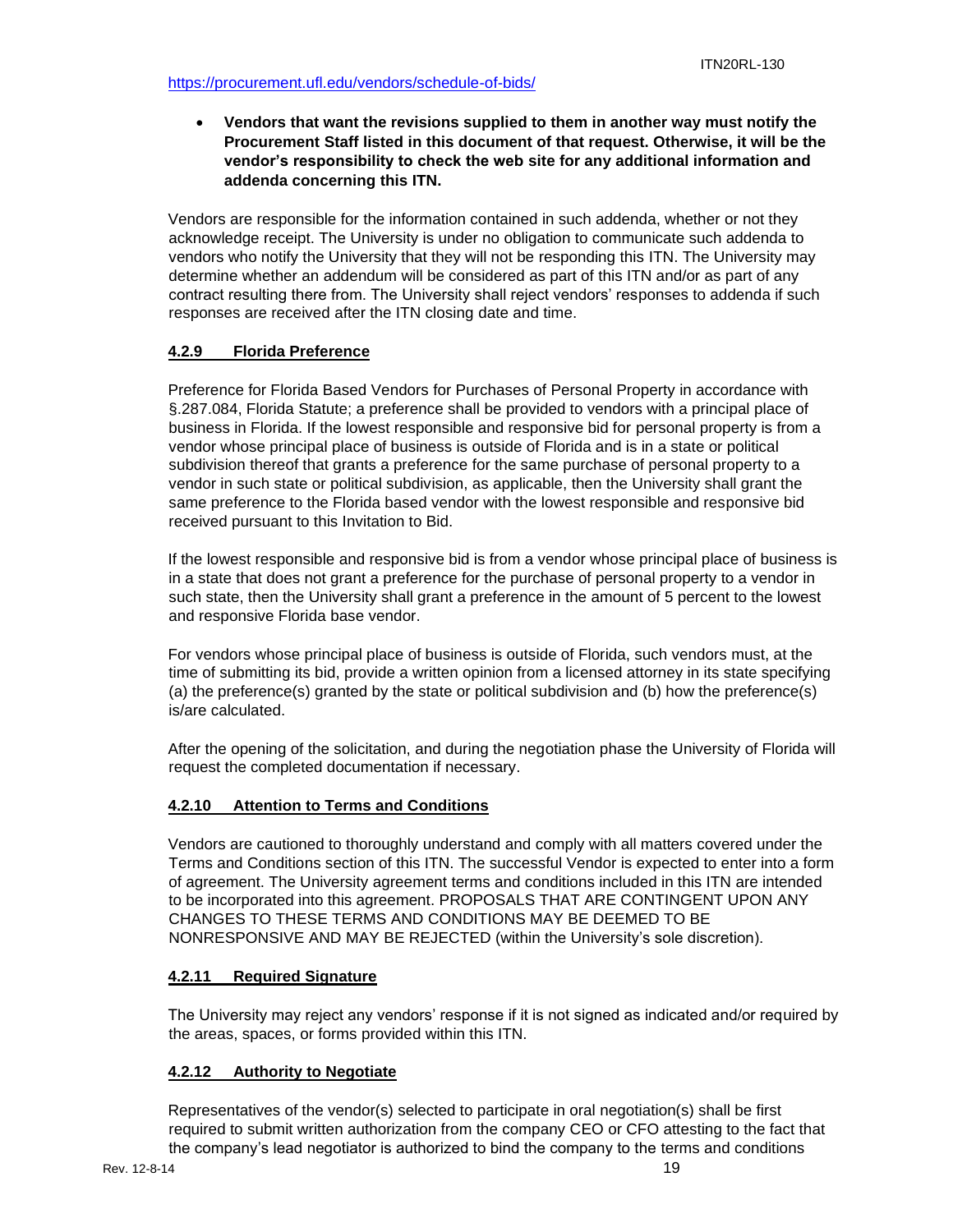ITN20RL-130 agreed to during negotiations and as contained in the vendor's best and final offer. The provision of such authorization shall be a prerequisite to continuation in the ITN process. The University shall not enter into extensive contract negotiations with the selected vendor(s) after the negotiation process has been completed. If the University determines that a company awarded a contract based on this ITN does not honor all aspects of the agreement reached during the negotiations in the best and final offer, the University reserves the right to immediately cancel the award, and to place the company on the University's suspended vendor list.

Company negotiators must enter the negotiations prepared to speak on behalf of the vendor's company. The University reserves the right to immediately terminate negotiations with any company whose representatives are not empowered to, or who will not, make decisions during the negotiation session. Vendors are reminded that the University may elect not to solicit a best and final offer from any company whose representative(s) have been unable or unwilling to commit to decisions reached during the verbal negotiation process.

## <span id="page-19-0"></span>**4.2.13 Collusion Prohibited**

In connection with this ITN, vendor collusion with other vendors or employees thereof, or with any employee of the University, is prohibited and may result in vendor disqualification and/or cancellation of award. Any attempt by the vendor, whether successful or not, to subvert or skirt the principles of open and fair competition may result in vendor disqualification and/or cancellation of award. Such disqualification and/or cancellation shall be at no fault or liability whatsoever to the University.

## <span id="page-19-1"></span>**4.2.14 Improper Business Relationships/Conflict of Interest Prohibited**

In connection with this ITN, each vendor shall ensure that no improper, unethical, or illegal relationships or conflict of interest exists between or among the vendor, the University, and any other party to this ITN. The University reserves the right to determine the materiality of such relationships, when discovered or disclosed, whether intended or not; and to decide whether or not vendor disqualification and/or cancellation of award shall result. Such disqualification and/or cancellation shall be at no fault or liability whatsoever to the University.

## <span id="page-19-2"></span>**4.2.15 Corrections, Changes, and Providing Information on Forms within the ITN**

Vendors shall ensure that an authorized individual initial each correction using pen and ink. Vendors shall use pen and ink or typewriter in providing information directly on pages, or copies thereof, contained within this ITN.

## <span id="page-19-3"></span>**4.2.16 Performance and Payment Bond – N/A Intentionally Blank**

## <span id="page-19-4"></span>**4.2.17 Anti-Kickback**

In compliance with FAR 52.203-7, the University has in place and follows procedures designed to prevent and detect violations of the Anti-Kickback Act of 1986 in its operations and direct business relationships.

## <span id="page-19-5"></span>**4.2.18 Withdrawal of ITN**

Vendors may withdraw their proposals any time prior to the ITN closing date. Vendors may request to withdraw their proposals after the ITN closing date and time prior to selection and notice of award. The University shall have sole authority to grant or deny such a request. In the event the University grants such a request, it may withhold issuing future ITN's to such vendors.

## <span id="page-19-6"></span>**4.2.19 University's Right to Use Vendor's Ideas/Proprietary Information**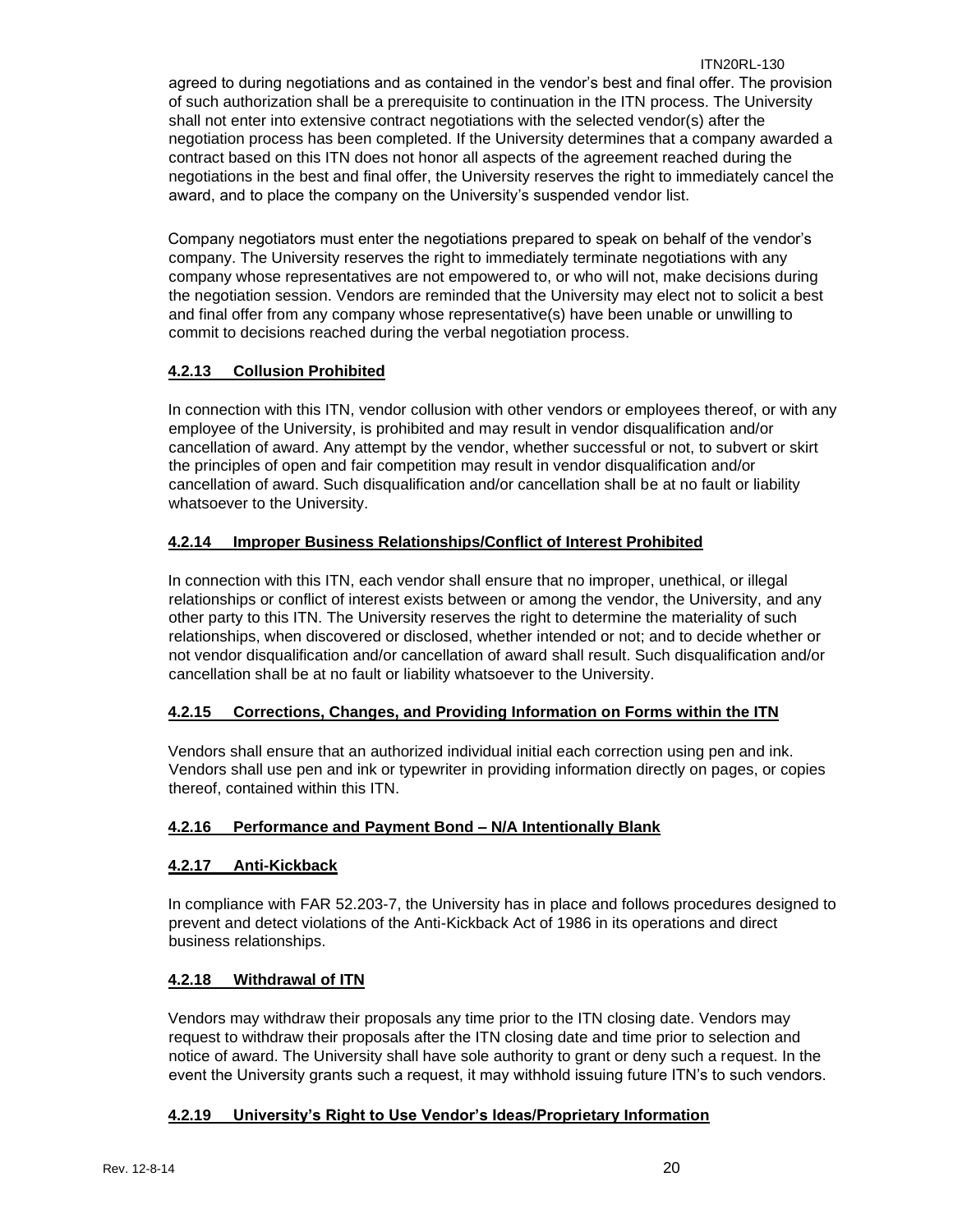**If the vendor needs to submit proprietary information with the proposal, the vendor shall ensure that it is enclosed in a separate envelope from the proposal and that it is clearly designated and conspicuously labeled as such.** Vendors who submit responses with

information noted as proprietary may be asked to substantiate why the information is proprietary or is otherwise exempt from a public records request under Florida Law.

Selection or rejection of the proposal shall not affect the University's right of use. Provided, however, that the University will, in good faith, honor any vendor information that is clearly designated and conspicuously labeled as proprietary when the University concurs that the information is proprietary, and that trade secrets or other proprietary data contained in the proposal documents shall be maintained as confidential in accordance with procedures promulgated by the Procurement Staff and subject to limitations in Florida or Federal law. Pricing information cannot be considered proprietary. The University shall not be liable in any manner or in any amount for disclosing proprietary information if such information is not clearly so designated and conspicuously so labeled. The University shall likewise not be liable if it did not know or could not have reasonably known that such information was proprietary.

Should a request be made of the University for access to the information designated confidential or trade secret by the bidder and, on the basis of that designation, the University denies the request, the bidder may be responsible for all legal costs necessary to defend such action if the denial is challenged in a court of law.

## <span id="page-20-0"></span>**5.0 DEFINITIONS**

## <span id="page-20-1"></span>**5.1 Agreement/Contract**

All types of agreements entered into by the University of Florida, regardless of what they may be called, for the procurement of materials, services or construction, or the disposal of materials. Meaning is interchangeable.

#### <span id="page-20-2"></span>**5.2 Customer**

Unless otherwise implied by the context of the specific provision within this ITN, "Customer" means a customer of the vendor, other than the University.

## <span id="page-20-3"></span>**5.3 May, Should**

Indicates something that is not mandatory, but permissible, recommended, or desirable.

#### <span id="page-20-4"></span>**5.4 Must, Shall, Will**

Indicates a mandatory requirement. Failure to meet these mandatory requirements may result in rejection of your proposal as non-responsive.

#### <span id="page-20-5"></span>**5.5 Proposal**

The entirety of the vendor's responses to each point of this ITN, including any and all supplemental offers or information not explicitly requested within this ITN.

## <span id="page-20-6"></span>**5.6 Proprietary Information**

Information held by the owner that if released to the public or anyone outside the owner's organization, would be detrimental to its interests. It is an issue of fact rather than opinion. Pricing and/or revenues cannot be considered proprietary.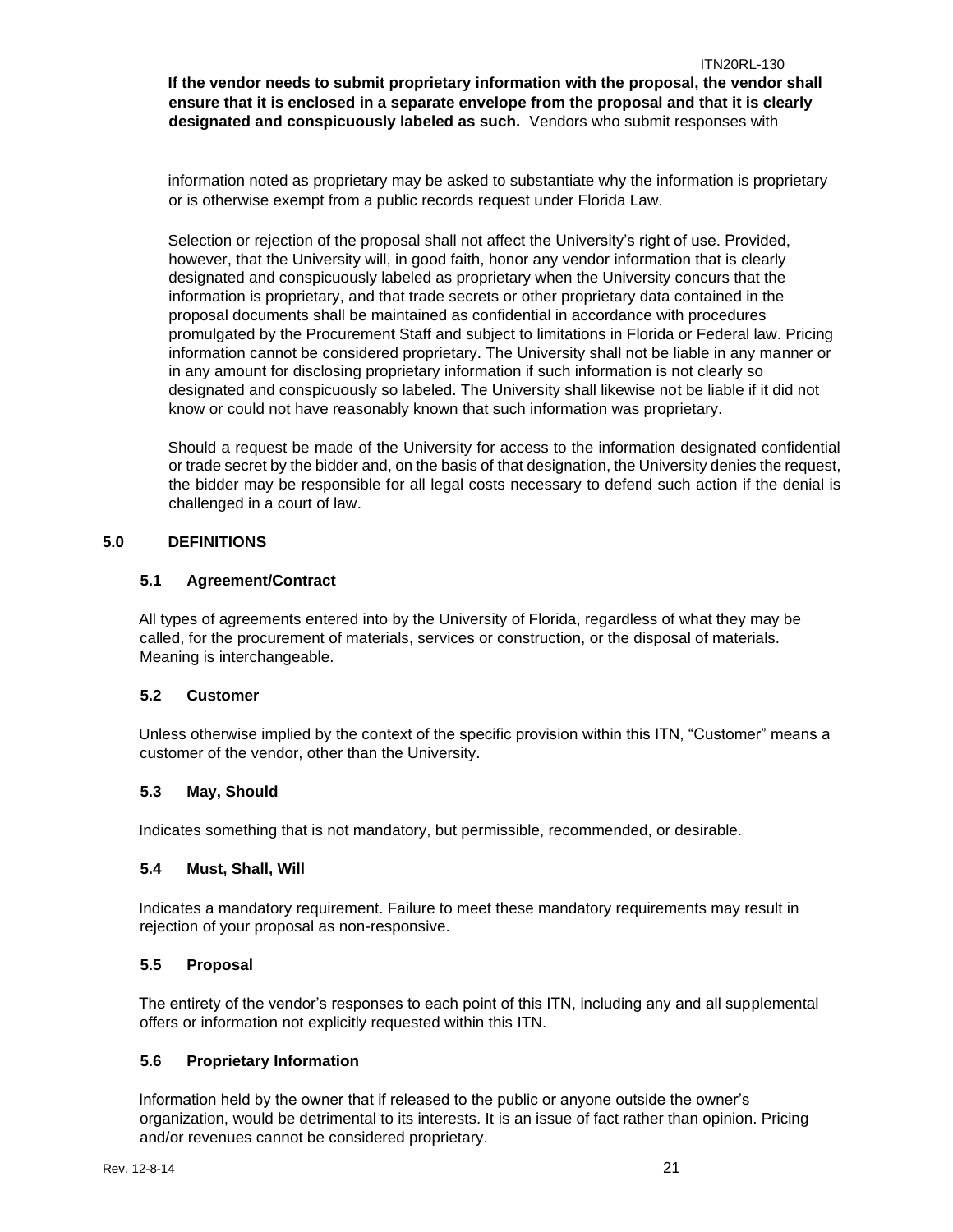#### <span id="page-21-0"></span>**5.7 Provider**

Any entity responding to this ITN, or, if selected, the vendor entering into a contract with University.

#### <span id="page-21-1"></span>**5.8 Invitation to Negotiate (ITN)**

A competitive negotiation process. It is not to be confused with an Invitation to Bid (ITB), in which goods or services are precisely specified and price is substantially the only competitive factor. This ITN provides the University the flexibility to negotiate to arrive at a mutually agreeable relationship. Price will be considered but will not be the only factor of evaluation.

#### <span id="page-21-2"></span>**5.9 Respondent**

Any entity responding to this ITN, or, if selected, the vendor entering into a contract with University.

#### <span id="page-21-3"></span>**5.10 Response**

Same as Proposal

## <span id="page-21-4"></span>**5.11 Successful Vendor**

Any entity responding to this ITN, or, if selected, the vendor entering into a contract with University.

#### <span id="page-21-5"></span>**5.12 Supplement Agreement**

Any supplement terms and conditions agreed to by the parties in writing taking precedence over all other documents governing the transaction.

#### <span id="page-21-6"></span>**5.13 Supplier**

Any entity responding to this ITN, or, if selected, the vendor entering into a contract with University.

#### <span id="page-21-7"></span>**5.14 University of Florida, UF or University**

Same as The University of Florida Board of Trustees, a public body corporate of the State of Florida; throughout the document the term UF, University and University of Florida is used interchangeably.

#### <span id="page-21-8"></span>**5.15 Vendor**

Any entity responding to this ITN, or, if selected, the vendor entering into a contract with University.

#### <span id="page-21-9"></span>**5.16 Vendor's Proposal**

Same as Proposal

#### <span id="page-21-10"></span>**5.17 Vendor's Response**

Same as Proposal

## **5.18 Active Site**

In a multi-site data center, the active site contains the systems and/or applications that are actively processing client requests.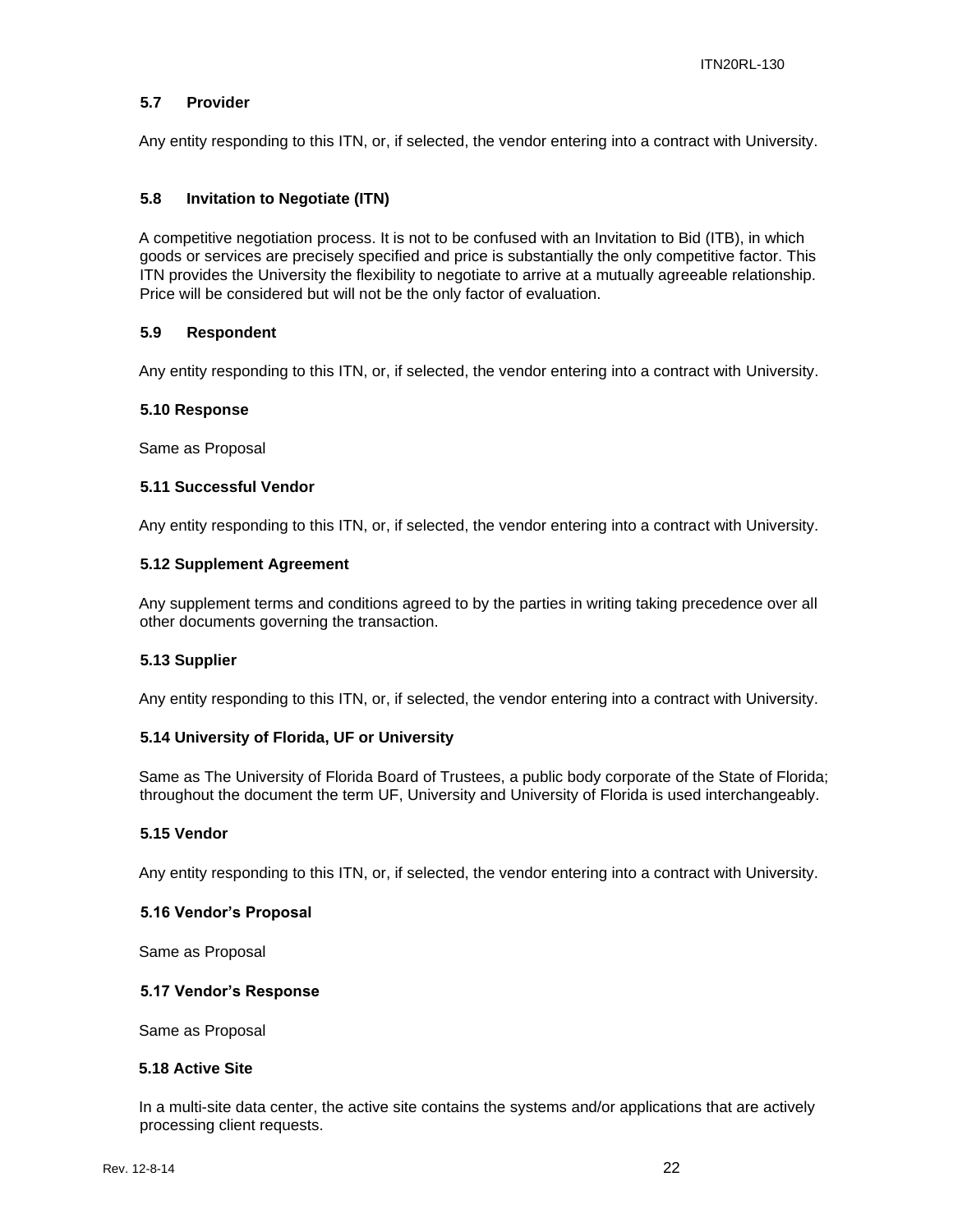#### **5.19 Availability**

The ability for users to access resources.

## **5.20 Bulk Storage**

Data storage optimized for infrequent access, but still expecting sub-second access speeds. Also referred to as "tier 2 or cold data" storage.

## **5.21 Compression**

Technique to re-encode computer data into a form that uses fewer bits than the original data.

## **5.22 Deduplication**

Technique that eliminates duplicate copies of redundant data.

#### **5.23 Downtime**

Time when a networked resource is unavailable for use.

## **5.24 Durability**

The probability that you will be able to obtain data previously stored on a storage system.

## **5.25 Dynamic Domain Name System (DDNS)**

A method to automatically update a DNS name-server with a host's configured hostname, IP address, and other information.

#### **5.26 Encryption**

Technique to transform data to make it unreadable by unauthorized users, yet still usable for authorized users.

#### **5.27 Export Cloning**

To make a complete copy of the original data comprising the exported volume/file-tree.

#### **5.28 Failover**

Operational state when the primary system duties are assumed by a secondary component or system when the primary is unavailable.

## **5.29 Federal Information Processing Standards (FIPS) 140**

US Government computer security standards that specify requirements for security modules. 140-2 level 2 specifies that all components must be "production-grade," no egregious security failures are allowed, and requires physical tamper-evidence and role-based authentication.

#### **5.30 Hardware Component Statistics**

Per component numerical data describing the operating state of the hardware, accessed via a communication channel.

## **5.31 Hierarchical Storage Management**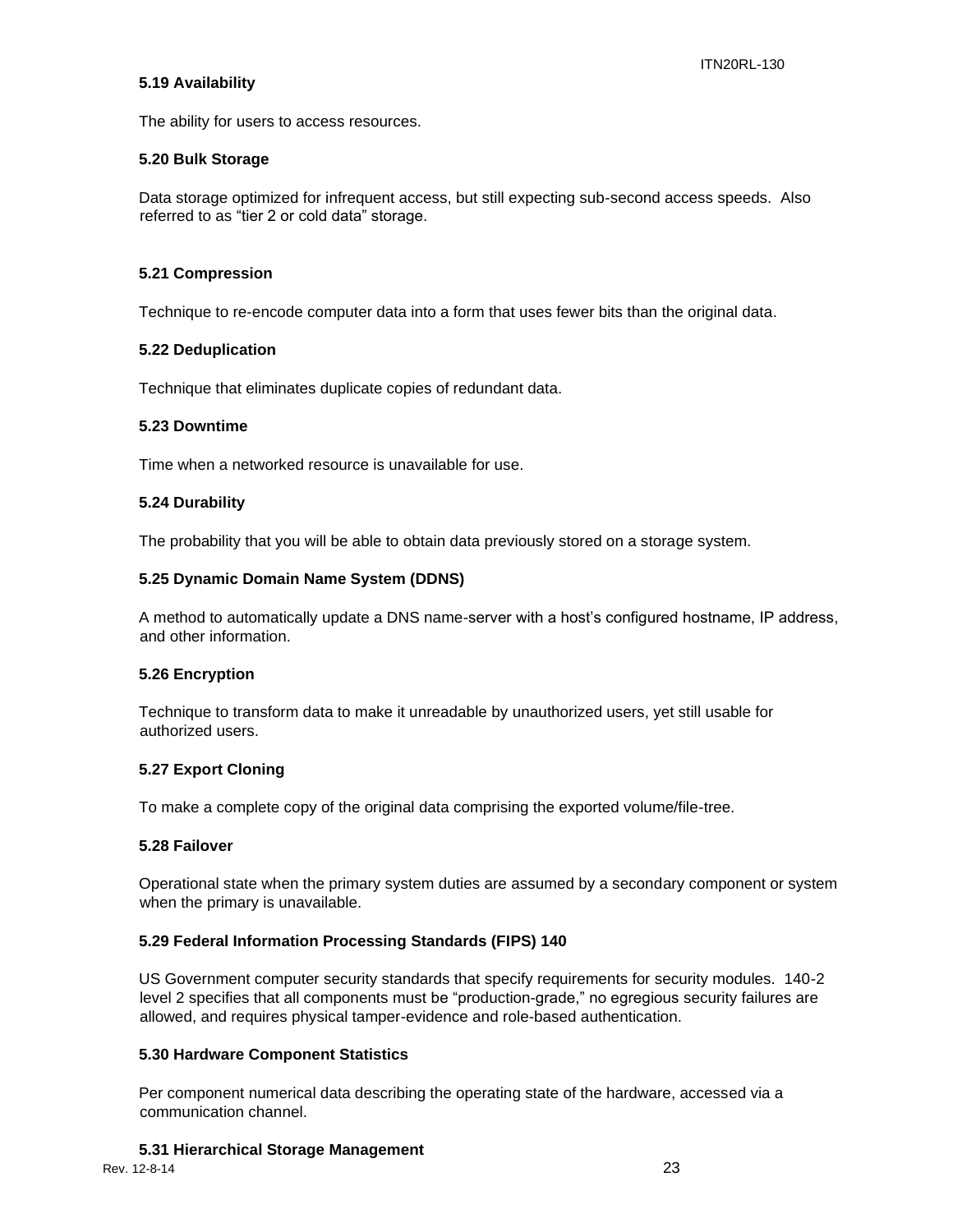Technique to migrate data between high-cost and lower-cost storage media, based upon such measures as size or last-access-time. Usually performed on a automated schedule or upon reaching a capacity threshold.

#### **5.32 IOPS**

Input/output operations per second. When combined with response time and throughput, can describe the performance characteristics of a storage device.

#### **5.33 Node and Cluster**

A node is a single component or computer that provides a specific service. A cluster is a collection of multiple nodes that communicate together to provide a set of complex services at high availability rates.

#### **5.34 Network Time Protocol (NTP)**

Protocol used to synchronize multiple computers to a single time via a network.

#### **5.35 On-Premises (On-Prem)**

Systems installed and running on the site (premises) belonging to the person or organization. Contrast this to a remote site or cloud provider.

#### **5.36 Remote Site**

A remote computing facility that is at least 300 miles away and outside of the path of historic weather events impacting the on-prem datacenters.

#### **5.37 Pebibyte (PiB)**

A binary data unit, comprised of 2^50 btyes, aka 1,024 tebibytes (TiB) or 1,048,576 gibibytes (GiB). Contrast to petabyte (PB).

#### **5.38 Petabyte (PB)**

A SI data unit, comprised of 10^15 bytes, aka 1,000 terabytes (TB) or 1,000,000 gigabytes (GB). Contrast to pebibyte (PiB).

#### **5.39 Performance Storage**

Data storage optimized for frequent access. Also referred to as "tier 1 or hot data" storage.

#### **5.40 Role Based Access Controls (RBAC)**

Technique to restrict system access to authorized users by assigning operations to specific roles, and assigning the roles to specific users or groups of users. Contrast to assigning privileges directly to individual users.

#### **5.41 Recovery Point Objective (RPO)**

Duration of time in which data might be lost from a service immediately following a disruption.

#### **5.42 Recovery Time Objective (RTO)**

Time duration in which the service must be restored following a disruption.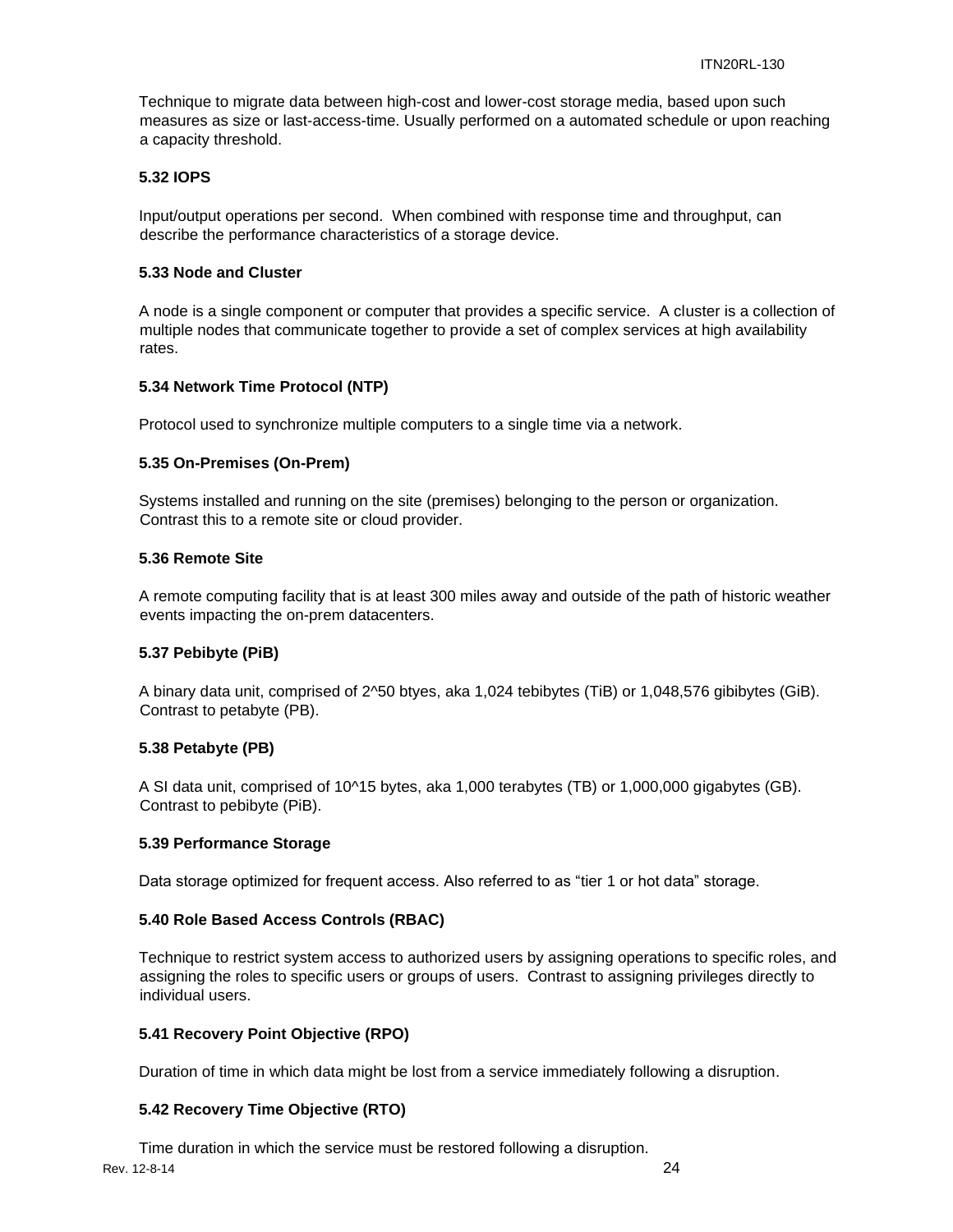#### **5.43 Replication**

Process of storing identical datasets in more than one site or cluster.

#### **5.44 REST API**

An Application Program Interface (API) that uses representational state transfer (REST) architecture, often used for web services.

#### **5.45 RPCSEC\_GSS**

Remote Procedure Call (RPC) security using Generic Security Standard (GSS) (API), which allows NFS to implement security using Kerberos security tokens.

#### **5.46 Secure Domain Name System (DNSSEC)**

A suite of DNS protocol extensions to provide authentication of DNS data and updates and data integrity.

#### **5.47 Security Assertion Markup Language (SAML)**

XML-based standard for exchanging authentication and authorization data between parties.

#### **5.48 Share/Export**

Providing access to a sub-section of stored data to other networked computer systems. "Share" usually describes SMB-based access, while "export" usually described NFS-based access.

#### **5.49 Shibboleth**

Single Sign On (SSO) authentication and authorization software, using SAML 2.0.

#### **5.50 Snapshots**

Create a point-in-time copy of the data, noting any changes that have occurred since the snapshot's creation, often by creating and maintaining a changed-block table (CBT).

#### **5.51 Standby Site**

In a multi-site data center, the standby contains the redundant systems and/or applications that are waiting to process client requests. In the event the active site fails, the standby takes over and begins responding to client requests.

#### **5.52 Storage Array**

Data storage system that combines a series of drives into a single management system, allowing for higher capacity, performance, and reliability than a single drive can provide.

#### **5.53 Storage Tier**

Classification of a storage array based upon its performance characteristics. A lower number represents a higher-performing storage system.

#### **5.54 Tiered Storage**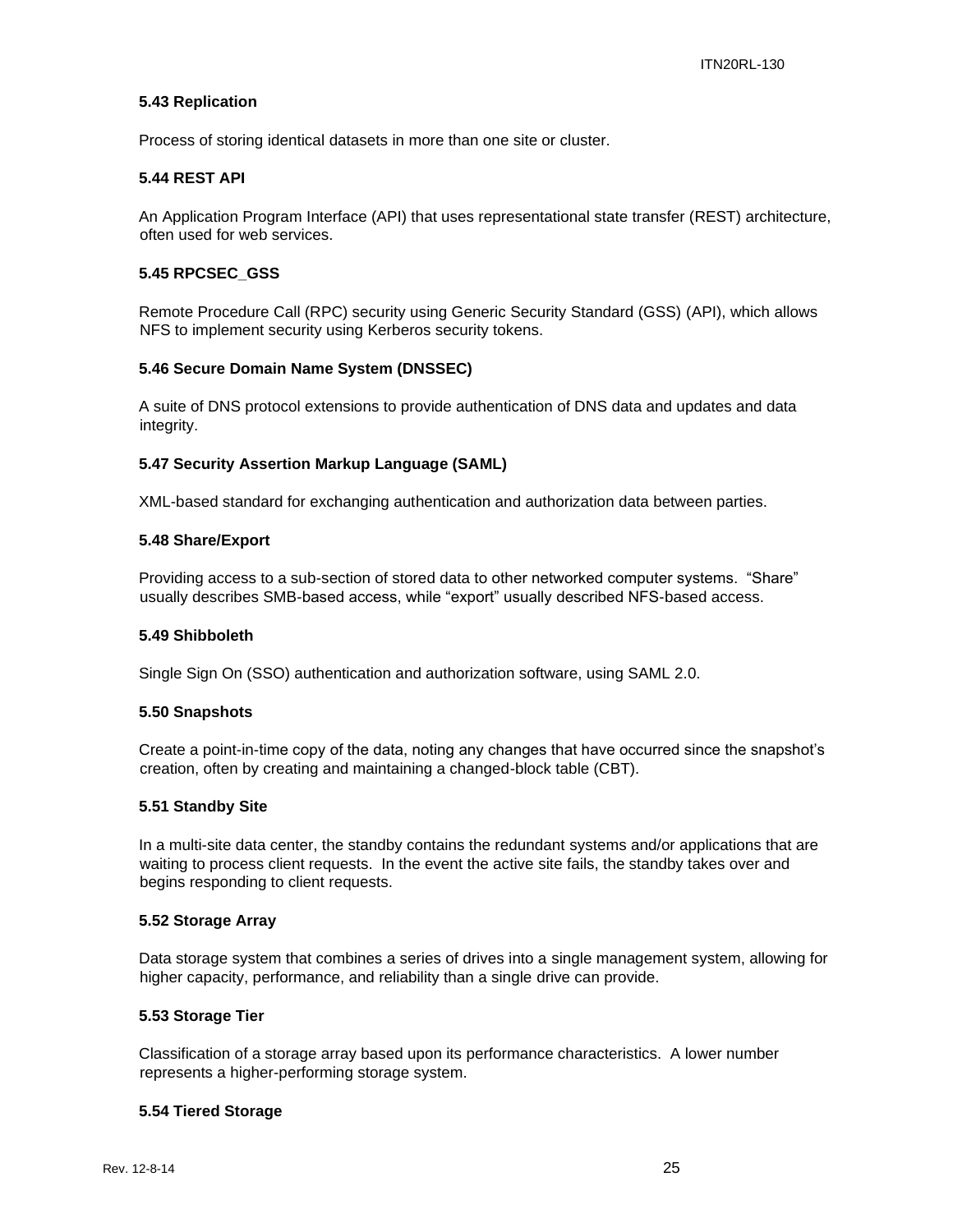Storage management method where data is stored on various types of media based upon performance, availability, and recovery requirements.

## **5.55 Throughput**

The amount of data transferred successfully from a source to a destination within a given timeframe. Usually measured in data units per time slot.

## **5.56 Usage Reports**

Reports generated from historical usage measurements, often used to identify access patterns and to predict future storage requirements (e.g. Date Created, Created By, File list, File Sizes, Last Modified, File Types).

## **5.57 Usable Capacity**

The amount of data that can be stored in a system in the absence of any data reduction (thin provisioning, data compaction, data compression, and data deduplication), but including any overhead due to RAID parity and/or SSD over-provisioning.

## <span id="page-25-0"></span>**6.0 AGREEMENT TERMS AND CONDITIONS**

The following are the Terms and Conditions that will become part of any Agreement consummated between the University and the Successful Vendor and are not subject to negotiation or alteration by the Successful Vendor. Therefore, the Successful Vendor will be expected to execute an Agreement containing the provisions set forth in this section, or substantially similar provisions as University deems prudent or necessary. This list of provisions is not exhaustive or indicative of every provision that will be contained in the Agreement, but rather identifies particular terms and conditions of which the vendor should be aware. In the event of a conflict between any provisions contained in any of the documents governing this transaction, the following shall be the order of precedence: Agreement; Invitation to Negotiate; Proposal.

## <span id="page-25-1"></span>**6.1 Actions of Successful Vendor**

The University is under no obligation whatsoever to be bound by the actions of any Successful Vendor with respect to third parties. The Successful Vendor is not a division or agent of the University.

## <span id="page-25-2"></span>**6.2 Advertising**

The Successful Vendor shall not advertise or publish information concerning the Agreement without prior written consent of the University. The University shall not unreasonably withhold permission.

#### <span id="page-25-3"></span>**6.3 Americans with Disabilities Act**

The Successful Vendor shall comply with all applicable provisions of the Americans with Disabilities Act and applicable federal regulations under the act.

## <span id="page-25-4"></span>**6.4 Certification**

By signature on the "Proposal Certification" form included under Section 7.0, the Vendor certifies that the submission on the proposal did not involve collusion or other anti-competitive practices. The Vendor has not given, offered to give, nor intends to give at any time hereafter any economic opportunity, future employment, gift, loan, gratuity, special discount, trip, favor, or service to a public servant in connection with the submitted proposal. In addition, Vendor certifies whether or not an employee of the University has, or whose relative has, a substantial interest in any Agreement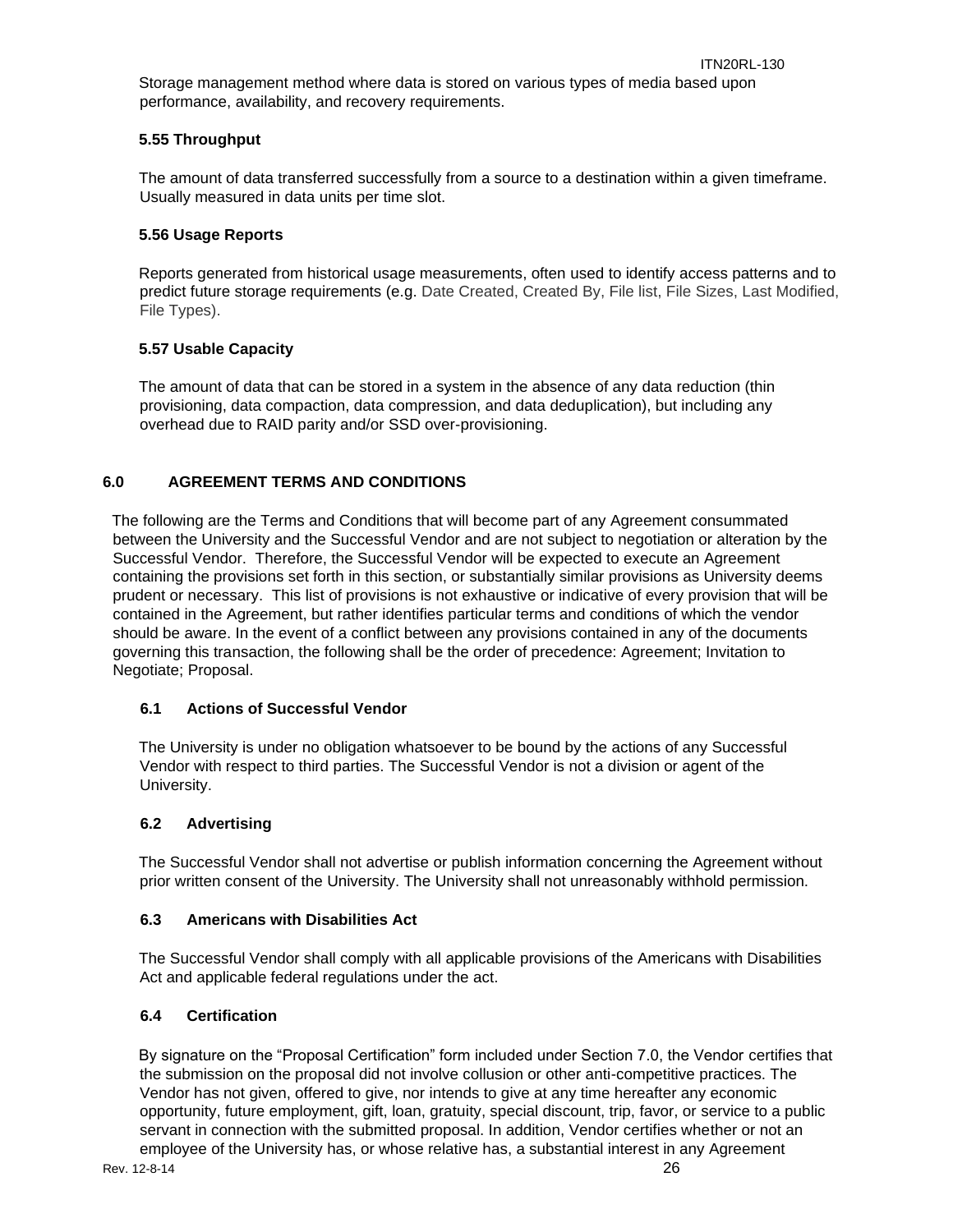Failure to provide a valid signature affirming the stipulations required by this clause shall result in the rejection of the submitted proposal and, if applicable, any resulting Agreement. Signing the certification with a false statement shall void the proposal and, if applicable, any resulting Agreement. Any resulting Agreement may be subject to legal remedies provided by law. Vendor agrees to promote and offer to the University only those services and/or materials as stated in and allowed for under resulting Agreement(s).

## <span id="page-26-0"></span>**6.5 Conflict of Interest**

The award hereunder is subject to the provisions of Chapter 112, F.S. Vendors must disclose with the proposal the name of any officer, director, or agent who is also an employee of the University of Florida. Further, all Vendors must disclose the name of any University employee who owns, directly or indirectly, an interest of five percent (5%) or more in the Vendor's firm or any of its branches.

## <span id="page-26-1"></span>**6.6 Discrimination**

An entity or affiliate who has been placed on the discriminatory list may not submit a bid on a contract to provide goods or services to a public entity, may not submit a bid on a contract with a public entity for the construction or repair of a public building or public work, may not submit proposals on leases of real property to a public entity, may not award or perform work as a Vendor, supplier, subcontractor or consultant under contract with any public entity, and may not transact business with any public entity.

## <span id="page-26-2"></span>**6.7 Drug Free Workplace**

The Successful Vendor agrees that in the performance of the Agreement, neither the Successful Vendor nor any employee of the Successful Vendor shall engage in the unlawful manufacture, distribution, dispensing, possession, or use of a controlled substance in conducting any activity covered by the Agreement. The University reserves the right to request a copy of the Successful Vendor's Drug Free Workplace Policy. The Successful Vendor further agrees to insert a provision similar to this statement in all subcontracts for services required.

## <span id="page-26-3"></span>**6.8 Equal Opportunity Statement**

The State Universities have established equal opportunity practices which conform to both the spirit and the letter of all laws against discrimination and prohibit discrimination based on race, creed, color, sex, age, national origin, marital status or religion. To be considered for inclusion as a supplier under this agreement, the vendor commits to the following:

A. The provisions of Executive Order 11246, September 24, 1966, and the rules, regulations, and relevant orders of the Secretary of Labor are applicable to each order placed against this agreement regardless of value.

B. If the vendor expects to receive \$10,000 in orders during the first 12 months of this agreement, a complete certificate of non-segregated facilities shall be attached to the proposal response.

C. If the vendor expects to receive \$50,000 in orders during the first 12 months of this agreement and employs more than 50 people, standard form 100 (EEOO-1) must be filed prior to March 1 of each year.

D. If the vendor expects to receive \$50,000 in orders during the first 12 months and employs more than 50 people, a written program for affirmative action compliance must be maintained by the vendor, subject to review upon request by the user agencies of this agreement.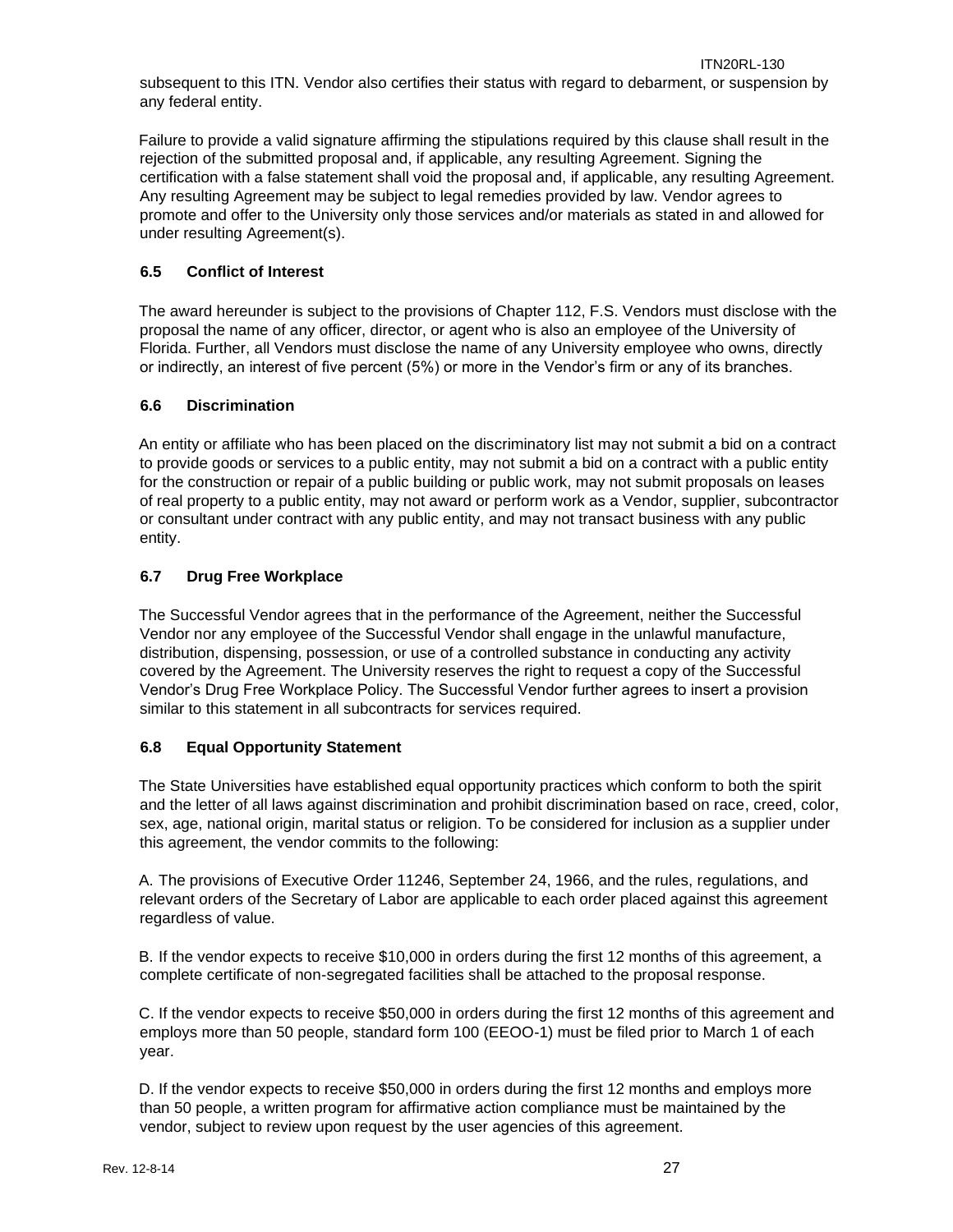## <span id="page-27-0"></span>**6.9 Federal, State, and Local Laws and Regulations**

Successful Vendor is solely responsible for complying with all laws, ordinances, and regulations including but not limited to, those relating to taxes, licenses and permits, as they may apply to any matter under this ITN. The Successful Vendor must demonstrate that they are duly licensed by applicable regulatory bodies during the performance of the Agreement. Prior to the commencement of Agreement, the Successful Vendor shall be prepared to provide evidence of such licensing as may be requested by the University. Successful Vendor shall, at no expense to the University, procure and keep in force during the entire period of the Agreement all such permits and licenses.

## <span id="page-27-1"></span>**6.10 Inspection, Audit and Reporting - Intentionally Blank**

## <span id="page-27-2"></span>**6.11 Liens**

Each Successful Vendor shall keep the University free and clear from all liens asserted by any person or entity for any reason arising out of the furnishing of services or materials by or to the Successful Vendor.

## <span id="page-27-3"></span>**6.12 Modifications**

The Agreement can be modified or rescinded only by a writing signed by both parties or their duly authorized agents.

## <span id="page-27-4"></span>**6.13 Non-Discrimination**

The parties agree to be bound by applicable state and federal rules governing Equal Employment Opportunity and Non-Discrimination.

#### <span id="page-27-5"></span>**6.14 Ownership of Documents**

All drawings, maps, sketches, documents, records, programs, data base, reports and other data developed or purchased, under this Agreement for or at the University's expense shall be and remain the University's property, without restriction, reservation or qualifications. The Successful Vendor may retain copies necessary for recordkeeping documentation and all such other business purposes related to the Agreement. All materials and products produced shall be provided to the University upon expiration of this Agreement.

#### <span id="page-27-6"></span>**6.15 Sales and Use Tax**

The Successful Vendor agrees to comply with and to require all of his subcontractors to comply with all the provisions of applicable law. The Successful Vendor further agrees to indemnify and hold harmless the University from any and all claims and demands made against it by virtue of the failure of the Successful Vendor or any subcontractors to comply with the provisions of any and all said laws. The University is exempt from state sales and use tax.

## <span id="page-27-7"></span>**6.16 Sexual Harassment**

Federal law and the policies of the University prohibit sexual harassment of University employees or students. Sexual harassment includes any unwelcome sexual advance toward a University employee or student, any request for a sexual favor from a University employee or student, or any other verbal or physical conduct of a sexual nature that is so pervasive as to create a hostile or offensive working environment for University employees, or a hostile or an offensive academic environment for University students. University vendors, subcontractors and suppliers for this project are required to exercise control over their employees so as to prohibit acts of sexual harassment of University employees and students. The employer of any person who the University, in its reasonable judgment,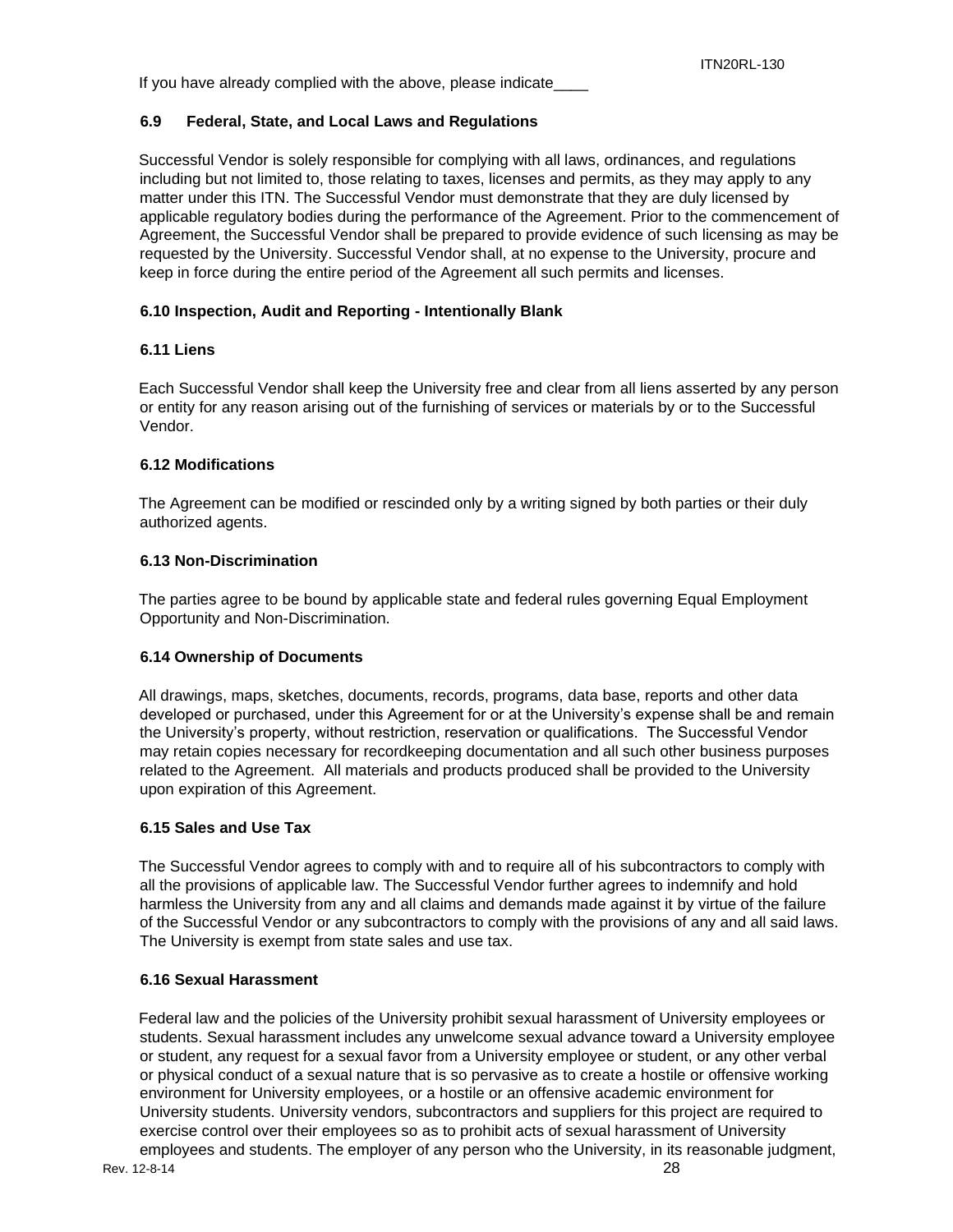## <span id="page-28-0"></span>**6.17 Small Business Program**

University is an equal opportunity institution and, as such, encourages the use of small businesses, including women and minority-owned small businesses in the provision of goods and services. Small businesses should have a fair and equal opportunity to compete for dollars spent by the University. Competition ensures that prices are competitive, and a broad vendor base is available. **Vendors are encouraged to get certified by the State of Florida** if they are minority-owned, woman-owned or veteran-owned:

[http://www.dms.myflorida.com/agency\\_administration/office\\_of\\_supplier\\_diversity\\_osd/get\\_certified](http://www.dms.myflorida.com/agency_administration/office_of_supplier_diversity_osd/get_certified) Vendor shall use good faith efforts to ensure opportunities are available to small businesses, including women and minority-owned businesses. For questions about the University's Small Business Program contact Director of Small Business and Vendor Diversity, 352-392-0380, <https://sbvdr.admin.ufl.edu/>

## <span id="page-28-1"></span>**6.18 Tobacco Free Campus Policy**

The University of Florida campus is a tobacco-free campus. This policy was effective as of July 1, 2010. The use of cigarettes or other tobacco products in UF buildings, parking lots, or in vehicles in these areas is prohibited. The successful vendor is expected to respect this smoke free policy and fully comply with it.

## <span id="page-28-2"></span>**6.19 Sustainability Preferences**

The University's Procurement directives support the purchase of products that will minimize any negative environmental impacts of our work. In order to facilitate a healthy market in sustainable products, all parties involved in the procurement and utilization of materials must engage in both waste recycling and the initial purchase of products containing recycled content. It is in the interest of public health, safety and welfare and the conservation of energy and natural resources to use and promote environmentally responsible products, as well as energy efficient fixtures, appliances and mechanical equipment used in new construction and retrofit of University facilities.

## <span id="page-28-3"></span>**6.20 Assignment-Delegation**

No right or interest in the Agreement shall be assigned or delegation of any obligation made by Successful Vendor without written permission of the University. Any attempted assignment or delegation by Successful Vendor shall be wholly void and totally ineffective for all purposes unless made in conformity with this paragraph.

## <span id="page-28-4"></span>**6.21 Assignment of Anti-Trust Overcharge Claims**

The parties recognize that in actual economic practice overcharges resulting from anti-trust violations are in fact borne by the ultimate purchaser; therefore, Successful Vendor hereby assigns to the University any and all claims for such overcharges.

## <span id="page-28-5"></span>**6.22 Date for Reckoning Prompt-Payment Discount**

For purposes of determining whether a prompt-payment discount, if applicable, may be taken by the University, the starting date of such reckoning period shall be the later of the date of a properly executed invoice or the date of completion of service and/or delivery of product.

## <span id="page-28-6"></span>**6.23 Force Majeure**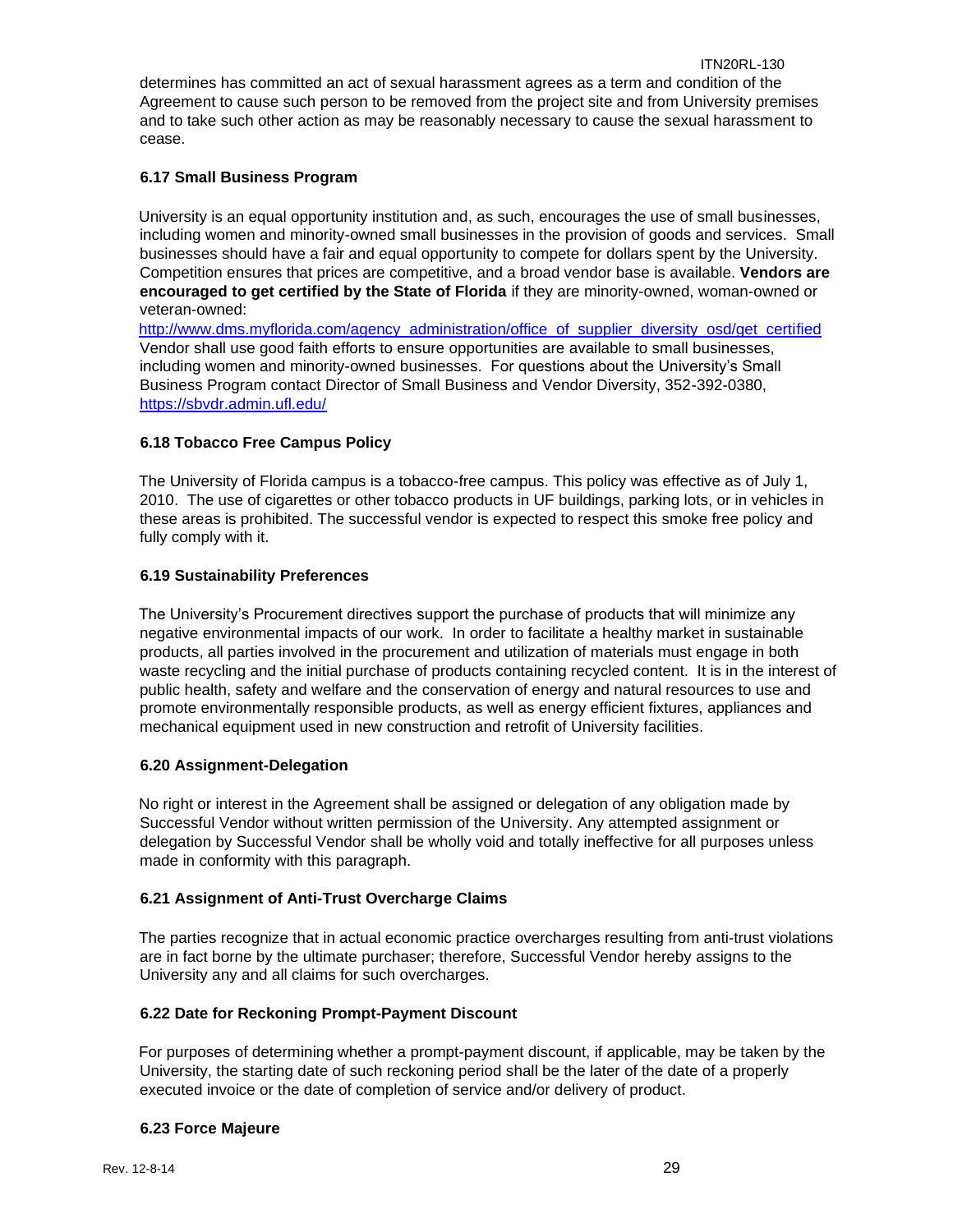In the event compliance with any obligation under this Agreement is impractical or impossible due to any Event of Force Majeure, then the time for performance of such obligation shall be extended for a period equivalent to the duration of the Event of Force Majeure. The provisions of this section shall not operate to excuse either party's inability to perform its obligations hereunder because of inadequate finances. "Event of Force Majeure:" means any strike, lockout, labor dispute, embargo, flood, earthquake, storm, dust storm, lightning, fire, epidemic, act of God, war, national emergency, civil disturbance or disobedience, riot, sabotage, terrorism, restraint by governmental order or any other occurrence beyond the reasonable control of the party in question.

## <span id="page-29-0"></span>**6.24 Furnish and Install –**

As part of this ITN solicitation, the vendor may submit pricing (on Attachment A) for professional services to install all recommended equipment. If UF chooses to have the awarded vendor install the equipment in addition to providing the equipment, the Successful Vendor shall have the complete responsibility for the items or system until it is in place and working. Any special installation preparation and requirements must be submitted to the University. All transportation and coordination arrangements will be the responsibility of the Successful Vendor. Delivery of equipment will be coordinated so that items or systems will be delivered directly to the installation site. This effort will minimize risk of damage and avoid double handling.

## <span id="page-29-1"></span>**6.25 Indemnification/Hold Harmless; Liability**

The Successful Vendor shall indemnify, defend, and hold harmless the University of Florida Board of Trustees, the University of Florida, the State of Florida and the Florida Board of Governors, and their respective officers, agents, and employees, against and from any and all claims, demands, suits, actions, proceedings, loss, cost, and damages of every kind and description, including attorneys' fees and/or litigation expenses, which may be brought or made against or incurred on account of loss of or damage to any property or for injuries to or death of any person, caused by, arising out of, or contributed to, in whole or in part, by reasons of any act, omission, professional error, fault, mistake, or negligence of Successful Vendor, its employees, agents, representatives, or subcontractors, their employees, agents, or representatives in connection with or incident to the performance of the Agreement. Successful Vendor's obligation under this provision shall not extend to any liability caused by the sole negligence of the University Of Florida Board Of Trustees, University, or its officers, agents, and employees. Such indemnification shall specifically include infringement claims made against any and all intellectual property supplied by Successful Vendor and third-party infringement under the Agreement.

The University, as a public entity, is protected by sovereign immunity from tort liability, subject to a limited statutory waiver. The University will not agree to (i) indemnify or hold harmless any vendor; (ii) be liable for vendor's attorneys' fees under any circumstances; or (iii) binding arbitration. The Agreement shall not be construed or interpreted as (i) denying to either party any remedy or defense available to such party under the laws of the State of Florida; (ii) the consent of University or the State of Florida or their agents and agencies to be sued; or (iii) a waiver of either University's or the State of Florida's sovereign immunity beyond the limited waiver provided in section 768.28, Florida Statutes.

#### <span id="page-29-2"></span>**6.26 Insurance Requirements**

If Professional Services are rendered for implementation of equipment, the Successful Vendor shall purchase from and maintain with a company or companies, lawfully authorized to do business in Florida and acceptable to the University, such insurance as will protect the Successful Vendor from claims arising out of or resulting from the Successful Vendor's operations under the Agreement and for which the Successful Vendor may be legally liable, whether such operations be by the Successful Vendor or by their subcontractors or by anyone directly or indirectly employed by any of them, or by anyone for whose acts any of them may be liable. All insurance policies shall be issued and countersigned by representatives of such companies duly authorized for the State of Florida and shall be written on ISO standard forms or their equivalents. The Successful Vendor shall file with the University Certificates of Insurance prior to the commencement of this Agreement and shall file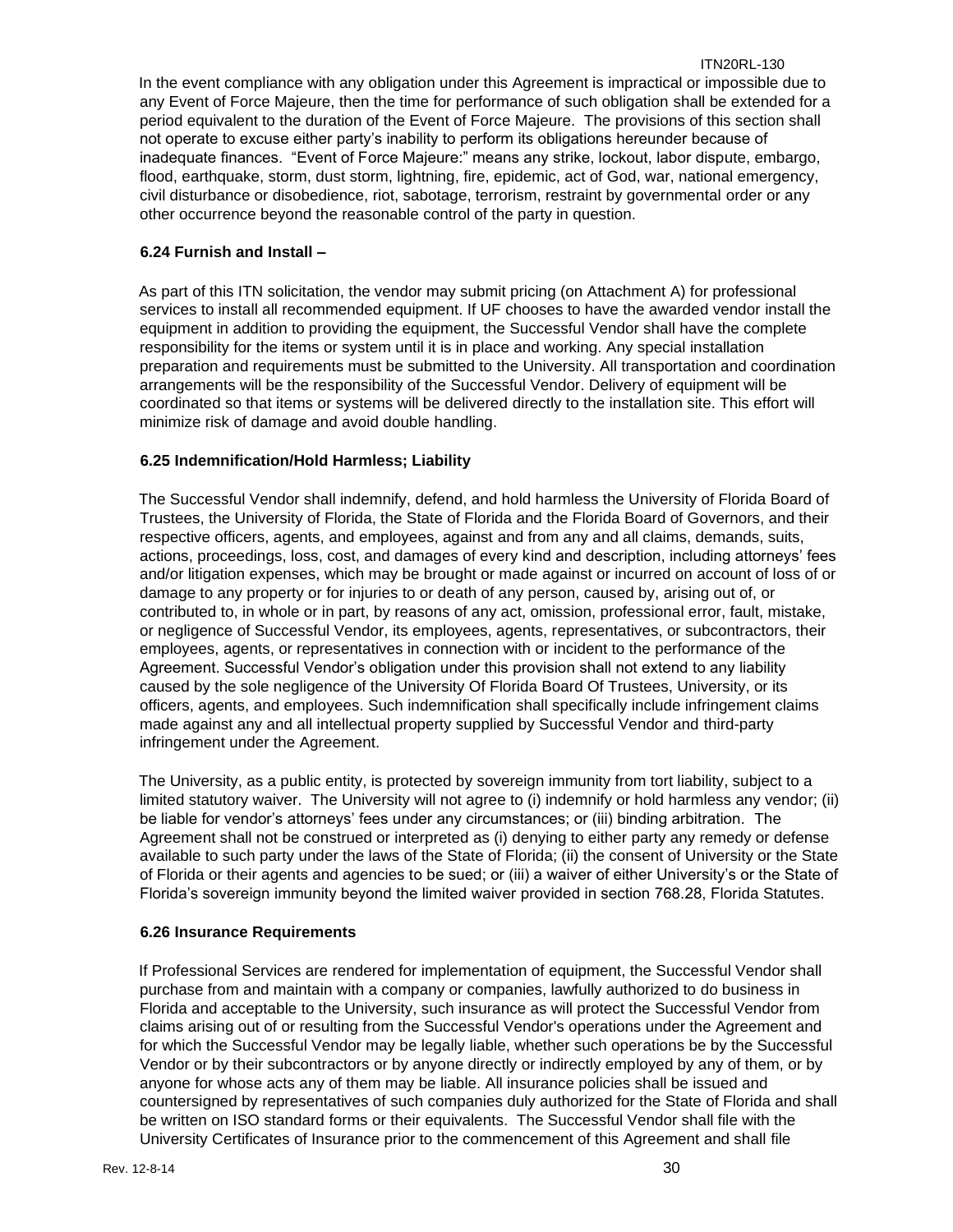ITN20RL-130 Certificates of Insurance evidencing the renewal of such policies at least thirty (30) days prior to the date that each applicable insurance policy is scheduled to expire. **Please note that the University of Florida must be named "additional insured" on automobile and general liability policies.**

General Liability Insurance – The Successful Vendor shall provide the ISO Commercial General Liability policy for general liability coverage's for limits of not less than of \$1,000,000 per occurrence. Coverage shall be maintained without interruption from date of commencement of work until date of final payment.

Worker's Compensation - The Successful Vendor shall secure and maintain for the life of this Agreement, valid Worker's Compensation Insurance as required by Chapter 440, Florida Statutes (if applicable.)

Automobile Liability - The Successful Vendor shall secure and maintain, during the life of this Agreement, Automobile Liability insurance on all vehicles against bodily injury and property damage in at least the amount of \$100,000.00 per person, \$500,000.00 per occurrence.

## <span id="page-30-0"></span>**6.27 Protection of Property**

The Successful Vendor shall at all times guard against damage or loss to the property of the University or of others or vendors and shall be held responsible for replacing or repairing any such loss or damage. The University may withhold payment or make such deductions as deemed necessary to insure reimbursement or replacement for loss or damage to property through negligence of the Successful Vendor or their agents. The Successful Vendor shall provide all barricades and take all necessary precautions to protect buildings and personnel.

#### <span id="page-30-1"></span>**6.28 Labor Disputes**

Successful Vendor shall give prompt notice to the University of any actual or potential labor dispute which delays or may delay performance of the Agreement.

## <span id="page-30-2"></span>**6.29 Laws and Regulations**

Successful Vendors are solely responsible for keeping themselves fully informed of and faithfully observing all laws, ordinances, and regulations and shall protect and indemnify the University, its officers and agents against any claims of liability arising from or based on any violation thereof.

#### <span id="page-30-3"></span>**6.30 No Replacement of Defective Tender**

Every tender of goods must fully comply with all provisions of the Agreement as to time of delivery, quantity, and the like. If a tender is made which does not fully conform, this shall constitute a breach and Successful Vendor shall not have the right to substitute a conforming tender.

#### <span id="page-30-4"></span>**6.31 No Waiver of Right by the University**

No waiver by University of any breach of the provisions of the Agreement by the Successful Vendor shall in any way be construed to be a waiver of any future breach or bar the University's right to insist on strict performance of the provisions of the Agreement.

## <span id="page-30-5"></span>**6.32 Notice to Vendors of Asbestos-Containing Materials in University Buildings**

Asbestos containing materials (ACM) can be found in almost any building in the United States more than 10 years old. The University of Florida is no exception. The types of asbestos most commonly found are pipe and boiler insulation, fireproofing, hard panels known as "Transite", floor tile, and spray or trowel-applied ceiling finishes. ACM is generally not hazardous if left undisturbed.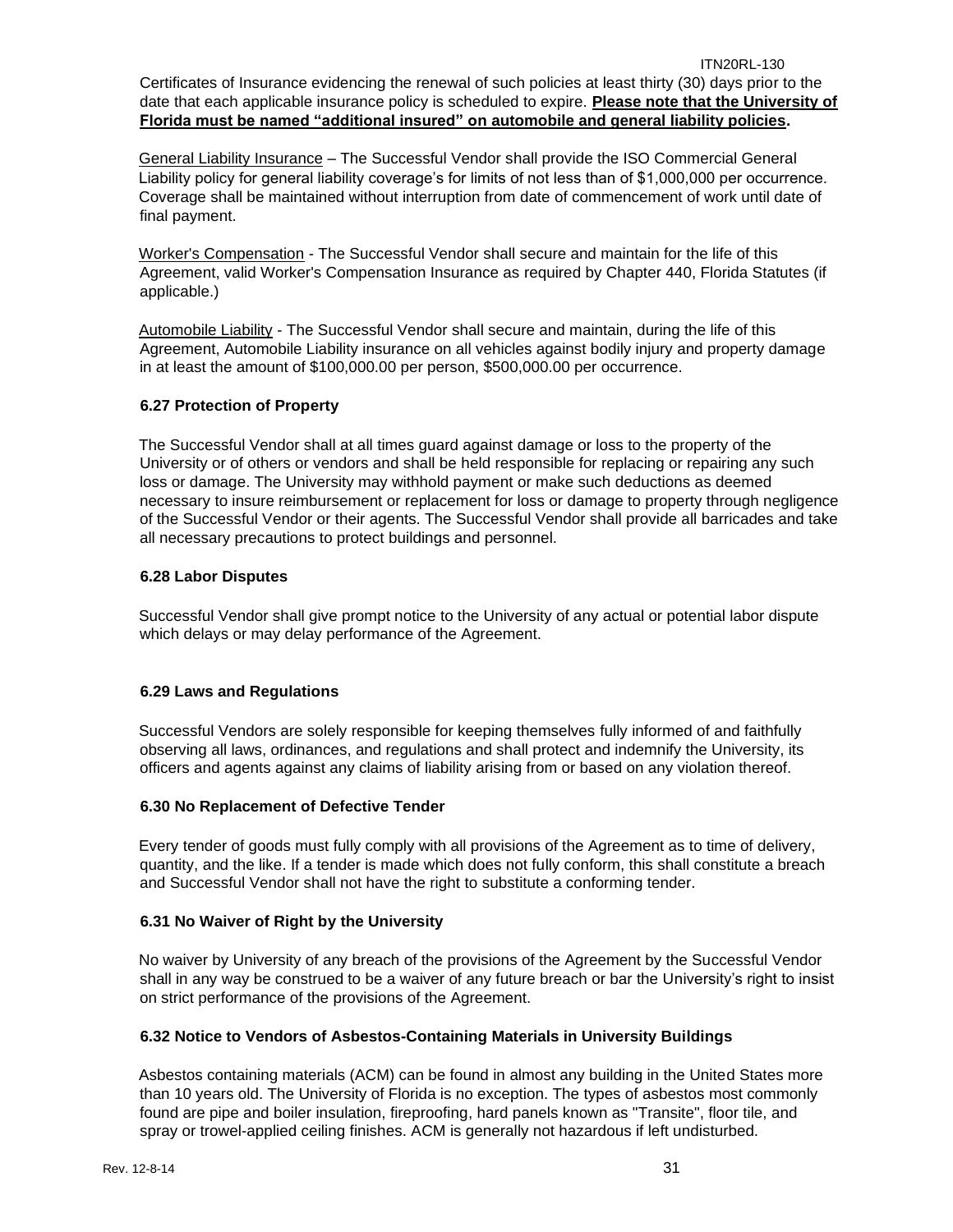- A. Avoid disturbing suspected ACM. Exercise caution and watch for possible ACM.
- B. If it is necessary to disturb ACM, first notify the appropriate Division Asbestos Representative listed in this notice, or the University of Florida Asbestos Coordinator, before proceeding with your work. You shall take whatever precautions are necessary to protect humans' health and the environment, and comply with all applicable Federal, State, and Local laws pertaining to asbestos.
- C. If you require additional information on possible locations of ACM in a particular building, contact the Asbestos Representative from the Division for which you are working.

| <b>Division</b>            | Asbestos Representative                   | Telephone        |
|----------------------------|-------------------------------------------|------------------|
| <b>Facilities Services</b> | Dir. Facilities Services                  | (352) 273-0575   |
| Housing                    | <b>Housing Maintenance Superintendent</b> | (352) 392-2161   |
| <b>Reitz Union</b>         | Maintenance Superintendent                | $(352)$ 392-1614 |
| <b>IFAS</b>                | Engineer                                  | $(352)$ 392-6488 |

## <span id="page-31-0"></span>**6.33 Parking and Identification Badges.**

The Successful Vendor shall obtain all parking permits and/or decals that may be required while performing project work on University premises. The Successful Vendor should review Contractor and Vendor Parking information from Transportation and Parking Services located at the following link:<http://www.parking.ufl.edu/pages/contractorvendordecal.asp>

#### <span id="page-31-1"></span>**6.34 Payment Terms**

The University's obligation is payable only and solely from funds appropriated for the purpose of the Agreement. Unless otherwise stated herein, the payment terms for the Agreement are Net 30 days. VENDOR OMBUDSMAN: The University's vendor ombudsman whose duties include acting as an advocate for vendors may be experiencing problems in obtaining payment(s) from the University may be contacted at 352-392-1241.

## <span id="page-31-2"></span>**6.35 Price Adjustment**

Price changes will normally only be considered at the end of one Agreement period and the beginning of another. Price change requests shall be in writing, submitted at least sixty (60) days prior to the end of the current Agreement period, and shall be supported by written evidence of increased costs to the Successful Vendor. The University will not approve unsupported price increases that will merely increase the gross profitability of the Successful Vendor at the expense of the University. Price change requests shall be a factor in the Agreement extension review process. The University shall, in its sole opinion, determine whether the requested price increase or an alternate option is in the best interest of the University.

## <span id="page-31-3"></span>**6.36 Prior Course of Dealings**

No trade usage, prior course of dealings, or course of performance under other agreements shall be a part of any agreement resulting from this ITN; nor shall such trade usage, prior course of dealing, or course of performance be used in the interpretation or construction of such resulting agreement.

## <span id="page-31-4"></span>**6.37 Intentionally Blank N/A**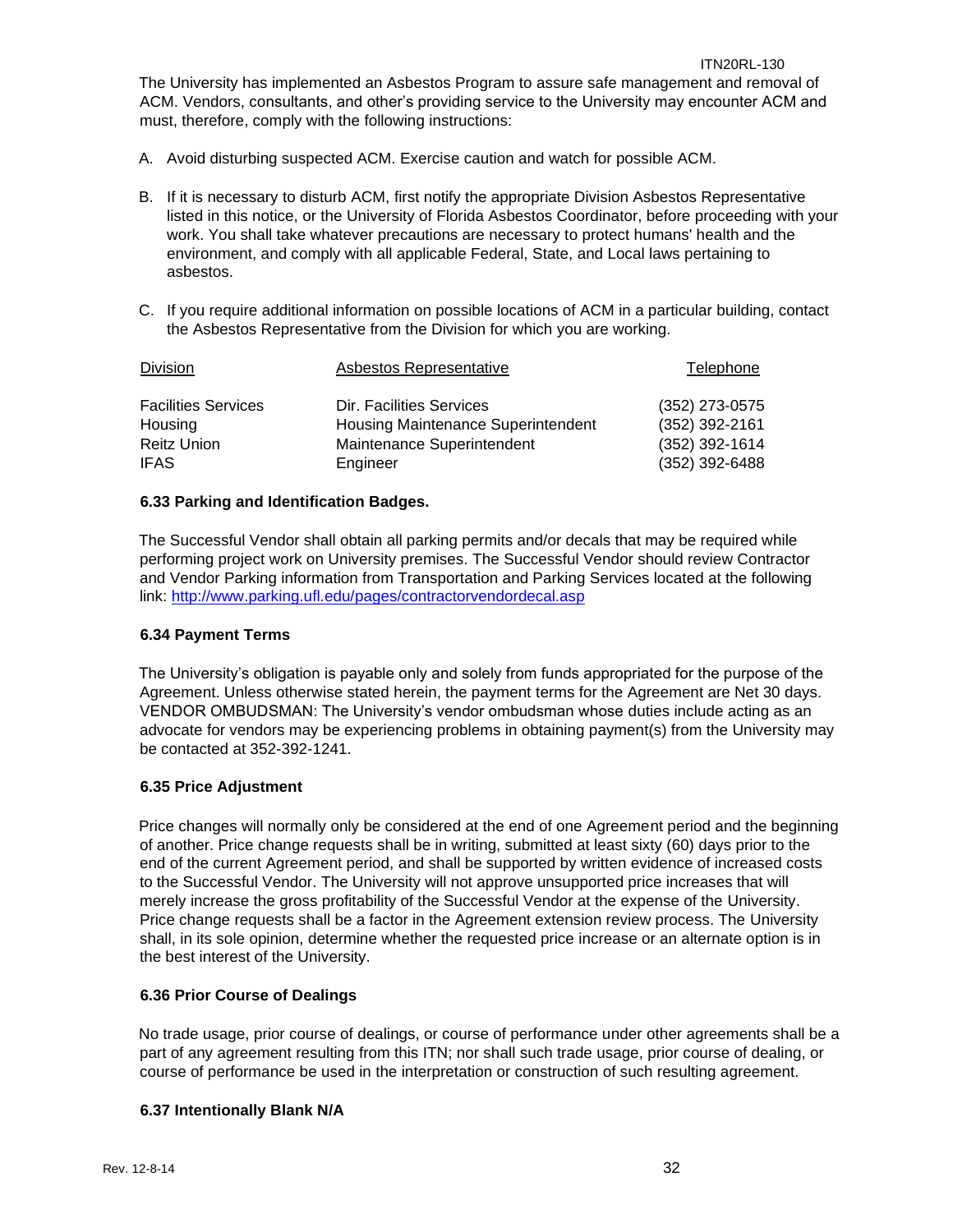## <span id="page-32-0"></span>**6.38 Public Entity Crime**

A person or affiliate who has been placed on the convicted list by the Department of Management Services, State of Florida, may not submit a proposal on a contract to provide any goods or services, including construction, repairs, or leases and may not be awarded or perform work as a Vendor, supplier, subcontractor, or consultant for the University of Florida for a period of 36 months from the date of being placed on the convicted list, a "person" or "affiliate" includes any natural person or any entity, including predecessor or successor entities or any entity under the control of any natural person who is active in its management and who has been convicted of a public entity crime (Rule 6C1-3.020 FAC).

## <span id="page-32-1"></span>**6.39 Public Records**

All proposal information submitted and opened becomes subject to the Public Records Law set forth in Chapter 119 F.S.

Any resulting Agreement may be unilaterally canceled for refusal by the vendor to allow public access to all documents, papers, letters, or other materials made or received by the Successful Vendor in conjunction with the Agreement and subject to the provisions of Chapter 119. F.S.

## **IF THE VENDOR HAS QUESTIONS REGARDING THE APPLICATION OF CHAPTER 119, FLORIDA STATUTES, TO THE VENDOR'S DUTY TO PROVIDE PUBLIC RECORDS RELATING TO THIS CONTRACT, CONTACT THE CUSTODIAN OF PUBLIC RECORDS AT Phone: (352) 846-3903 email: [PR-Request@ufl.edu](mailto:PR-Request@ufl.edu) Mail: PO Box 113156, Gainesville, FL 32611-3156**

## <span id="page-32-2"></span>**6.40 Referencing of Orders**

For each order issued against an agreement resulting hereunder, the University intends in good faith to reference this ITN for pricing, terms and conditions, delivery location, and other particulars. However, in the event the University fails to do so, the University's right to such terms and conditions, and particulars shall not be affected, and no liability of any kind or amount shall accrue to the University.

#### <span id="page-32-3"></span>**6.41 Remedies and Applicable Law**

The Agreement shall be governed by and construed in accordance with the laws of the State of Florida (without regard to principles of conflict of laws) and the rules and regulations of the Florida Board of Governors and the University. University and Successful Vendor shall have available all remedies afforded each by said law. The venue in any action or litigation commenced to enforce the Agreement shall lie in a court of competent jurisdiction located in Gainesville, Florida.

#### <span id="page-32-4"></span>**6.42 Right of Inspection**

University shall have the right to inspect the goods at delivery before accepting them.

#### <span id="page-32-5"></span>**6.43 Right of Offset**

The University shall be entitled to offset against any sums due the Successful Vendor, any expenses or costs incurred by the University, or damages assessed by the University concerning the Successful Vendor's non-conforming performance or failure to perform the Agreement, or any other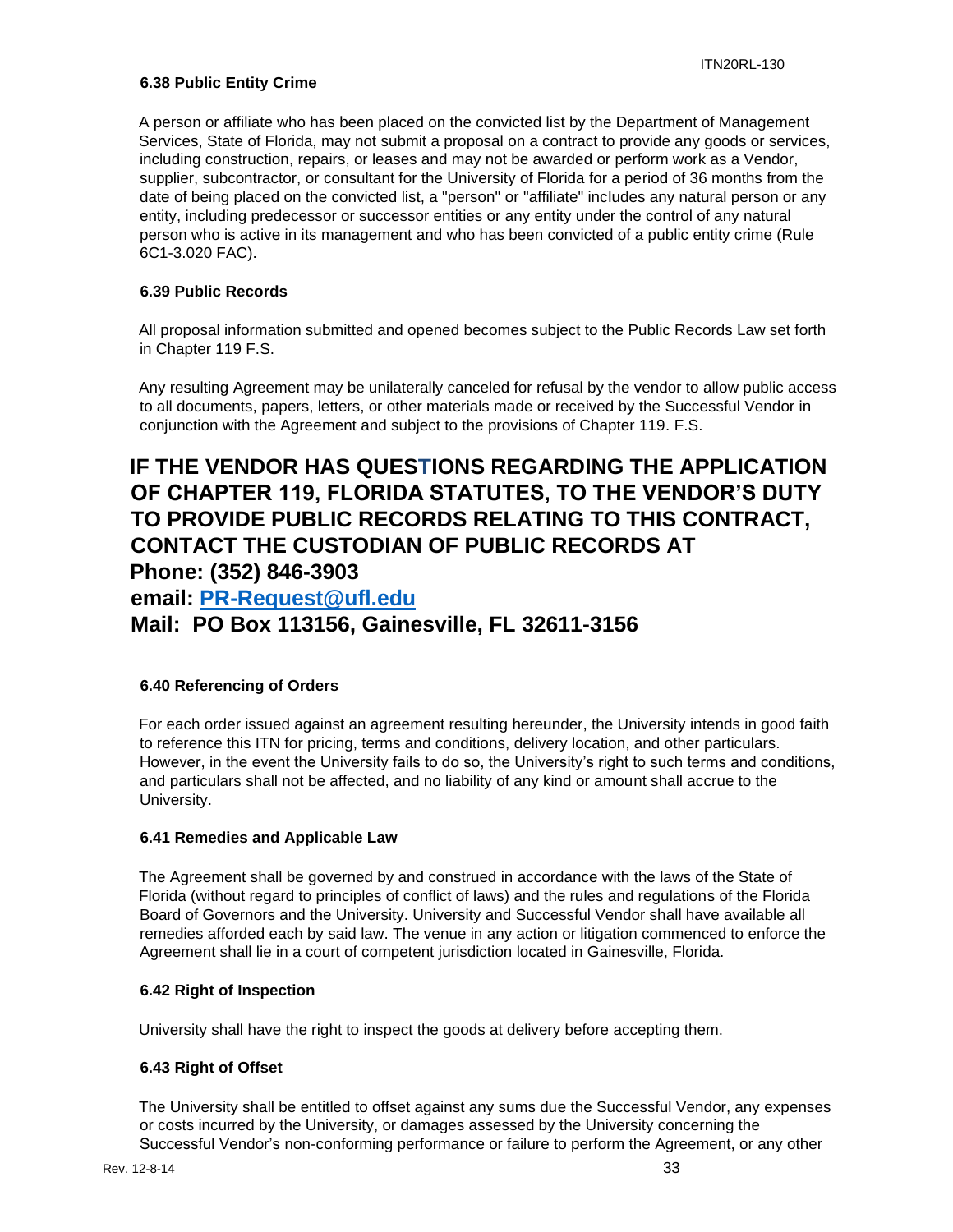debt owing the University, including expenses, costs and damages described in the termination provisions contained herein.

## <span id="page-33-0"></span>**6.44 Shipment Under Reservation Prohibited**

Successful Vendor is not authorized to ship the goods under reservation and no tender of a bill of lading will operate as a tender of the goods.

## <span id="page-33-1"></span>**6.45 Specifications: Brand Name or Acceptable Alternate**

Where in these specifications reference is made to materials, trade names, catalog numbers or articles of certain manufacture, it is done for the sole purpose of establishing a basis of a comparable standard of quality, performance, characteristics desired and is not intended to limit or restrict competition. It shall be understood that such method of specification description is not intended to exclude other processes, similar designs, or kinds of materials, but is intended solely as a means of establishing a standard of comparison to be utilized for solicitation evaluation purposes. Other material or product may be used, if in the sole opinion of the University, they are equal in durability, quality and of a design in harmony with the intent of these specifications. Such other material or product which is substantially equivalent to those specific brand(s) specified shall qualify for solicitation evaluation and award consideration by the University. The University reserves the right to reject any substitute material or product which, in its opinion, does not meet the standard of quality established by reference in these specifications and is not considered an acceptable alternate for the intended use and purpose. The burden of proof as to meeting the requirements of these specifications shall be the responsibility of the submitting vendor. Such proposer(s) who is offering any material or product other than the item(s) specified herein must submit with their solicitation response catalog cuts and detailed specifications which will completely describe the item(s) on which they are offering for an acceptable alternate determination by the University. Where the proposer proposes to substitute a material or product which is not known to the University, he/she shall be prepared to submit samples on request for the University's inspection and evaluation. The cost of transportation, both ways, of such samples shall be borne by the submitting proposer.

## <span id="page-33-2"></span>**6.46 Successful Vendor to Package Goods**

Successful Vendor will package goods in accordance with good commercial practice. Each shipping container shall be clearly and permanently marked as follows: (a) Successful Vendor's name and address; (b) Consignee's name, address and purchase order number; (c) Container number and total number of containers, e.g. box 1 of 4 boxes and (d) the number of the container bearing the packing slip. Successful Vendor shall bear cost of packaging unless otherwise provided.

## <span id="page-33-3"></span>**6.47 Termination**

## <span id="page-33-4"></span>**6.47.1 Convenience**

The University reserves the right to terminate the Agreement in whole or part at any time when in the best interests of the University without penalty or cause. Upon receipt of the written notice, the Successful Vendor shall immediately stop all work as directed in the notice, notify all subcontractors of the effective date of the termination and minimize all further costs to the University. In the event of termination under this provision, all documents, data and reports prepared by the Successful Vendor under the Agreement shall become the property of and delivered to the University. The Successful Vendor shall be entitled to receive just and equitable compensation for work in progress, work completed, and materials accepted before the effective date of termination. Such compensation shall be the Successful Vendor's sole remedy against the University in the event of termination under this provision.

## <span id="page-33-5"></span>**6.47.2 Default**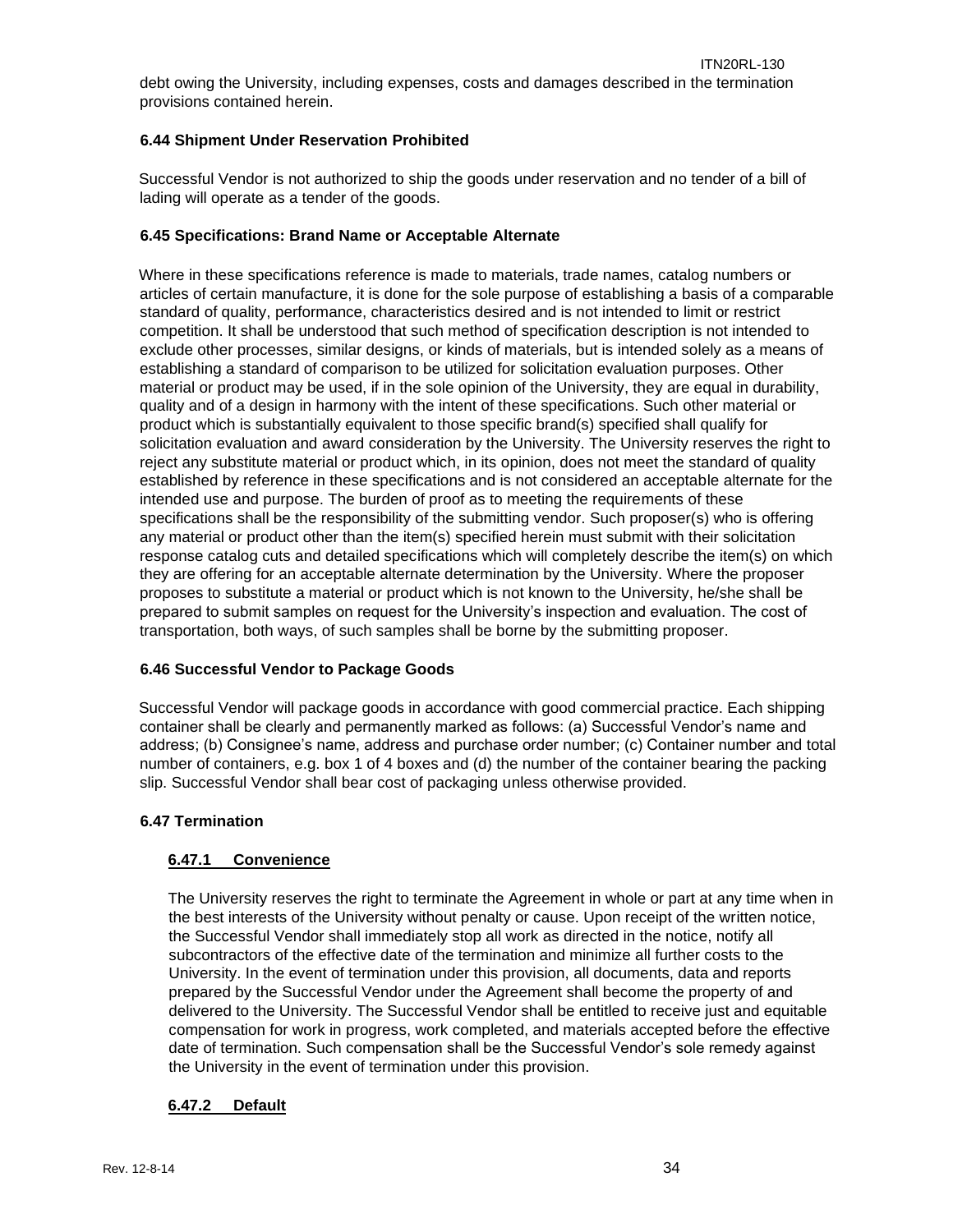#### ITN20RL-130

The University reserves the right to terminate the Agreement in whole or in part due to the failure of the Successful Vendor to comply with any term or condition of the Agreement, to acquire and maintain all required insurance policies, bonds, licenses and permits, or to make satisfactory progress in performing the Agreement. The University shall provide written notice of the termination and the reasons for it to the Successful Vendor. Upon termination under this provision, all goods, materials, documents, data and reports prepared by the Successful Vendor under the Agreement shall become the property of and be delivered to the University on demand. The University may, upon termination of the Agreement, procure, on terms and in the manner that it deems appropriate, materials, or services to replace those under the Agreement. The Successful Vendor shall be liable to the University for any excess costs incurred by the University in re-procuring the materials or services.

## <span id="page-34-0"></span>6.47.3 Gratuities

The University may, by written notice to the Successful Vendor, cancel the Agreement if it is discovered by the University that gratuities, in the form of entertainment, gifts or other, were offered or given by the Successful Vendor, or any agent or representative of the Successful Vendor, to any officer or employee of the University with a view toward securing favorable treatment with respect to the awarding or amending, or the making of any determinations with respect to the performing of such Agreement. In the event the Agreement is canceled by the University pursuant to this provision, University shall be entitled, in addition to any other rights and remedies, to recover or withhold the amount of the cost incurred by Successful Vendor in providing such gratuities.

## <span id="page-34-1"></span>**6.47.4 Insolvency**

The University shall have the right to terminate the Agreement at any time in the event Successful Vendor files a petition in bankruptcy; or is adjudicated bankrupt; or if a petition in bankruptcy is filed against Successful Vendor and not discharged within thirty (30) days; of if Successful Vendor becomes insolvent or makes an assignment for the benefit of its creditors or an arrangement pursuant to any bankruptcy law; of if a receiver is appointed for Successful Vendor or its business.

#### <span id="page-34-2"></span>6.47.5 Lack of Funds

The State of Florida's and UF's performance and obligation to pay under this Agreement is contingent upon an annual appropriation by the Florida State Legislature. The Agreement may be canceled without further obligation on the part of the University of Florida in the event that sufficient appropriated funding is unavailable to assure full performance of the terms. The Successful Vendor shall be notified in writing of such non-appropriation as soon as reasonably possible. No penalty shall accrue to the University in the event this cancellation provision is exercised. This cancellation provision shall not be construed so as to permit the University to terminate the Agreement in order to acquire similar equipment, material, supplies or services from another party.

## <span id="page-34-3"></span>**6.47.6 Stop Work Order**

The University may at any time, by written order to the Successful vendor, require the Successful Vendor to stop all or any part of the work called for by the Agreement for a period of ninety (90) days after the order is delivered to the Successful Vendor, and for any further period to which the parties may agree. The order shall be specifically identified as a Stop Work Order issued under this provision. Upon receipt of the order, the Successful Vendor shall immediately comply with its terms and take all reasonable steps to minimize the incidence of costs allocable to the work covered by the order during the period of work stoppage. If a Stop Work Order issued under this provision is canceled or the period of the order or any extension expires, the Successful Vendor shall resume work. The University shall make an equitable adjustment in the delivery schedule or Agreement price, or both, and the Agreement shall be amended in writing accordingly.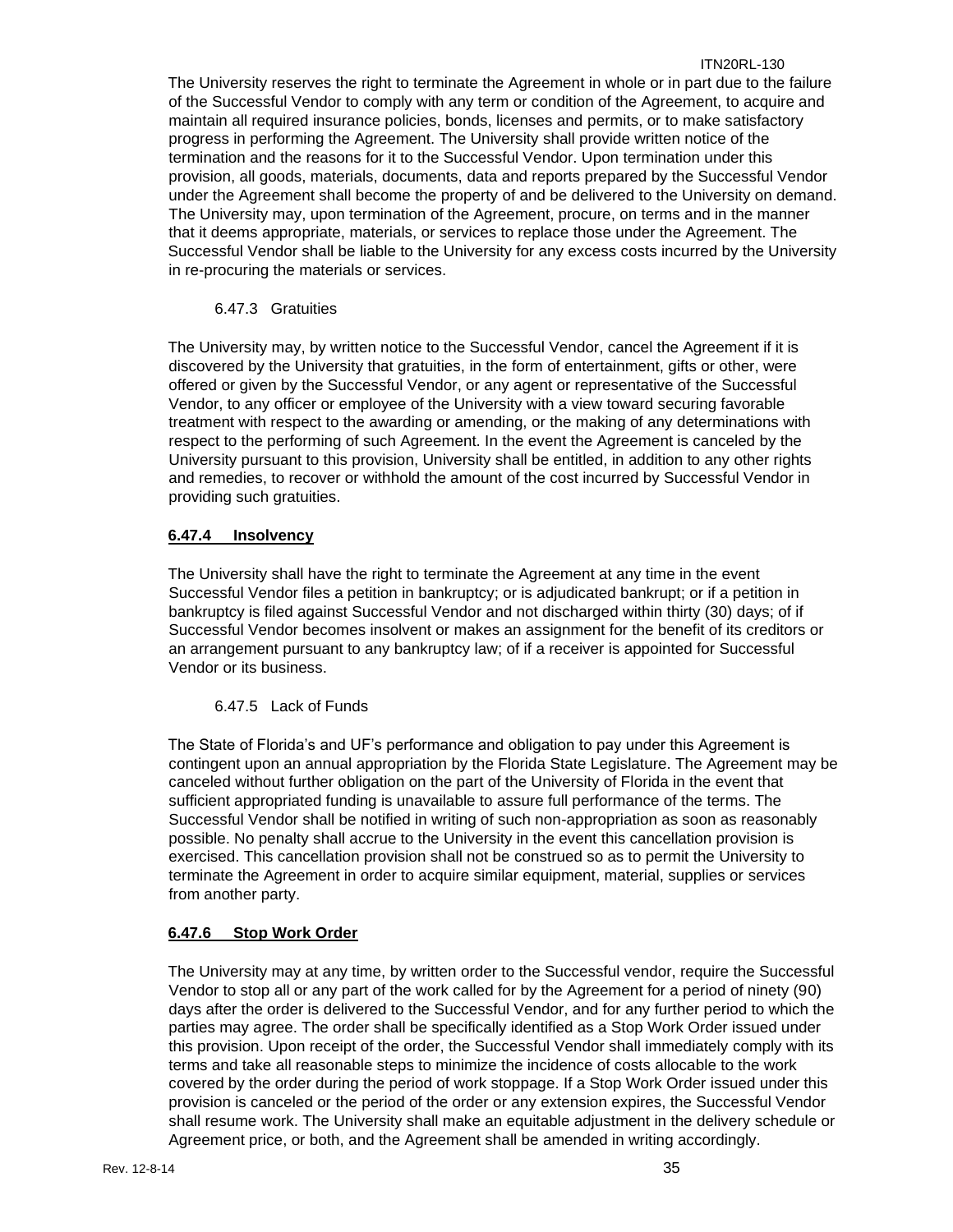#### <span id="page-35-0"></span>**6.47.7 Suspension or Debarment**

The University may by written notice to the Successful Vendor immediately terminate the Agreement if the University determines that the Successful Vendor has been debarred, suspended or otherwise lawfully prohibited from participating in any public procurement activity, including but limited to, being disapproved as a subcontractor Vendor of any public procurement unit or other governmental body.

<span id="page-35-1"></span>6.47.8 Continuation of Performance Through Termination

The Successful Vendor shall continue to perform, in accordance with the requirements of Agreement, up to the date of termination, as directed in the termination notice.

#### <span id="page-35-2"></span>**6.48 Title and Risk of Loss**

The title and risk of loss of the goods and equipment shall not pass to University until University actually receives the goods and equipment at the point or points of delivery.

#### <span id="page-35-3"></span>**6.49 Warranties**

In addition to any implied warranties, Successful Vendor warrants that the goods furnished will conform to the specifications, drawings, and descriptions listed herein, and to the sample or samples if any, furnished by the Successful Vendor. In the event of a conflict between the specifications, drawings, and descriptions, the specifications shall govern.

#### <span id="page-35-4"></span>**6.50 Payment Card Industry Data Security Standard.**

For e-commerce business and/or credit card transactions, Proposer agrees to be bound by the requirements and terms of the Rules of all applicable Card Associations, as amended from time to time, and be solely responsible for security and maintaining confidentiality of Card transactions processed by means of electronic commerce up to the point of receipt of such transactions by Bank.

Proposer is required to be in compliance with the requisites of the SAS 70 and/or Payment card Industry Data Security Standard and provide written attestation of compliance annually.

#### <span id="page-35-5"></span>**6.51 Payment and Invoice Information**

All invoices will need to contain either a **UF purchase order number** or the **8-digit department ID number** of the department with which you are doing business. All invoices for payment should be submitted to the University of Florida via:

Email: email a .pdf or .tif file to ufl@invoices.corcentric.com. The file must be attached to the email and not embedded within the email. There can be multiple files per email but each file should only contain one invoice.

or

Mail to: UF – Accounts Payable PO Box 115350 971 Elmore Drive Gainesville, FL 32611-5350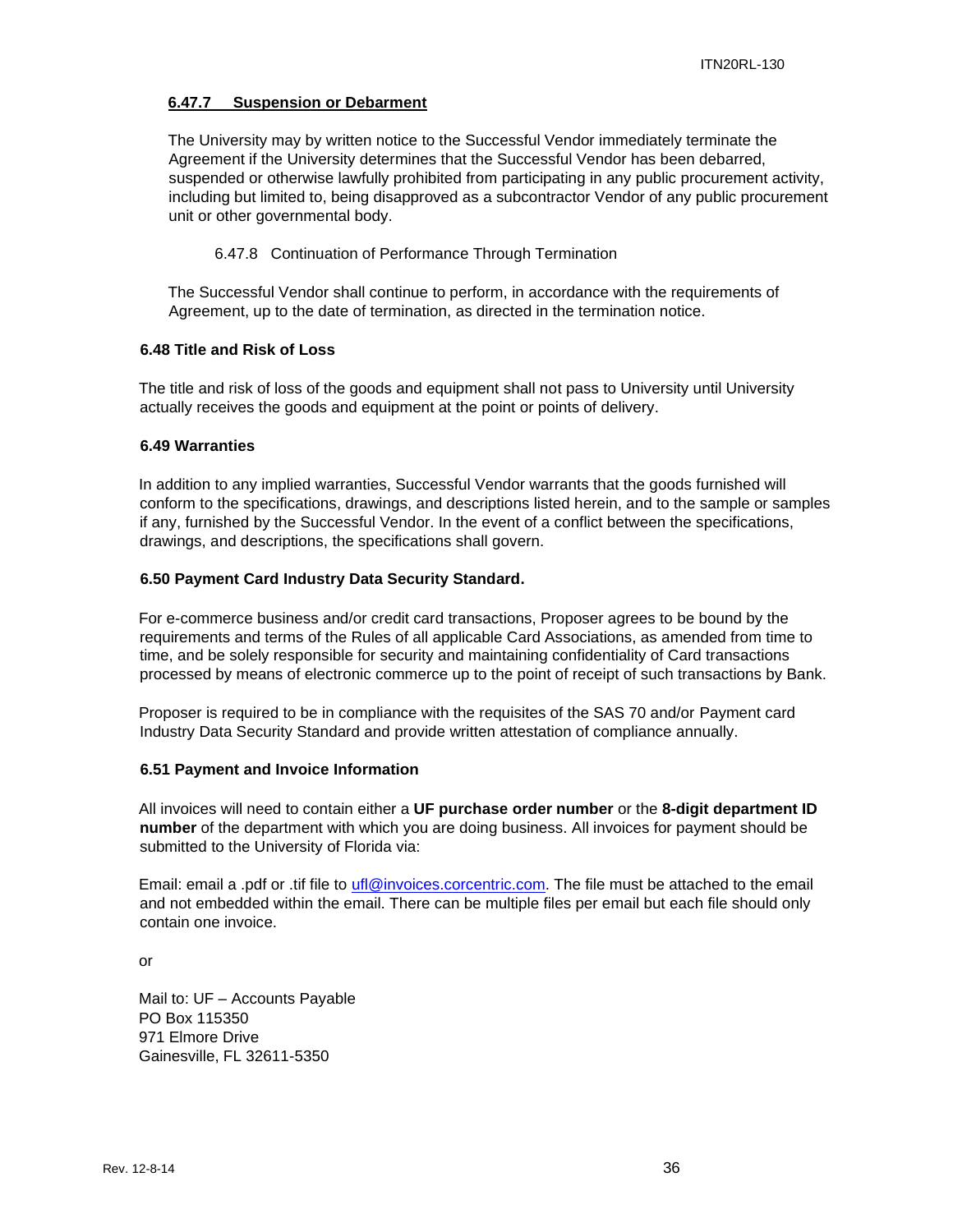#### <span id="page-36-1"></span><span id="page-36-0"></span>**7.0 Certifications and Forms**

## **7.1 Certification of Proposal**

Explanation: This certification attests to the vendor's awareness of an agreement to the content of this ITN and all accompanying provisions contained herein.

Action: Vendor is to ensure that the following certificate is duly completed and correctly executed by an authorized officer of your company.

This proposal is submitted in response to Invitation to Negotiate ITN 20RL-130 issued by the University of Florida. The undersigned, as a duly authorized officer, hereby certifies that

> \_\_\_\_\_\_\_\_\_\_\_\_\_\_\_\_\_\_\_\_\_\_\_\_\_\_\_\_\_\_\_\_\_\_\_\_\_ (Vendor Name)

agrees to be bound by the content of this proposal and agrees to comply with the terms, conditions and provisions of the referenced Invitation to Negotiate (ITN) and any addenda thereto in the event of an award. Exceptions are to be noted as stated in the ITN. The proposal shall remain in effect for a period of ninety (90) calendar days as of the Due Date for responses to the ITN.

The undersigned certifies that to the best of his/her knowledge: (check one pf the below and provide information if required)

There is no trustee or employee of the University of Florida who has or who's Relative has an Interest in the entity or entities making this proposal or who is a natural person making this proposal.

There are trustee(s) and/or employee(s) of the University of Florida who have, and/or whose Relative(s) have, an Interest in the entity or entities making this proposal or who is a natural person making this proposal. Describe the nature of the interest held by each trustee, employee, or Relative of the trustee or employee (for example, grandson of Employee X owns the company or spouse of Employee Y is a director of the company).

"Interest" for purposes of this disclosure includes the following: director, trustee, officer, or employee of an entity, any contract with an entity (including consulting), or any partner, proprietor, stock, equity, or other ownership interest in an entity.

"Relative" for the purpose of this disclosure is an individual who is related to the trustee or employee as father, mother, son, daughter, brother, sister, uncle, aunt, first cousin, nephew, niece, husband, wife, father-in-law, mother-in-law, son-in-law, daughter-in-law, brother-in-law, sister-in-law, stepfather, stepmother, stepson, stepdaughter, stepbrother, stepsister, half brother, half sister, grandparent, great grandparent, grandchild, great grandchild, step grandparent, step great grandparent, step grandchild, step great grandchild, person who is engaged to be married to the trustee or employee or who otherwise holds himself or herself out as or is generally known as the person whom the trustee or employee intends to marry or with whom the trustee or employee intends to form a household, or any other natural person having the same legal residence as the trustee or employee"

The undersigned further certifies that their firm (check one) \_\_\_**IS** or \_\_\_**IS NOT** currently debarred, suspended, or proposed for debarment by any federal entity. The undersigned agrees to notify the University of any change in this status, should one occur, until such time as an award has been made under this procurement action.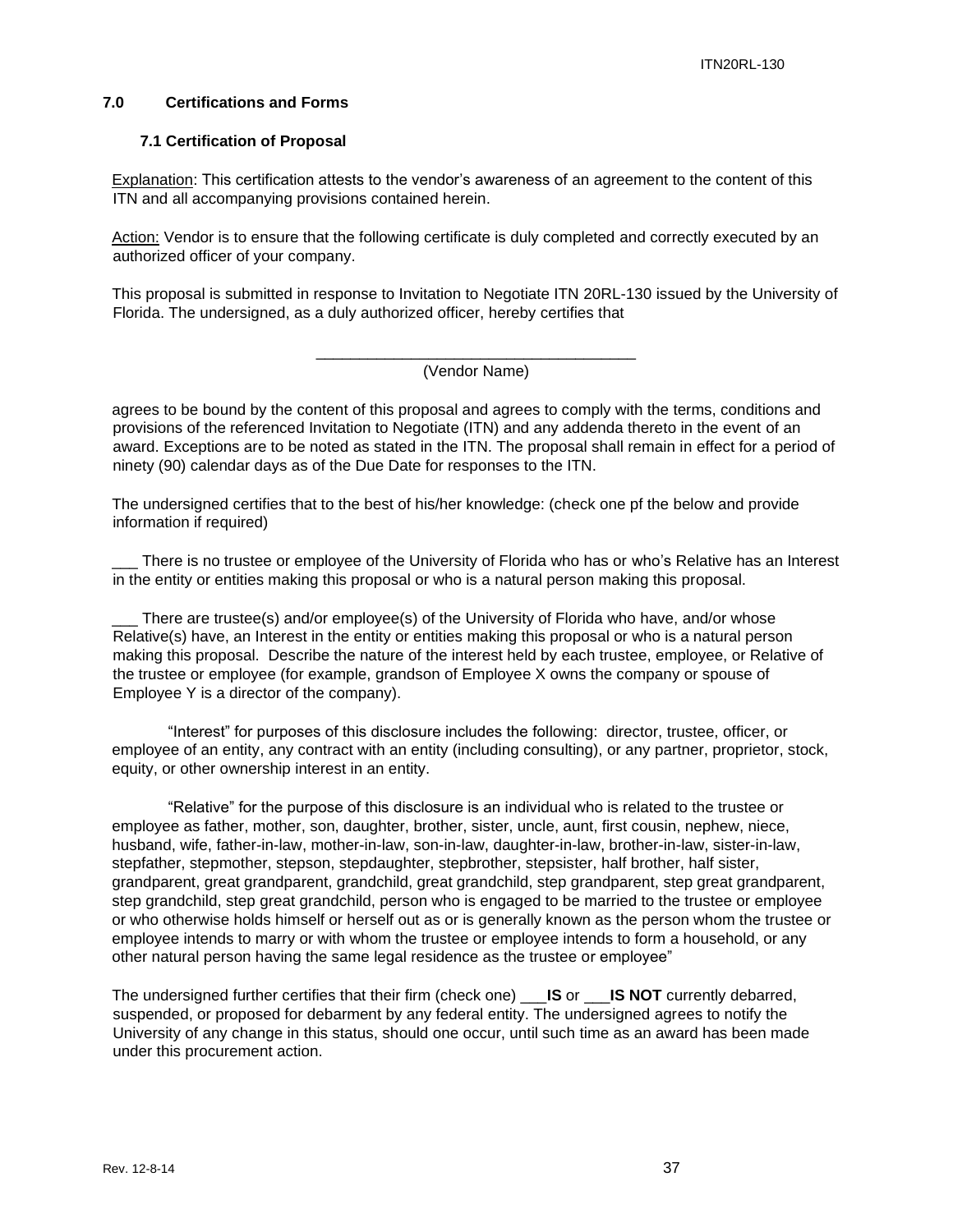ITN20RL-130

Person(s) authorized to negotiate in good faith on behalf of this firm for purposes of this Invitation to Negotiate are:

| <b>ITN20RL-130</b>              | <b>Closing Date: 01/14/2020</b> | <b>Closing Time: 3:00 PM/ET</b> |
|---------------------------------|---------------------------------|---------------------------------|
| <b>Printed Name</b>             |                                 |                                 |
|                                 |                                 |                                 |
| Signature of Authorized Officer |                                 |                                 |
|                                 |                                 |                                 |
|                                 |                                 |                                 |
|                                 |                                 |                                 |
|                                 |                                 |                                 |
|                                 |                                 |                                 |
|                                 |                                 |                                 |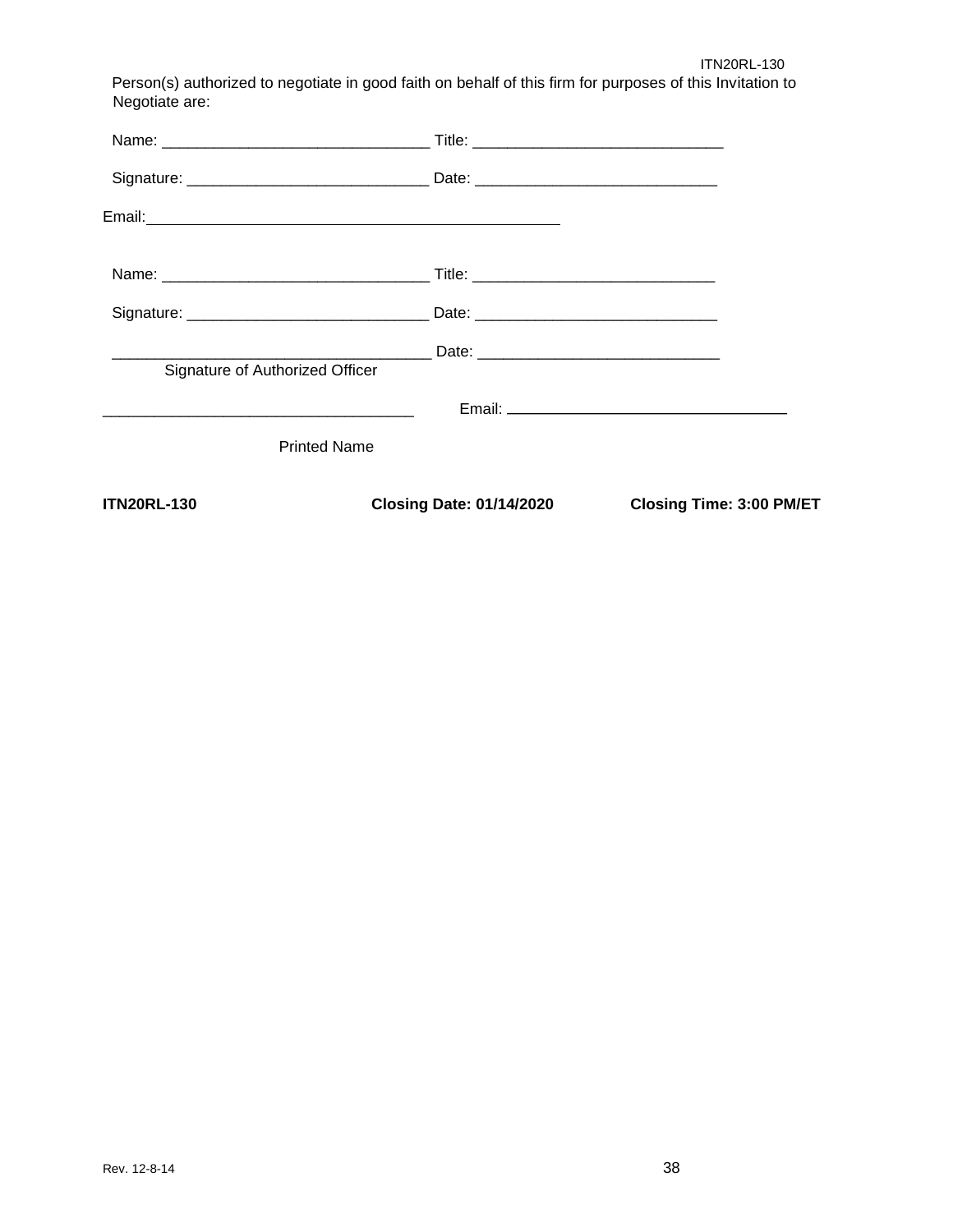## **Attestation of Principal Place of Business University of Florida ITN 20RL-130, Electronic File Storage – Network Attached Storage (NAS), Support and Related Services**

Name of Bidder:\_\_\_\_\_\_\_\_\_\_\_\_\_\_\_\_\_\_\_\_\_\_\_\_\_\_\_\_\_\_\_\_\_\_\_\_\_ Business Name:

Identify the State in which the Bidder has its principal place of business:

\_\_\_\_\_\_\_\_\_\_\_\_\_\_\_\_\_\_\_\_\_\_\_\_\_\_\_\_\_\_\_\_\_\_\_\_\_\_\_\_\_\_\_\_\_\_\_\_\_

Bidder's Signature: **Example 20** Title:  $\frac{1}{\sqrt{1-\frac{1}{2}}\sqrt{1-\frac{1}{2}}\sqrt{1-\frac{1}{2}}\sqrt{1-\frac{1}{2}}\sqrt{1-\frac{1}{2}}$ 

**INSTRUCTIONS: IF your principal place of business above is located within the State of Florida, provide the information as indicated above and return this form with your bid response. No further action is required. IF your principal place of business is outside of the State of Florida, the following must be completed by an attorney and returned with your bid response. Failure to comply may be considered as non-responsive to the terms of this solicitation.** 

## **OPINION OF OUT-OF-STATE BIDDER'S ATTORNEY ON BIDDING PREFERENCES (To be completed by the Attorney for an Out-of-State Bidder)**

**NOTICE: §287.084(2), Florida Statutes, provides that "a vendor whose principal place of business is outside this state must accompany any written bid, proposal, or reply documents with a written opinion of an attorney at law licensed to practice law in that foreign state, as to the preferences, if any or none, granted by the law of that sate [or political subdivision thereof] to its own business entities whose principal places of business are in that foreign state in the letting of any or all public contracts." See also § 287.084(1), Florida Statutes.** 

## **LEGAL OPINION ABOUT STATE BIDDING PREFERENCES (Please Select One)**

\_\_\_\_\_\_\_\_\_\_\_\_\_\_\_\_\_\_\_\_\_\_\_\_\_\_\_\_\_\_\_\_\_\_\_\_\_\_\_\_\_\_\_\_\_\_\_\_

The Bidder's principal place of business is in the State of \_\_\_\_\_\_\_\_\_\_\_\_\_\_\_\_\_\_\_\_ and it is my legal opinion that the laws of that state **do not grant a preference** in the letting of any or all public contracts to business entities whose principal places of business are in that state.

The Bidder's principal place of business is in the State of \_\_\_\_\_\_\_\_\_\_\_\_\_\_\_\_\_\_\_\_ and it is my legal opinion that the laws of that state **grant the following preference(s)** in the letting of any or all public contracts to business entities whose principal places of business are in that State: [Please describe applicable preference(s) and identify applicable state law(s)]:

\_\_\_\_\_\_\_\_\_\_\_\_\_\_\_\_\_\_\_\_\_\_\_\_\_\_\_\_\_\_\_\_\_\_\_\_\_\_\_\_\_\_\_\_\_\_\_\_\_\_\_\_\_\_\_\_\_\_\_\_\_\_\_\_\_\_\_\_\_\_\_\_\_\_\_\_\_\_\_\_\_\_\_\_ \_\_\_\_\_\_\_\_\_\_\_\_\_\_\_\_\_\_\_\_\_\_\_\_\_\_\_\_\_\_\_\_\_\_\_\_\_\_\_\_\_\_\_\_\_\_\_\_\_\_\_\_\_\_\_\_\_\_\_\_\_\_\_\_\_\_\_\_\_\_\_\_\_\_\_\_\_\_\_\_\_\_\_\_

## **LEGAL OPINION ABOUT POLICITAL SUBDIVISION BIDDING PREFERENCES (Please Select One)**

The Bidder's principal place of business is in the political subdivision of

\_\_\_\_\_\_\_\_\_\_\_\_\_\_\_\_\_\_\_\_\_\_\_ and it is my legal opinion that the laws of that political subdivision **do not grant a preference** in the letting of any or all public contracts to business entities whose principal places of business are in that political subdivision.

The Bidder's principal place of business is in the political subdivision of \_\_\_\_\_\_\_\_\_\_ and it is my legal opinion that the laws of that political subdivision **grant the following preferences(s)** in the letting of any or all public contracts to business entities whose principal places of business are in that political subdivision: [Please describe applicable preference(s) and identify applicable authority granting the preference(s)]:

\_\_\_\_\_\_\_\_\_\_\_\_\_\_\_\_\_\_\_\_\_\_\_\_\_\_\_\_\_\_\_\_\_\_\_\_\_\_\_\_\_\_\_\_\_\_\_\_\_\_\_\_\_\_\_\_\_\_\_\_\_\_\_\_\_\_\_\_\_\_\_\_\_\_\_\_\_\_\_\_\_\_\_\_

\_\_\_\_\_\_\_\_\_\_\_\_\_\_\_\_\_\_\_\_\_\_\_\_